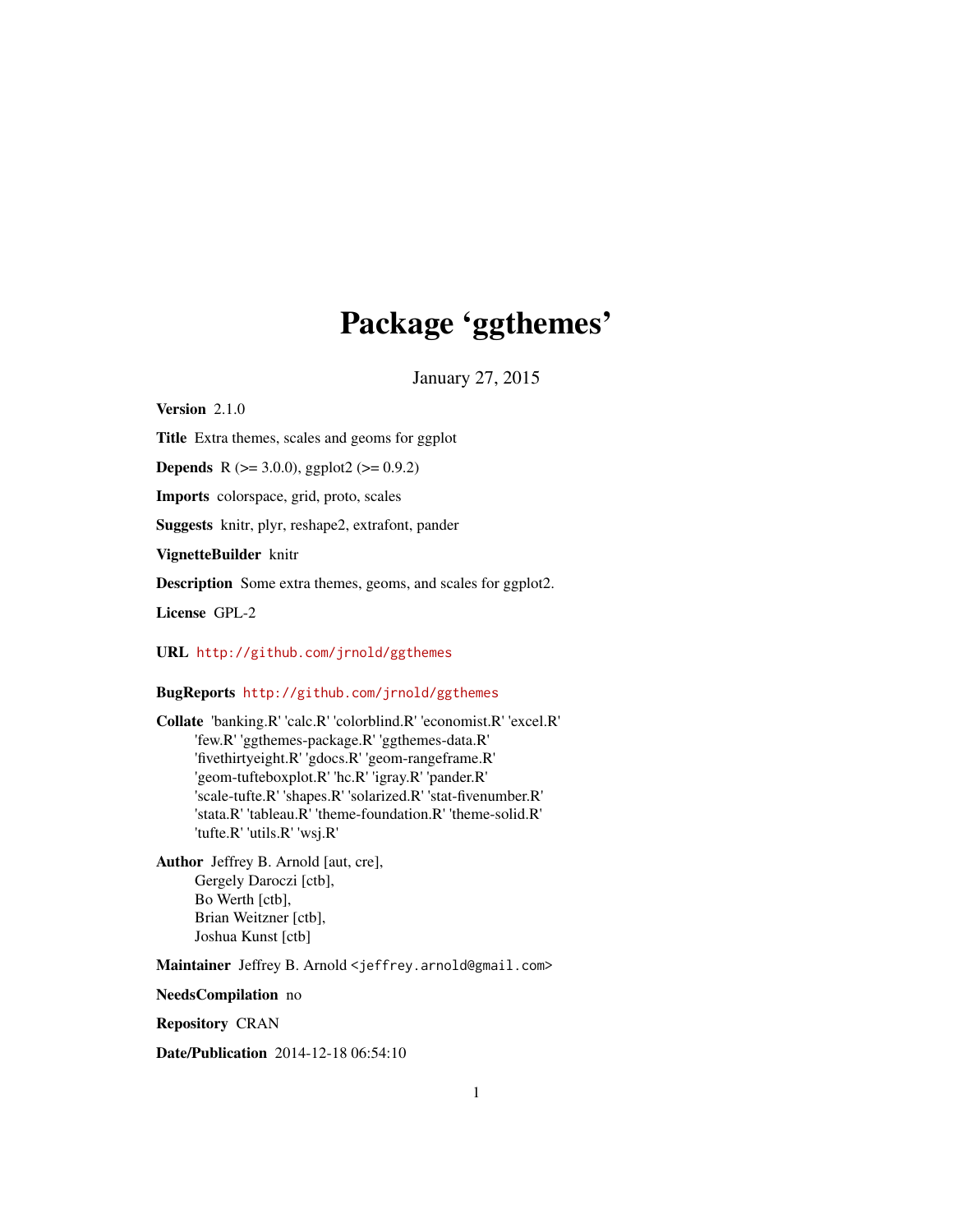## R topics documented:

|                       | 3              |
|-----------------------|----------------|
|                       | 6              |
|                       | 6              |
|                       | $\overline{7}$ |
|                       | $\overline{7}$ |
|                       | 8              |
|                       | 9              |
|                       | 10             |
|                       | 10             |
|                       | 12             |
|                       | 12             |
|                       | 13             |
|                       | -13            |
|                       |                |
|                       |                |
|                       |                |
|                       |                |
|                       |                |
|                       |                |
|                       |                |
|                       |                |
|                       |                |
|                       |                |
|                       |                |
|                       |                |
|                       |                |
|                       |                |
|                       |                |
|                       |                |
|                       |                |
|                       |                |
|                       |                |
|                       |                |
|                       |                |
|                       |                |
|                       |                |
|                       |                |
|                       |                |
|                       | 34             |
|                       | 35             |
| scale x tufte         | 36             |
| show linetypes        | 37             |
| show_shapes           | 37             |
| smart_digits $\ldots$ | 38             |
| solarized_pal         | 39             |
|                       | 39             |
|                       | 40             |
|                       |                |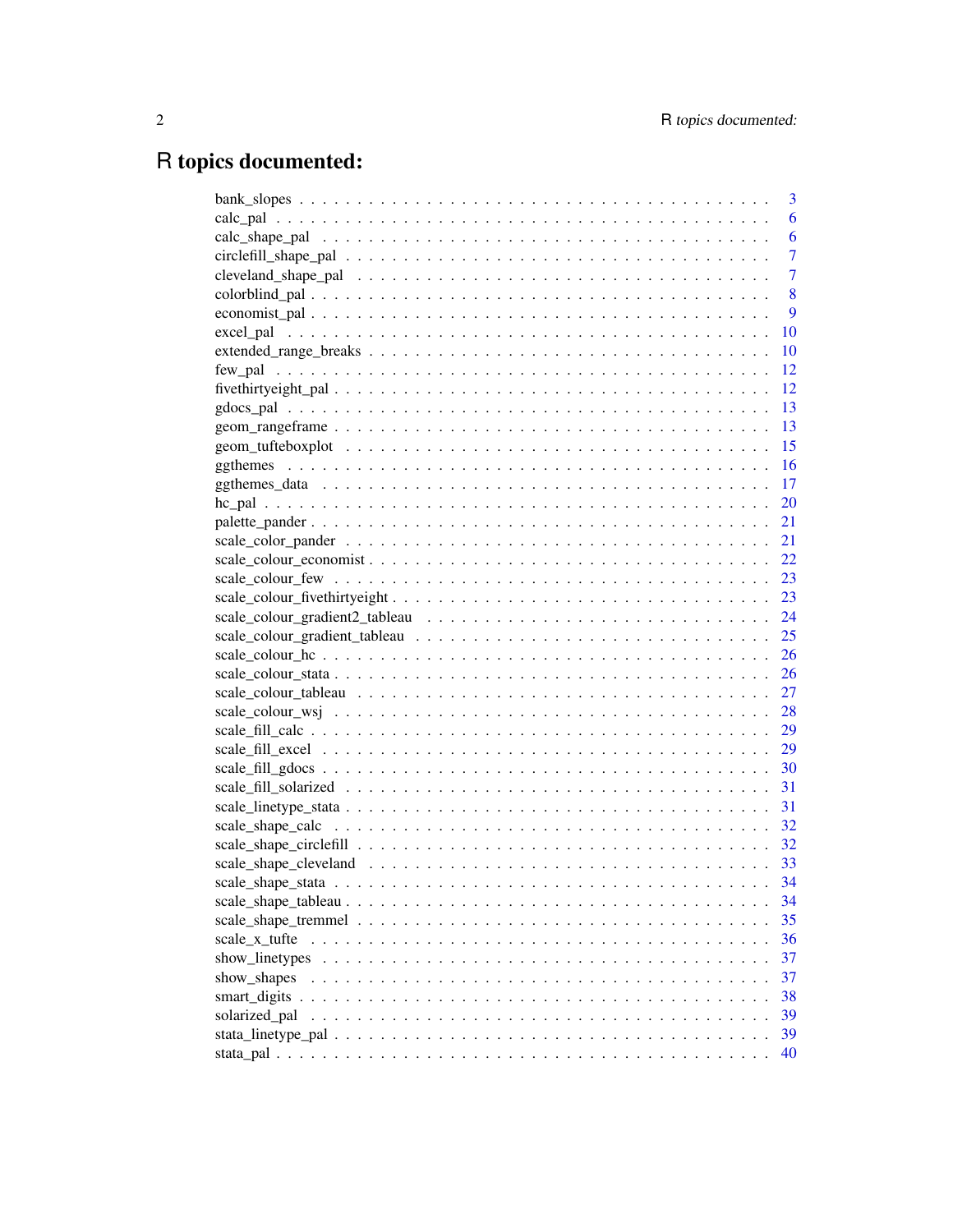<span id="page-2-0"></span>

|       | 44 |
|-------|----|
|       |    |
|       |    |
|       |    |
|       | 47 |
|       |    |
|       |    |
|       |    |
|       |    |
|       |    |
|       |    |
|       |    |
|       |    |
|       | 55 |
|       | 55 |
|       | 56 |
|       | 57 |
|       |    |
|       |    |
| Index | 61 |

bank\_slopes *Bank Slopes to 45 degrees*

## Description

Calculate the optimal aspect ratio of a line graph by banking the slopes to 45 degrees as suggested by W.S. Cleveland. This maximizes the ability to visually differentiate differences in slope. This function will calculate the optimal aspect ratio for a line plot using any of the methods described in Herr and Argwala (2006). In their review of the methods they suggest using median absolute slope banking ("ms"), which produces aspect ratios which are generally the median of the various methods provided here.

## Usage

```
bank_slopes(x, y, cull = FALSE, method = "ms", weight = TRUE, \dots)
```
## Arguments

| X    | x values                                |
|------|-----------------------------------------|
| - V  | y values                                |
| cull | logical. Remove all slopes of 0 or Inf. |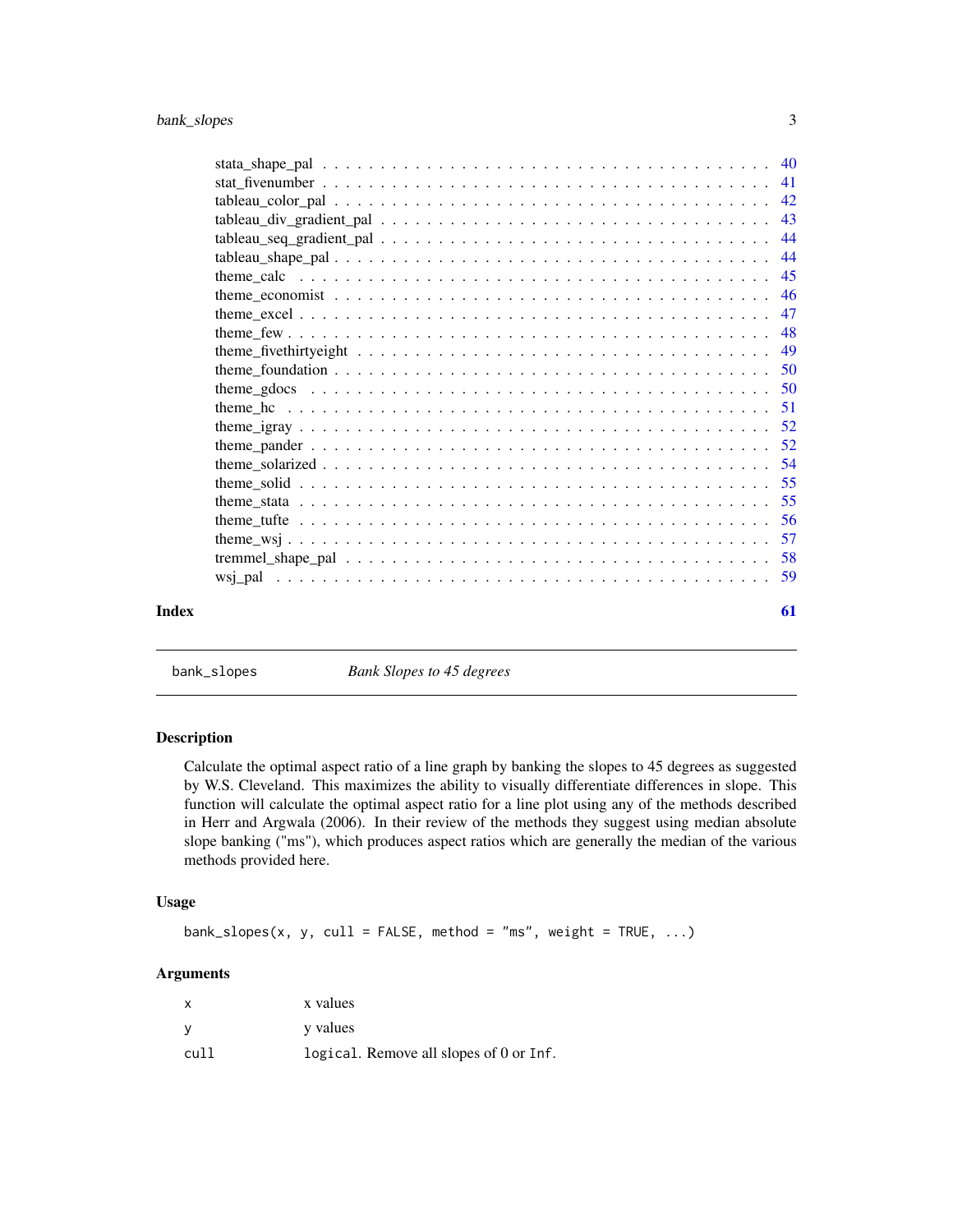<span id="page-3-0"></span>

| method    | One of "ms" (Median Absolute Slope), "as" (Average Absolute Slope), "ao"<br>(Average Orientation), "lor" (Local Orientation Resolution), "gor" (Global Ori-<br>entation Resolution). |
|-----------|--------------------------------------------------------------------------------------------------------------------------------------------------------------------------------------|
| weight    | logical. Weight line segments by their length. Only used when method="ao".                                                                                                           |
| $\ddotsc$ | Passed to nlm in methods "ao", "lor" and "gor".                                                                                                                                      |

#### Value

numeric The aspect ratio (x , y).

#### Methods

As written, all of these methods calculate the aspect ratio  $(x/y)$ , but bank\_slopes will return  $(y / y)$ x) to be compatible with link[ggplot2]{coord\_fixed}.

## Median Absolute Slopes Banking

Let the aspect ratio be  $\alpha = \frac{w}{h}$  then the median absolute slop banking is the  $\alpha$  such that,

$$
median\left|\frac{s_i}{\alpha}\right|=1
$$

Let  $R_z = z_{max} - z_{min}$  for  $z = x, y$ , and  $M = median||s_i||$ . Then,

$$
\alpha=M\frac{R_x}{R_y}
$$

#### Average-Absolute-Orientation Banking

This method finds the aspect ratio by setting the average orientation to 45 degrees. For an aspect ratio  $\alpha$ , let the orientation of a line segment be  $\theta_i(\alpha) = \arctan(s_i/\alpha)$ .

$$
\frac{\sum_{i} \theta_{i}(\alpha)l_{i}}{\sum_{i} l_{i}} = \frac{\pi}{4} rad
$$

where  $l_i = 1$  if unweighted, and  $l_i = \sqrt{x_i^2 + y_i^2}$  (length of the line segment), if weighted. The value of  $\alpha$  is found with [nlm](#page-0-0).

#### Average Absolute Slope Banking

Let the aspect ratio be  $\alpha = \frac{w}{h}$ , then the mean absolute slope banking is the  $\alpha$  such that,

$$
mean\left|\frac{s_i}{\alpha}\right| = 1
$$

Let  $R_z = z_{max} - z_{min}$  for  $z = x, y$ , and  $M = mean||s_i||$ . Then,

$$
\alpha = MR_x/R_y
$$

## Banking by Optimizing Orientation Resolution

The angle between line segments i and j is  $r_{i,j} = ||\theta_i(\alpha) - \theta_j(\alpha)||$ , where  $\theta_i(\alpha) = \arctan(s_i/\alpha)$ and  $s_i$  is the slope of line segment i. This function finds the  $\alpha$  that maximizes the sum of the angles between all pairs of line segments.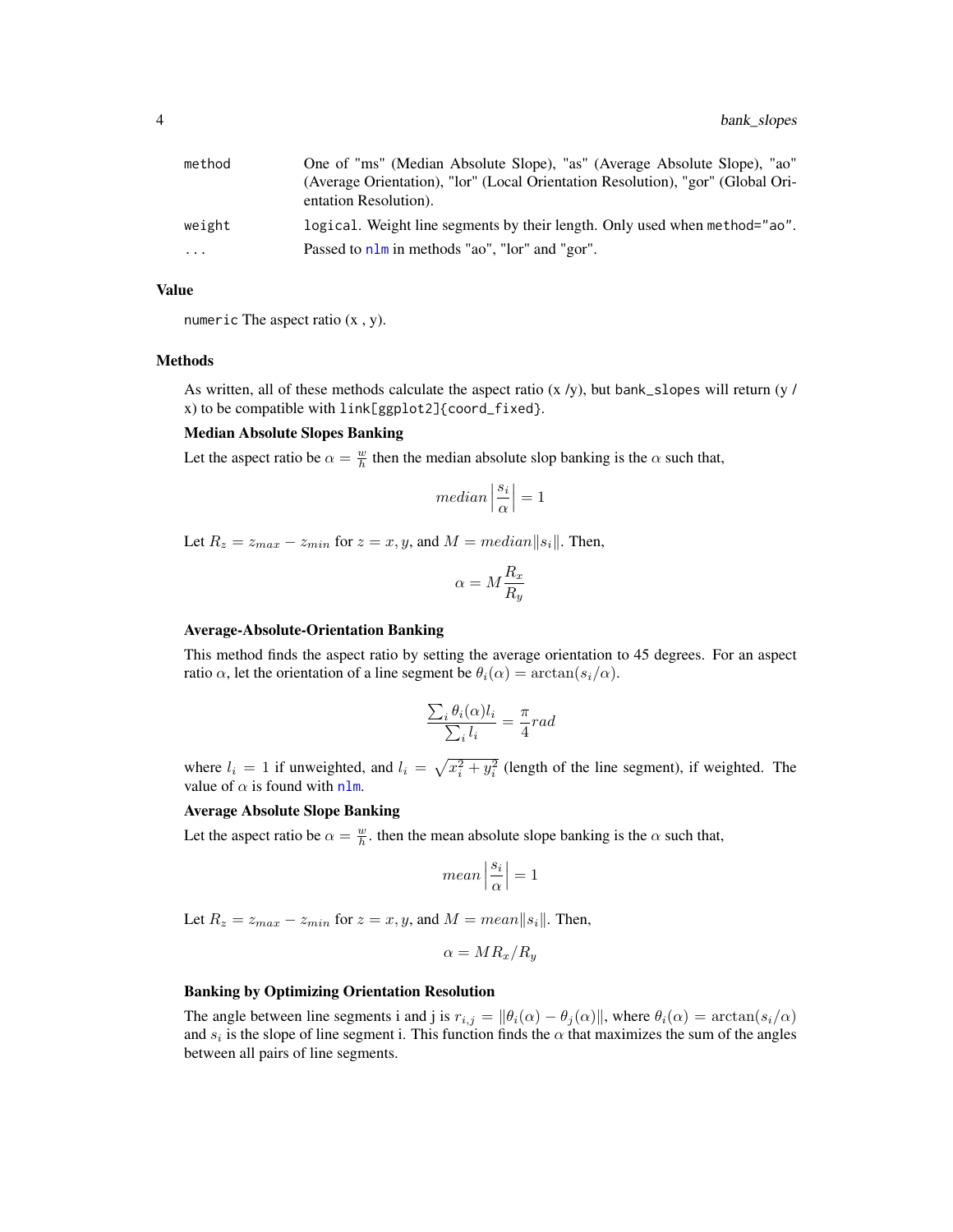$$
\max_{\alpha} \sum_{i} \sum_{j:j<1} r_{i,j}
$$

<span id="page-4-0"></span>The local optimization only includes line-segments that are next to each other. Suppose there are n line segments, then the local orientation orientation has the following objective function.

$$
\max_{\alpha} \sum_{i=2}^{n} r_{i,i-1}
$$

## References

Cleveland, W. S., M. E. McGill, and R. McGill. The Shape Parameter of a Two-Variable Graph. Journal of the American Statistical Association, 83:289-300, 1988

Heer, Jeffrey and Maneesh Agrawala, 2006. "Multi-Scale Banking to 45" IEEE Transactions On Visualization And Computer Graphics.

Cleveland, W. S. 1993. "A Model for Studying Display Methods of Statistical Graphs." Journal of Computational and Statistical Graphics.

Cleveland, W. S. 1994. The Elements of Graphing Data, Revised Edition.

#### See Also

[banking](#page-0-0)

## Examples

```
# Use the classic sunspot data from Cleveland's orig paper
x <- seq_along(sunspot.year)
y <- as.numeric(sunspot.year)
# Without banking
m \leq - qplot(x, y, geom="line")
m
## Using the default method, Median Absolute Slope
ratio <- bank_slopes(x, y)
m + coord_fixed(ratio = ratio)
## Alternative methods to calculate the banking
bank_slopes(x, y, method="ms")
## Using culling
bank_slopes(x, y, method="ms", cull=TRUE)
## Average Absolute Slope
bank_slopes(x, y, method="as")
bank_slopes(x, y, method="as", cull=TRUE)
## Average Orientation
bank_slopes(x, y, method="ao")
bank_slopes(x, y, method="ao", cull=TRUE)
## Average Orientation (Weighted)
bank_slopes(x, y, method="ao", weight=TRUE)
```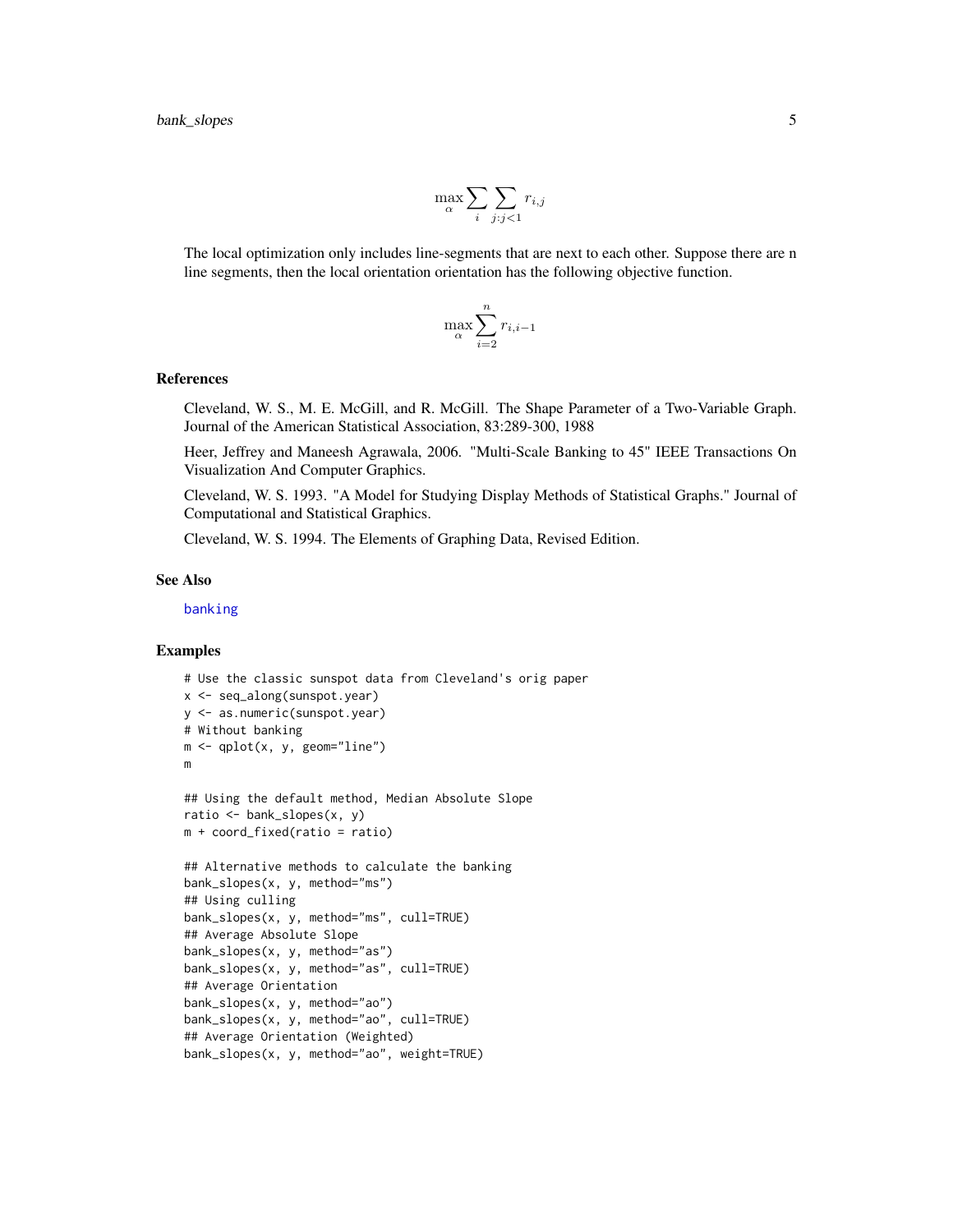```
bank_slopes(x, y, method="ao", cull=TRUE, weight=TRUE)
## Global Orientation Resolution
bank_slopes(x, y, method="gor")
bank_slopes(x, y, method="gor", cull=TRUE)
## Local Orientation Resolution
bank_slopes(x, y, method="lor")
bank_slopes(x, y, method="lor", cull=TRUE)
```
<span id="page-5-1"></span>calc\_pal *Calc color palette (discrete)*

## Description

Color palettes from LibreOffice Calc.

### Usage

calc\_pal()

## See Also

Other colour calc: [scale\\_color\\_calc](#page-28-1), [scale\\_colour\\_calc](#page-28-1), [scale\\_fill\\_calc](#page-28-2)

#### Examples

```
library(scales)
show_col(calc_pal()(12))
```
<span id="page-5-2"></span>calc\_shape\_pal *Calc shape palette (discrete)*

## Description

Shape palette based on the shapes used in LibreOffice Calc.

#### Usage

calc\_shape\_pal()

## See Also

Other shapes calc: [scale\\_shape\\_calc](#page-31-1)

## Examples

show\_shapes(calc\_shape\_pal()(15))

<span id="page-5-0"></span>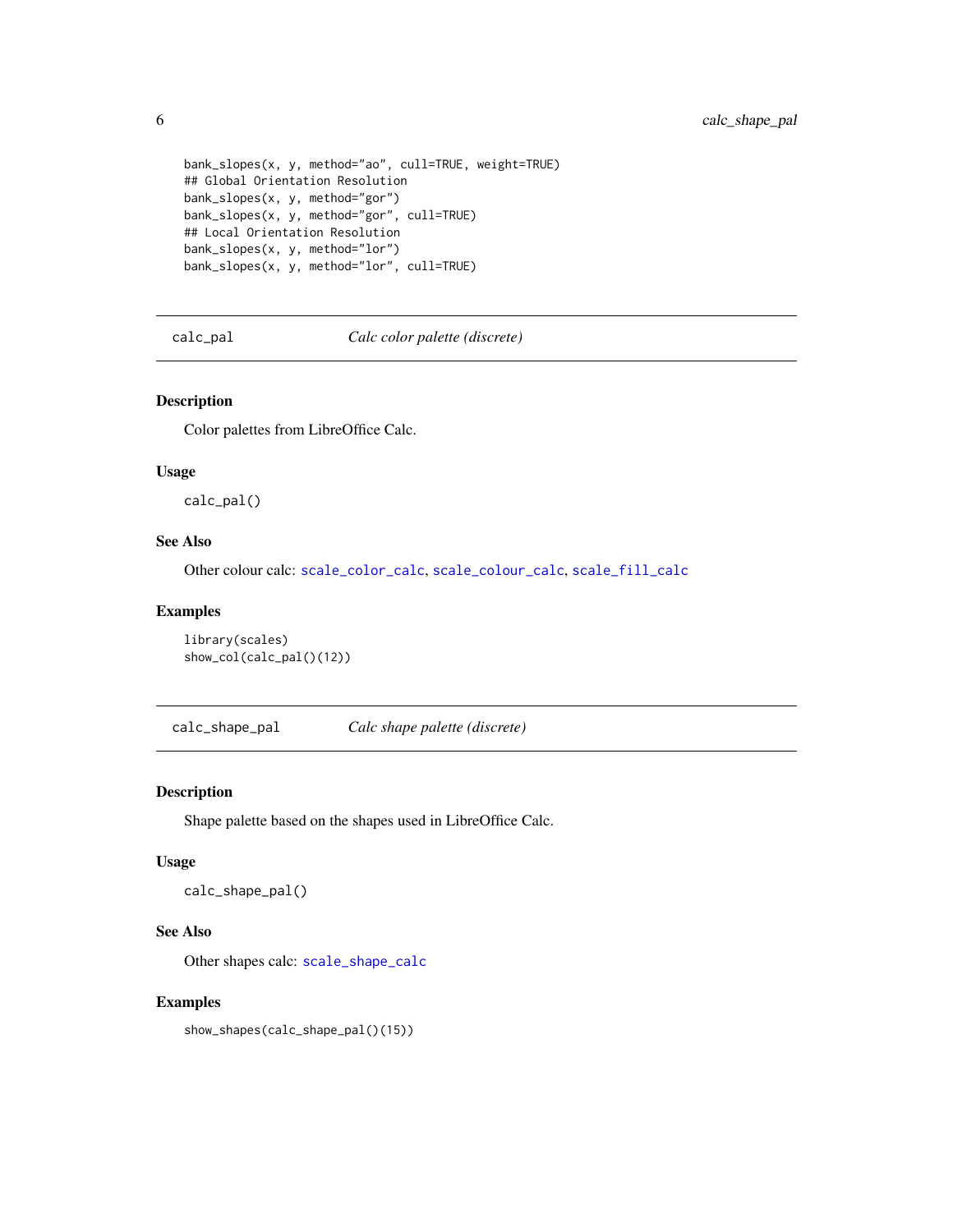<span id="page-6-2"></span><span id="page-6-0"></span>circlefill\_shape\_pal *Filled Circle Shape palette (discrete)*

#### Description

Shape palette with circles varying by amount of fill. This uses the set of 3 circle fill values in Lewandowsky and Spence (1989): solid, hollow, half-filled, with two additional fill amounts: threequarters, and one-quarter.

#### Usage

```
circlefill_shape_pal()
```
#### References

Lewandowsky, Stephan and Ian Spence (1989) "Discriminating Strata in Scatterplots", Journal of the American Statistical Assocation, <http://www.jstor.org/stable/2289649>

## See Also

Other shapes: [cleveland\\_shape\\_pal](#page-6-1); [scale\\_shape\\_circlefill](#page-31-2); [scale\\_shape\\_cleveland](#page-32-1); [scale\\_shape\\_tremmel](#page-34-1); [tremmel\\_shape\\_pal](#page-57-1)

## Examples

(ggplot(mtcars, aes(x=mpg, y=hp, shape=factor(cyl))) + geom\_point() + scale\_shape\_tremmel())

<span id="page-6-1"></span>cleveland\_shape\_pal *Shape palette from Cleveland "Elements of Graphing Data" (discrete).*

## Description

Shape palettes for overlapping and non-overlapping points.

#### Usage

```
cleveland_shape_pal(overlap = TRUE)
```
#### Arguments

overlap logical Use the scale for overlapping points?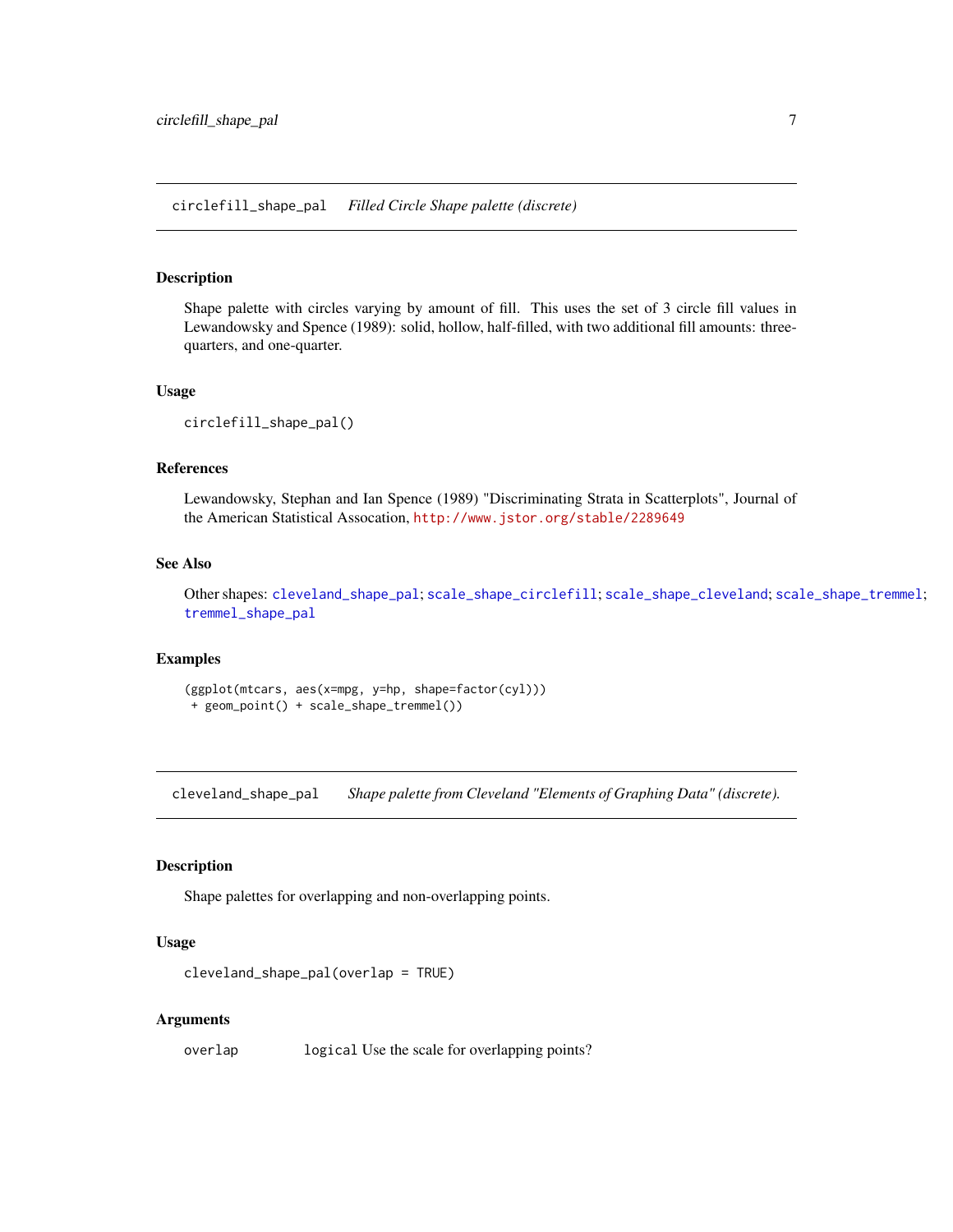In the *Elements of Graphing Data*, W.S. Cleveland suggests two shape palettes for scatter plots: one for overlapping data and another for non-overlapping data. The symbols for overlapping data relies on pattern discrimination, while the symbols for non-overlapping data vary the amount of fill. This palatte attempts to create these palettes. However, I found that these were hard to replicate. Using the R shapes and unicode fonts: the symbols can vary in size, they are dependent of the fonts used, and there does not exist a unicode symbol for a circle with a vertical line. If someone can improve this palette, please let me know.

Following Tremmel (1995), I replace the circle with a vertical line with an encircled plus sign.

#### References

Cleveland WS. *The Elements of Graphing Data*. Revised Edition. Hobart Press, Summit, NJ, 1994, pp. 154-164, 234-239.

Tremmel, Lothar, (1995) "The Visual Separability of Plotting Symbols in Scatterplots", *Journal of Computational and Graphical Statistics*, <http://www.jstor.org/stable/1390760>

## See Also

Other shapes: [circlefill\\_shape\\_pal](#page-6-2); [scale\\_shape\\_circlefill](#page-31-2); [scale\\_shape\\_cleveland](#page-32-1); [scale\\_shape\\_tremmel](#page-34-1); [tremmel\\_shape\\_pal](#page-57-1)

#### Examples

```
# overlapping symbol palette
dsamp <- diamonds[sample(nrow(diamonds), 100), ]
(qplot(carat, price, data=dsamp, shape=cut)
+ theme_bw() + scale_shape_cleveland())
# non-overlapping symbol palette
(qplot(carat, price, data=dsamp, shape=cut)
+ theme_bw() + scale_shape_cleveland(overlap=FALSE))
```
colorblind\_pal *Colorblind Color Palette (Discrete) and Scales*

#### **Description**

An 8-color colorblind safe qualitative discrete palette from [http://jfly.iam.u-tokyo.ac.jp/](http://jfly.iam.u-tokyo.ac.jp/color) [color](http://jfly.iam.u-tokyo.ac.jp/color) and the [.](http://wiki.stdout.org/rcookbook/Graphs/Colorsfor R)

#### Usage

```
colorblind_pal()
```
scale\_colour\_colorblind(...)

scale\_color\_colorblind(...)

<span id="page-7-0"></span>

## **Note**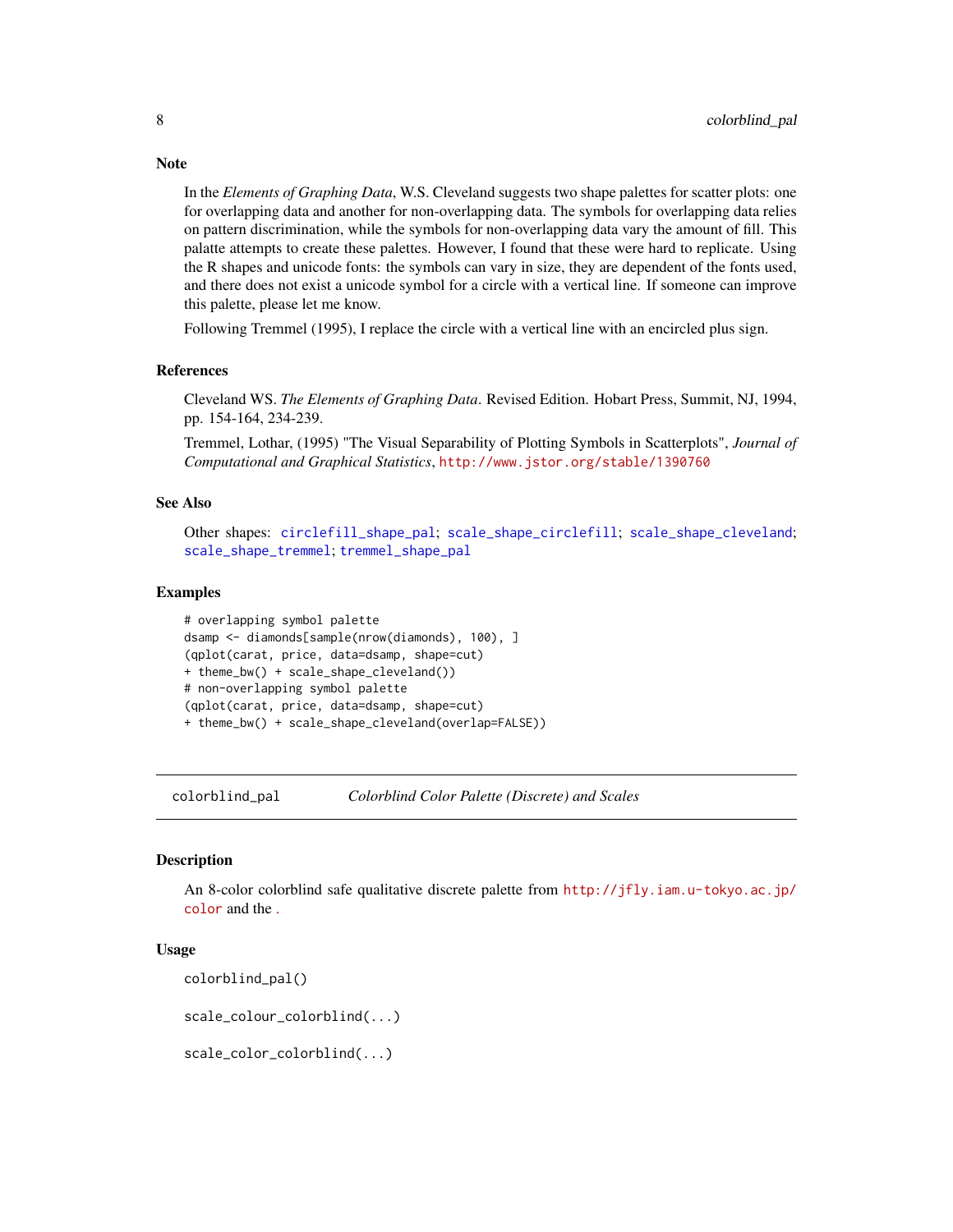<span id="page-8-0"></span>scale\_fill\_colorblind(...)

## Arguments

... Other arguments passed on to [discrete\\_scale](#page-0-0) to control name, limits, breaks, labels and so forth.

## See Also

The dichromat package, [dichromat\\_pal](#page-0-0), and [scale\\_color\\_tableau](#page-26-1) for other colorblind palettes.

#### Examples

```
library(scales)
show_col(colorblind_pal()(8))
dsamp <- diamonds[sample(nrow(diamonds), 1000), ]
p <- qplot(carat, price, data=dsamp, colour=clarity) + theme_igray()
p + scale_colour_colorblind()
```
<span id="page-8-1"></span>

| economist_pal | Economist color palette (discrete) |  |
|---------------|------------------------------------|--|
|---------------|------------------------------------|--|

#### Description

The hues in the palette are blues, grays, and greens. Red is not included in these palettes and should be used to indicate important data.

#### Usage

 $e$ conomist\_pal(stata = FALSE, fill = TRUE)

#### Arguments

| stata | Use the palette in the Stata economist scheme. |
|-------|------------------------------------------------|
| fill  | Use the fill palette.                          |

## See Also

Other colour economist: [scale\\_color\\_economist](#page-21-1), [scale\\_colour\\_economist](#page-21-2), [scale\\_fill\\_economist](#page-21-1)

## Examples

```
library(scales)
show_col(economist_pal()(6))
## fill palette
show_col(economist_pal(fill=TRUE)(6))
## RGB values from Stata's economist scheme
show_col(economist_pal(stata=TRUE)(16))
```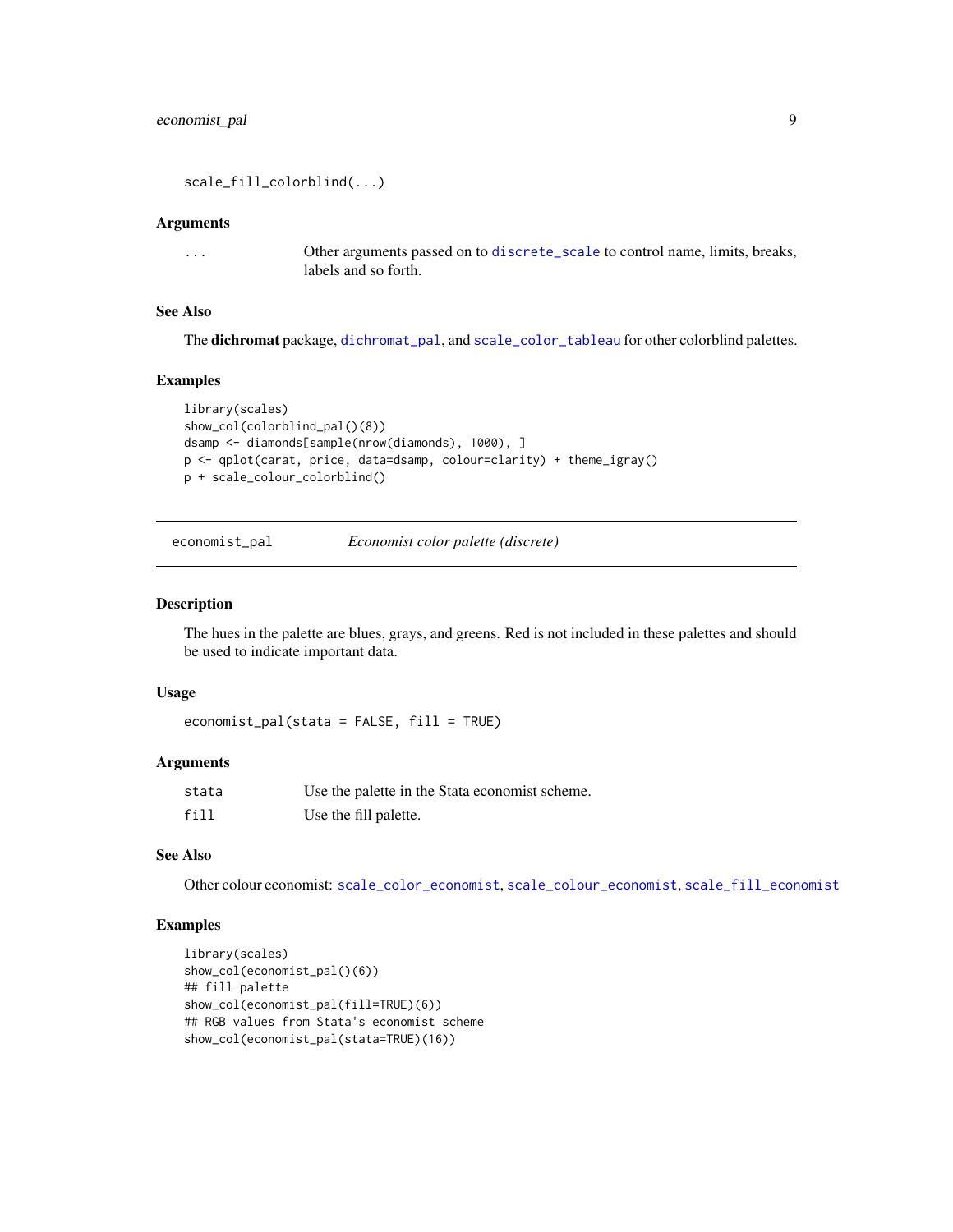<span id="page-9-1"></span><span id="page-9-0"></span>

Color palettes from Excel, both current and the pre-2007 ugly palettes.

#### Usage

```
excel_pal(palette = "line")
```
#### Arguments

palette One of "old", "fill", or "new".

## Details

The color palettes are

line Excel 2003 default color palette.

fill Excel 2003 bar chart color palette.

new Color palette from newer Excel versions.

## See Also

Other colour excel: [scale\\_color\\_excel](#page-28-3), [scale\\_colour\\_excel](#page-28-3), [scale\\_fill\\_excel](#page-28-4)

## Examples

```
library(scales)
show_col(excel_pal()(8))
show_col(excel_pal("fill")(8))
show_col(excel_pal("new")(10))
```
extended\_range\_breaks *Pretty axis breaks inclusive of extreme values*

#### Description

This function returns pretty axis breaks that always include the extreme values of the data. This works by calling the extended Wilkinson alogorithm (Talbot et. al, 2010), constrained to solutions interior to the data range. Then, the minimum and maximum labels are moved to the minimum and maximum of the data range.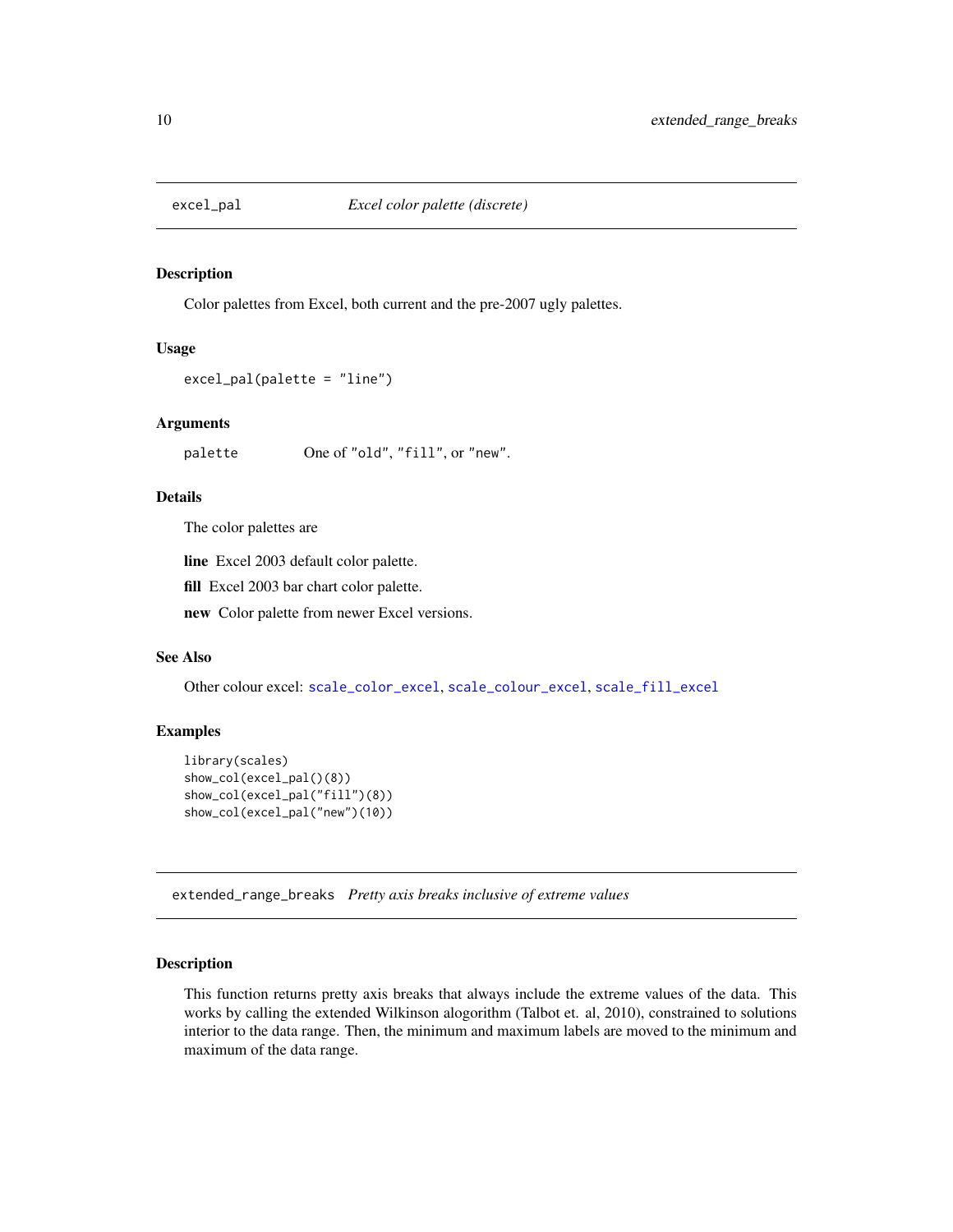#### <span id="page-10-0"></span>Usage

extended\_range\_breaks(dmin, dmax,  $n = 5$ ,  $Q = c(1, 5, 2, 2.5, 4, 3)$ ,  $w = c(0.25, 0.2, 0.5, 0.05)$ 

scales\_extended\_range\_breaks(expand =  $c(\theta, \theta), ...$ )

## Arguments

| dmin    | minimum of the data range                                                                                |
|---------|----------------------------------------------------------------------------------------------------------|
| $d$ max | maximum of the data range                                                                                |
| n       | desired number of breaks                                                                                 |
| 0       | set of nice numbers                                                                                      |
| W       | weights applied to the four optimization components (simplicity, coverage, den-<br>sity, and legibility) |
| expand  | see scale_x_continuous.                                                                                  |
|         | other arguments passed to extended_range_breaks                                                          |

#### Details

extended\_range\_breaks implements the algorithm and returns the break values. scales\_extended\_range\_breaks uses the conventions of the scales package, and returns a function.

#### Value

For extended\_range\_breaks, the vector of axis label locations. For scales\_extended\_range\_breaks, a function which takes a single argument, a vector of data, and returns the vector of axis label locations.

#### Author(s)

Justin Talbot <jtalbot@stanford.edu>, Jeffrey B. Arnold, Baptiste Auguie

#### References

Talbot, J., Lin, S., Hanrahan, P. (2010) An Extension of Wilkinson's Algorithm for Positioning Tick Labels on Axes, InfoVis 2010.

#### See Also

[scale\\_y\\_tufte](#page-35-1), [scale\\_x\\_tufte](#page-35-2)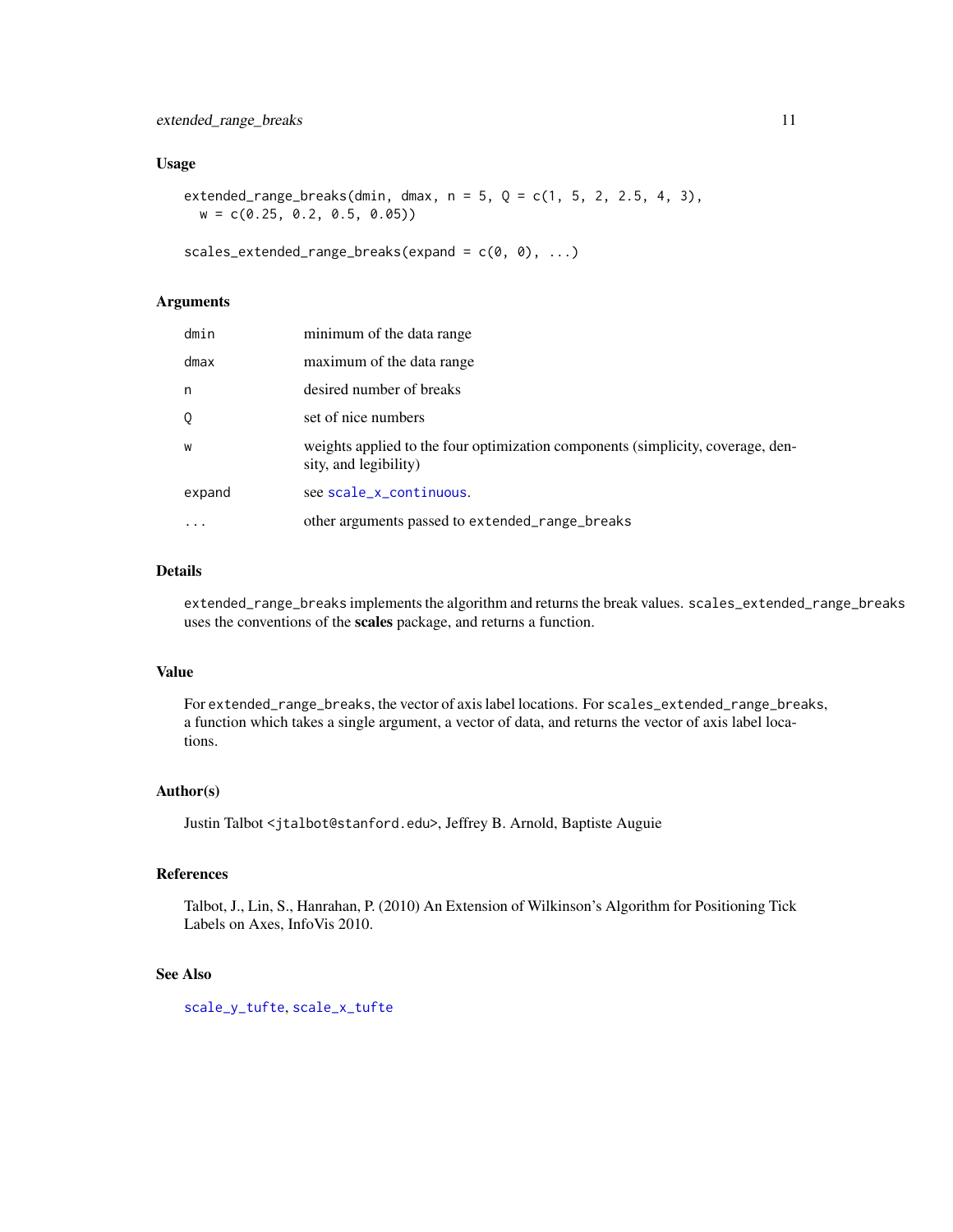<span id="page-11-1"></span><span id="page-11-0"></span>

Qualitative color palettes from Stephen Few, ["Practical Rules for Using Color in Charts".](http://www.perceptualedge.com/articles/visual_business_intelligence/rules_for_using_color.pdf)

## Usage

```
few_pal(palette = "medium")
```
#### Arguments

palette One of "medium", "dark", or "light"

## Details

He suggests the following

- For bars, use medium.
- For lines and points use dark if small or thin, and medium otherwise.

## See Also

Other colour few: [scale\\_color\\_few](#page-22-1), [scale\\_colour\\_few](#page-22-2), [scale\\_fill\\_few](#page-22-1)

## Examples

```
library(scales)
show_col(few_pal()(7))
show_col(few_pal("dark")(7))
show_col(few_pal("light")(7))
```
<span id="page-11-2"></span>fivethirtyeight\_pal *fivethirtyeight.com color palette*

## Description

The standard fivethirtyeight.com palette for line plots is blue, red, green.

## Usage

fivethirtyeight\_pal()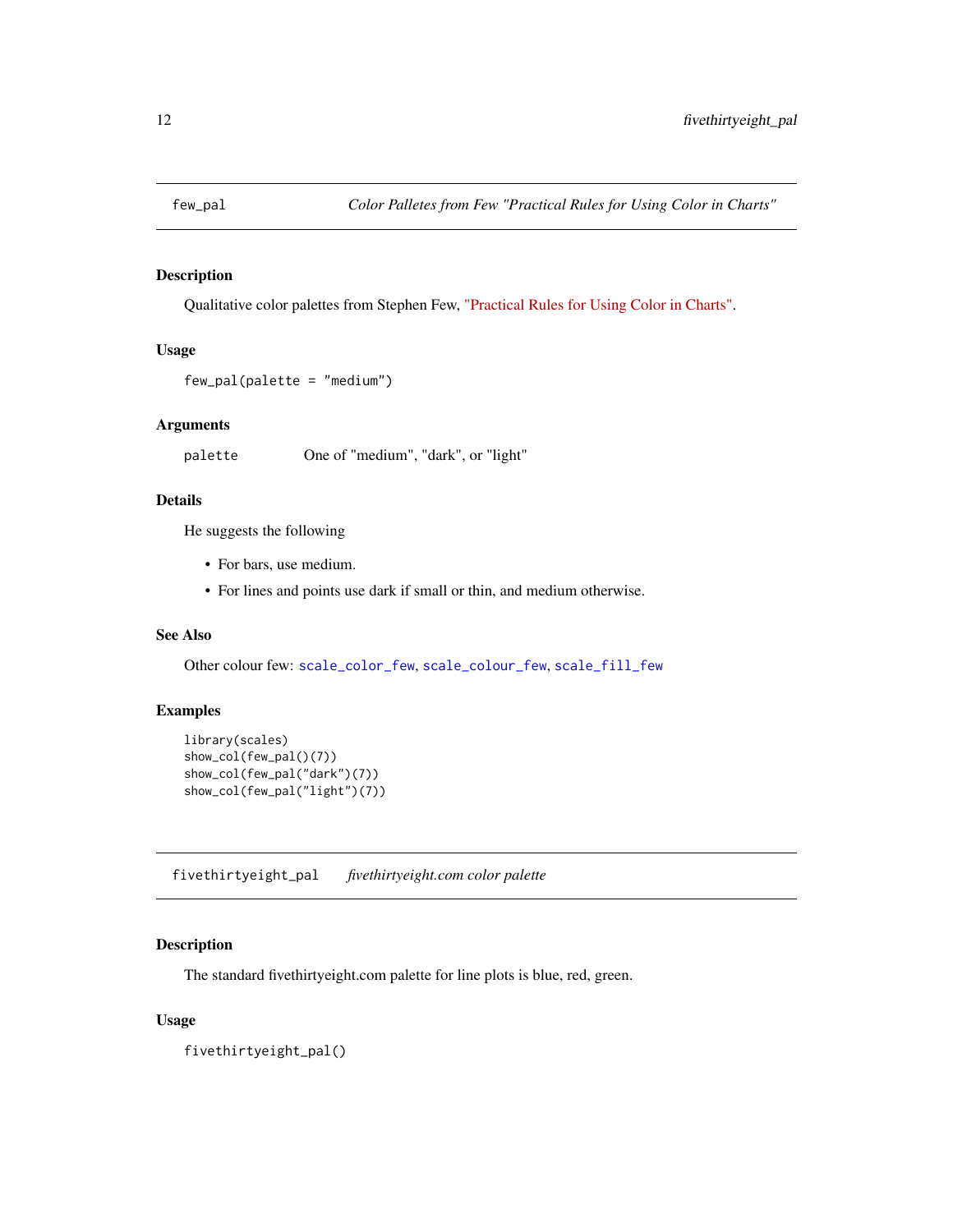#### <span id="page-12-0"></span>gdocs\_pal 13

## See Also

Other colour fivethirtyeight: [scale\\_color\\_fivethirtyeight](#page-22-3), [scale\\_colour\\_fivethirtyeight](#page-22-4), [scale\\_fill\\_fivethirtyeight](#page-22-3)

## Examples

library("scales") show\_col(fivethirtyeight\_pal()(3))

<span id="page-12-2"></span>gdocs\_pal *Google Docs color palette (discrete)*

#### Description

Color palettes from Google Docs.

## Usage

gdocs\_pal()

## See Also

Other colour gdocs: [scale\\_color\\_gdocs](#page-29-1), [scale\\_colour\\_gdocs](#page-29-1), [scale\\_fill\\_gdocs](#page-29-2)

#### Examples

```
library(scales)
show_col(gdocs_pal()(20))
```
<span id="page-12-1"></span>geom\_rangeframe *Range Frames*

#### Description

Axis lines which extend to the maximum and minimum of the plotted data.

## Usage

```
geom_rangeframe(mapping = NULL, data = NULL, stat = "identity",
 position = "identity", sides = "bl", fun_min = min, fun_max = max,
  ...)
```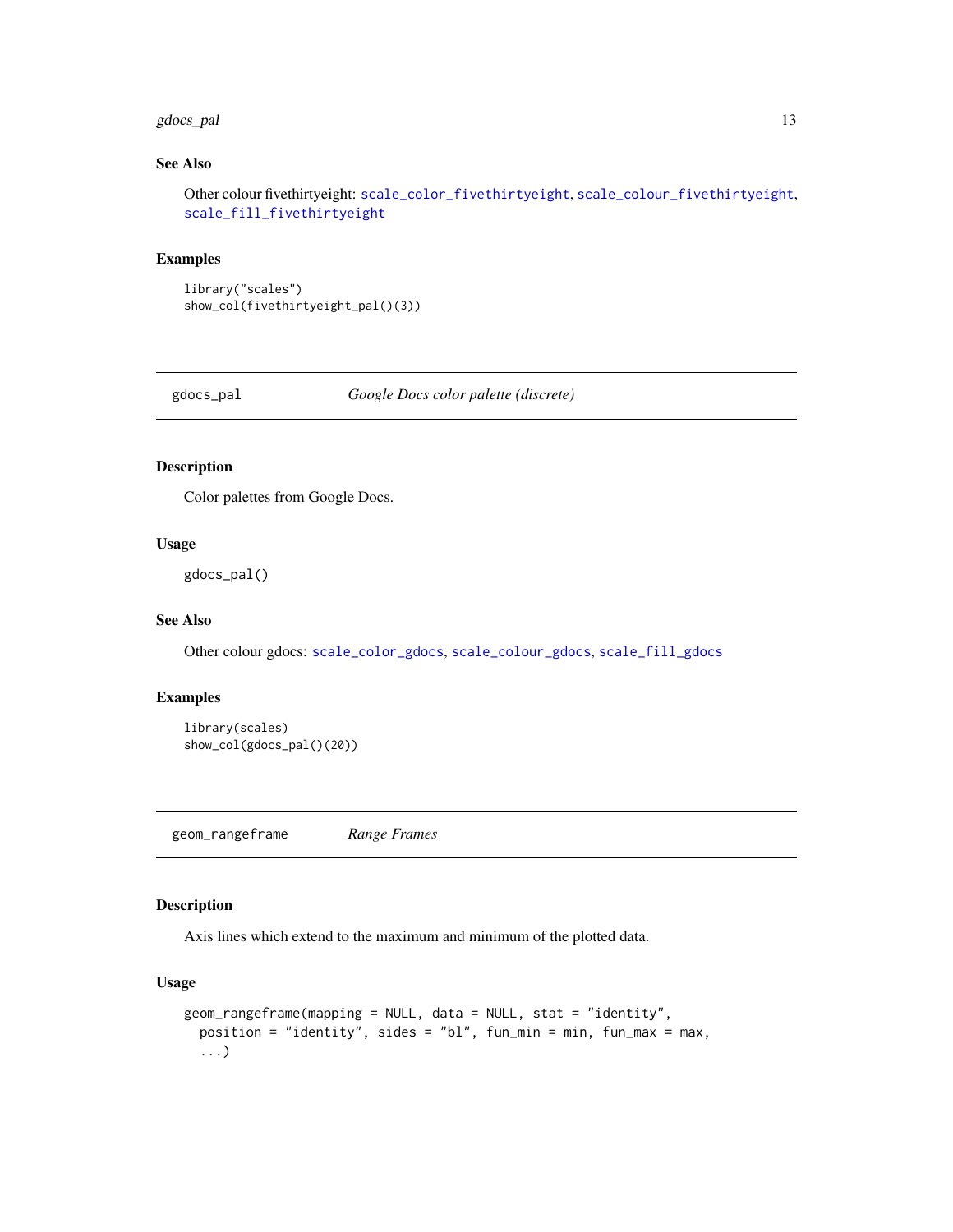## <span id="page-13-0"></span>Arguments

| mapping  | The aesthetic mapping, usually constructed with a es or a es_string. Only<br>needs to be set at the layer level if you are overriding the plot defaults.      |
|----------|---------------------------------------------------------------------------------------------------------------------------------------------------------------|
| data     | A layer specific dataset - only needed if you want to override the plot defaults.                                                                             |
| stat     | The statistical transformation to use on the data for this layer.                                                                                             |
| position | The position adjustment to use for overlapping points on this layer                                                                                           |
| sides    | A string that controls which sides of the plot the frames appear on. It can be set<br>to a string containing any of "trbl", for top, right, bottom, and left. |
| fun_min  | Function used to calculate the maximum of the range frame line.                                                                                               |
| fun_max  | Function used to calculate the minimum of the range frame line.                                                                                               |
| .        | other arguments passed on to layer. This can include aesthetics whose values<br>you want to set, not map. See layer for more details.                         |

## Aesthetics

geom\_tufteboxplot understands the following aesthetics (required aesthetics are in bold):

- alpha
- colour
- linetype
- size

## References

Tufte, Edward R. (2001) The Visual Display of Quantitative Information, Chapter 6.

## See Also

Other geom tufte: [geom\\_tufteboxplot](#page-14-1)

## Examples

```
(ggplot(mtcars, aes(wt, mpg))
+ geom_point() + geom_rangeframe()
+ theme_tufte())
```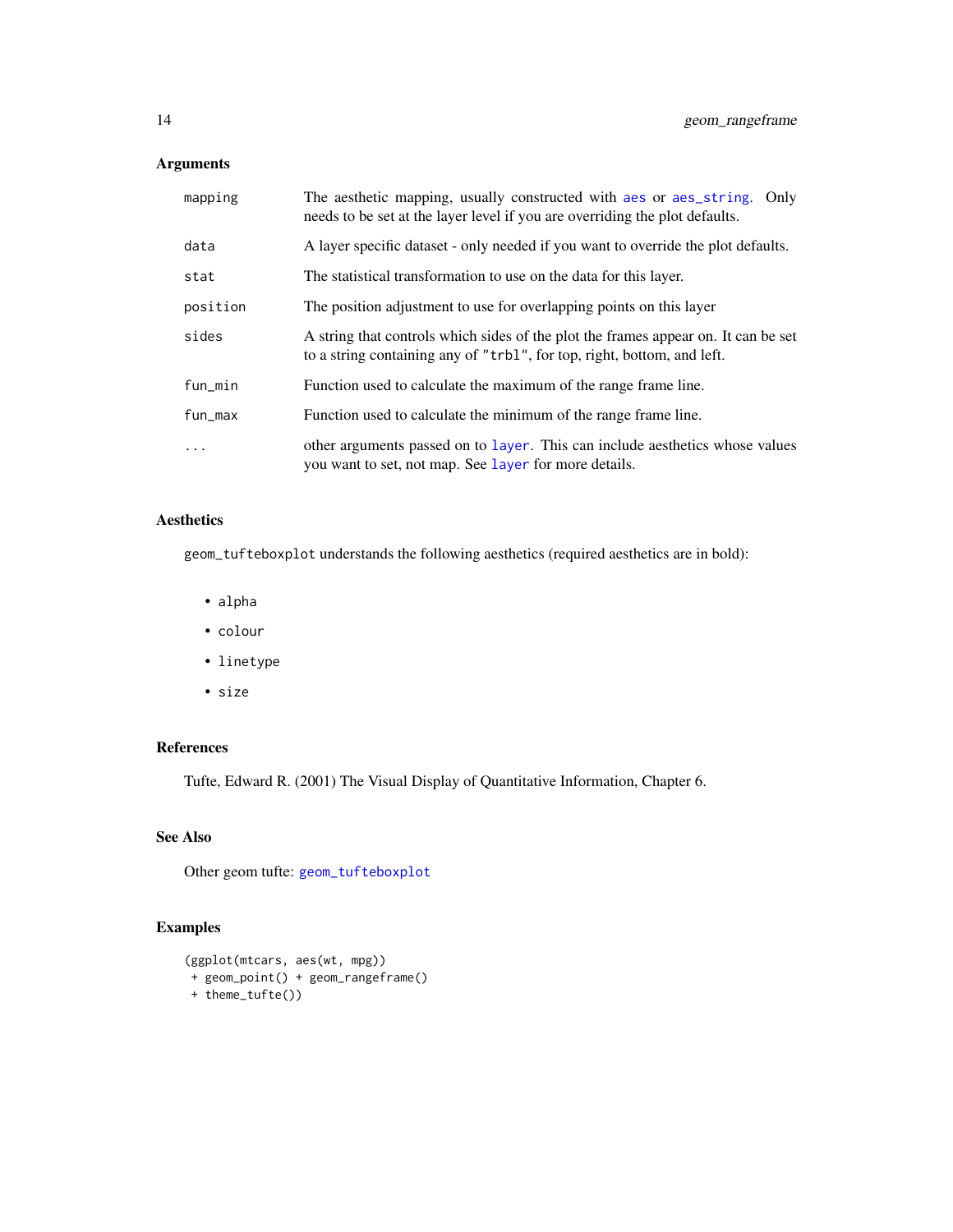<span id="page-14-1"></span><span id="page-14-0"></span>Edward Tufte's revision of the box plot erases the box and replaces it with a single point and the whiskers.

## Usage

```
geom_tufteboxplot(mapping = NULL, data = NULL, stat = "boxplot",
 position = "dodge", outlier.colour = "black", outlier.shape = 16,
 outlier.size = 2, fatten = 4, median.type = "point", boxwidth = 0.25,
  ...)
```
## Arguments

| mapping       | The aesthetic mapping, usually constructed with aes or aes_string. Only<br>needs to be set at the layer level if you are overriding the plot defaults.                                                                                                                                                                                                                                                                                                                                     |
|---------------|--------------------------------------------------------------------------------------------------------------------------------------------------------------------------------------------------------------------------------------------------------------------------------------------------------------------------------------------------------------------------------------------------------------------------------------------------------------------------------------------|
| data          | A layer specific dataset - only needed if you want to override the plot defaults.                                                                                                                                                                                                                                                                                                                                                                                                          |
| stat          | The statistical transformation to use on the data for this layer.                                                                                                                                                                                                                                                                                                                                                                                                                          |
| position      | The position adjustment to use for overlapping points on this layer                                                                                                                                                                                                                                                                                                                                                                                                                        |
|               | outlier.colour colour for outlying points                                                                                                                                                                                                                                                                                                                                                                                                                                                  |
| outlier.shape | shape of outlying points                                                                                                                                                                                                                                                                                                                                                                                                                                                                   |
| outlier.size  | size of outlying points                                                                                                                                                                                                                                                                                                                                                                                                                                                                    |
| fatten        | a multiplicative factor to fatten the middle point (or line) by                                                                                                                                                                                                                                                                                                                                                                                                                            |
| median.type   | One of "box", "line", or "box". If median.type="point", then use whites-<br>pace to represent the central quartiles and a point at the median. If median. type="box",<br>then use a box to represent the standard error of the median. This is similar to<br>what the notch option does in a standard boxplot. the same thing as the notch<br>does in a standard boxplot. If median. type="line", the use offset lines to rep-<br>resent the central quartile and whitespace at the median |
| boxwidth      | a number between 0 and 1 which represents the relative width of the box to the<br>middle line.                                                                                                                                                                                                                                                                                                                                                                                             |
| $\ddotsc$     | other arguments passed on to layer. This can include aesthetics whose values<br>you want to set, not map. See layer for more details.                                                                                                                                                                                                                                                                                                                                                      |

#### Aesthetics

geom\_tufteboxplot understands the following aesthetics (required aesthetics are in bold):

- lower
- middle
- upper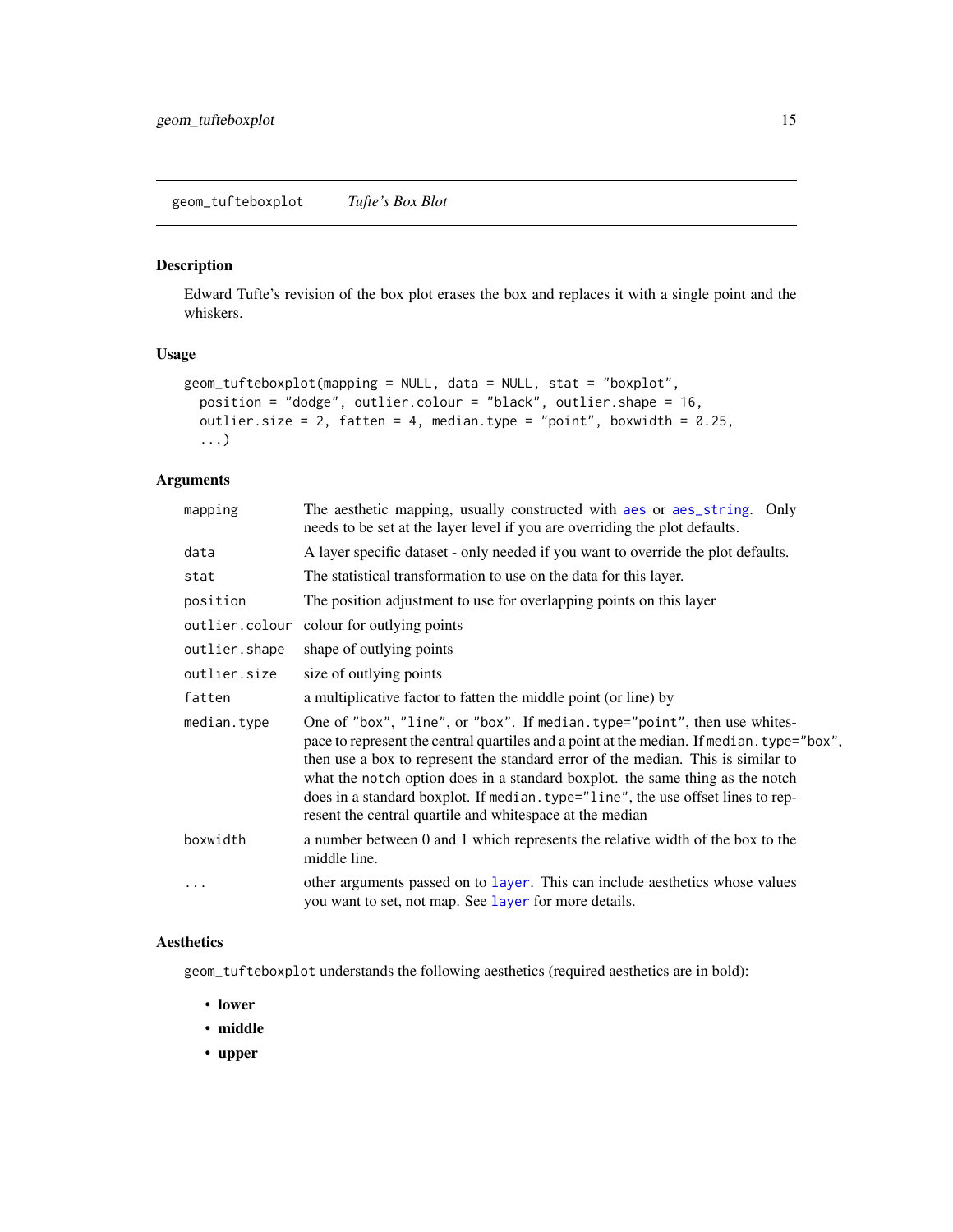#### 16 ggthemes and the state of the state of the state of the state of the state of the state of the state of the state of the state of the state of the state of the state of the state of the state of the state of the state o

- x
- ymax
- ymin
- alpha
- colour
- fill
- linetype
- shape
- size

#### References

Tufte, Edward R. (2001) The Visual Display of Quantitative Information, Chapter 6.

McGill, R., Tukey, J. W. and Larsen, W. A. (1978) Variations of box plots. The American Statistician 32, 12-16.

## See Also

[geom\\_boxplot](#page-0-0)

Other geom tufte: [geom\\_rangeframe](#page-12-1)

## Examples

```
p <- ggplot(mtcars, aes(factor(cyl), mpg))
## with only a point
p + geom_tufteboxplot()
## with a middle box
p + geom_tufteboxplot(median.type="box", fatten=1)
## using lines
p + geom_tufteboxplot(median.type="line")
```
ggthemes *ggthemes*

## Description

This package contains extra themes, scales, and geoms, and functions for and related to ggplot2.

#### Details

In addition to the help pages, see the README page on [github](https://github.com/jrnold/ggthemes) for examples.

<span id="page-15-0"></span>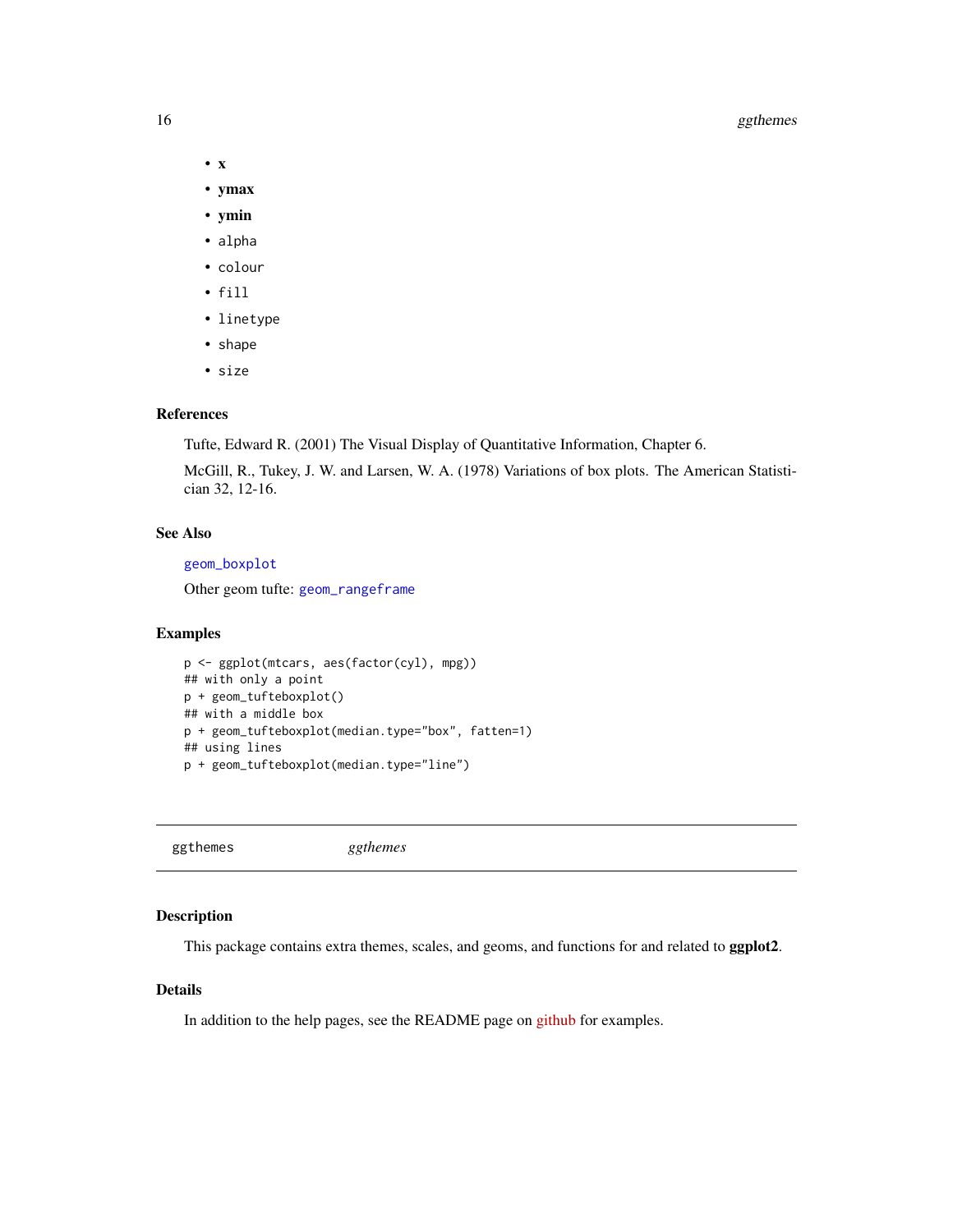<span id="page-16-1"></span><span id="page-16-0"></span>

List with the data used by the palettes in the ggthemes package.

#### Usage

ggthemes\_data

#### Format

```
List of 13
 $ economist :List of 3
  ..$ bg : Named chr [1:5] "#d5e4eb" "#c3d6df" "#ed111a" "#ebebeb" ...
  \ldots \ldots attr(*, "names")= chr [1:5] "ebg" "edkbg" "red" "ltgray" \ldots..$ fg : Named chr [1:12] "#6794a7" "#014d64" "#76c0c1" "#01a2d9" ...
  .. ..- attr(*, "names")= chr [1:12] "blue_gray" "blue_dark" "green_light" "blue_mid" ...
  ..$ stata:List of 2
  .. ..$ bg: Named chr [1:2] "#C6D3DF" "#B2BFCB"
  .. .. ..- attr(*, "names")= chr [1:2] "ebg" "edkbg"
  .. ..$ fg: Named chr [1:15] "#3E647D" "#7B92A8" "#82C0E9" "#2D6D66" ...
 \ldots \ldots \ldots attr(*, "names")= chr [1:15] "edkblue" "emidblue" "eltblue" "emerald" \ldots$ excel :List of 3
  ..$ line: chr [1:7] "#FF00FF" "#FFFF00" "#00FFFF" "#800080" ...
  ..$ fill: chr [1:7] "#993366" "#FFFFCC" "#CCFFFF" "#660066" ...
  ..$ new : chr [1:10] "#365e96" "#983334" "#77973d" "#5d437c" ...
 $ solarized :List of 2
  ..$ base : Named chr [1:8] "#002b36" "#073642" "#586e75" "#657b83" ...
  .. ..- attr(*, "names")= chr [1:8] "base03" "base02" "base01" "base00" ...
  ..$ accents: Named chr [1:8] "#b58900" "#cb4b16" "#dc322f" "#d33682" ...
  \ldots .. - attr(*, "names")= chr [1:8] "yellow" "orange" "red" "magenta" \ldots$ stata :List of 3
  ..$ colors : Named chr [1:73] "#97b6b0" "#55752f" "#ffe474" "#ffd200" ...
 \ldots .. - attr(\star, "names")= chr [1:73] "eltgreen" "forest_green" "sandb" "gold" \ldots..$ shapes : Named num [1:41] 16 16 16 16 18 18 18 18 17 17 ...
  \ldots \ldots - attr(\star, "names")= chr [1:41] "0" "o" "circle" "smcircle" \ldots..$ linetypes: chr [1:15] "solid" "84" "23" "F414" ...
 $ few :List of 3
  ..$ medium: Named chr [1:8] "#737373" "#F15A60" "#7AC36A" "#5A9BD4" ...
  \ldots \ldots attr(*, "names")= chr [1:8] "gray" "red" "green" "blue" \ldots..$ dark : Named chr [1:8] "#010202" "#EE2E2F" "#008C48" "#185AA9" ...
  \ldots \ldots attr(\star, "names")= chr [1:8] "black" "red" "green" "blue" \ldots..$ light : Named chr [1:8] "#CCCCCC" "#F2AFAD" "#D9E4AA" "#B8D2EC" ...
  \ldots \ldots attr(*, "names")= chr [1:8] "gray" "red" "green" "blue" \ldots$ tableau :List of 4
```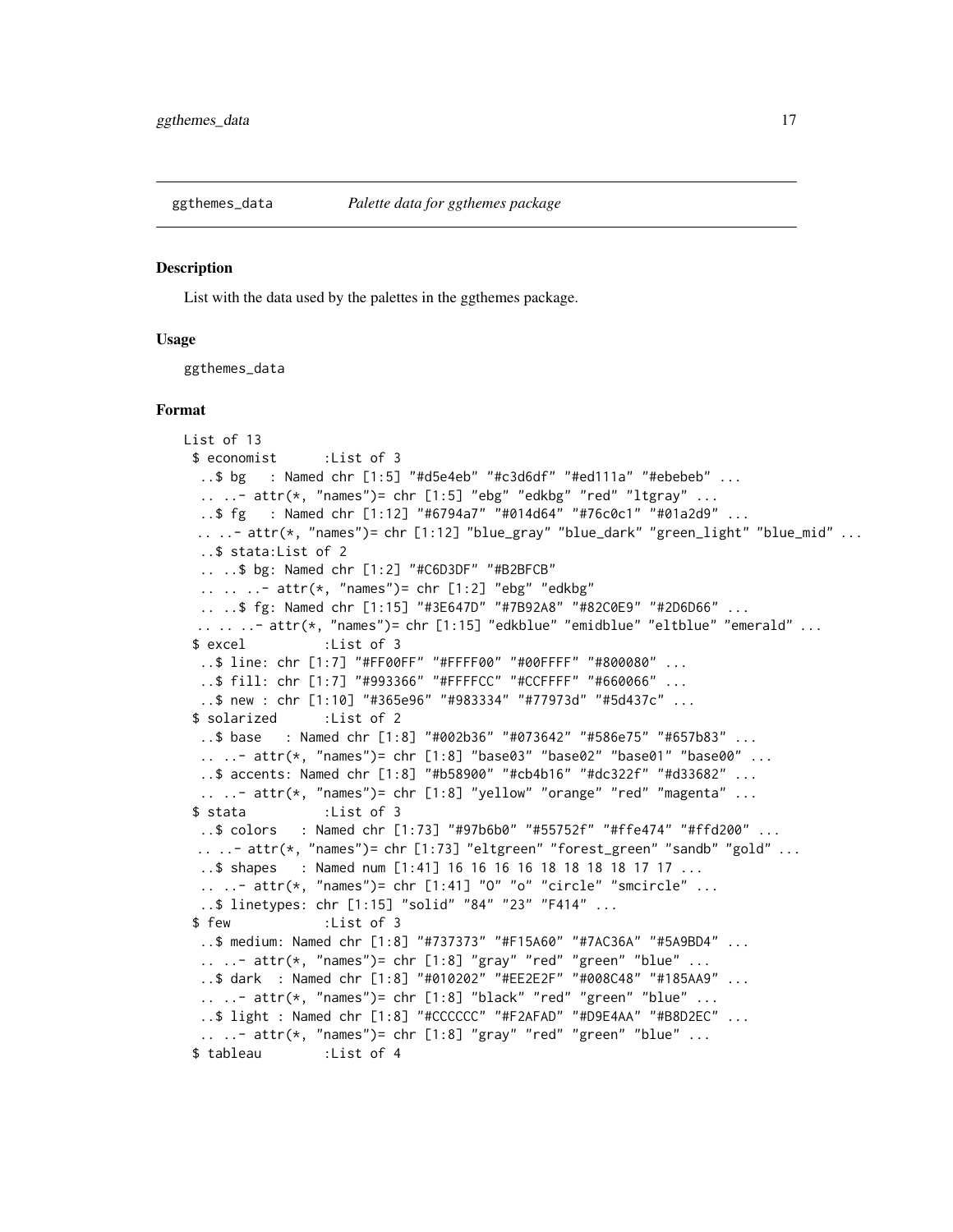```
..$ colors :List of 9
.. ..$ tableau20 : Named chr [1:20] "#1F77B4" "#AEC7E8" "#FF7F0E" "#FFBB78" ...
\ldots.. \ldots attr(\star, "names")= chr [1:20] "blue" "blue_light" "orange" "orange_light" \ldots.. ..$ tableau10medium: Named chr [1:10] "#729ECE" "#FF9E4A" "#67BF5C" "#ED665D" ...
\ldots \ldots \ldots attr(*, "names")= chr [1:10] "blue" "orange" "green" "red" \ldots.. ..$ gray5 : chr [1:5] "#60636A" "#A5ACAF" "#414451" "#8F8782" ...
.. ..$ colorblind10 : chr [1:10] "#006BA4" "#FF800E" "#ABABAB" "#595959" ...
.. ..$ trafficlight : chr [1:9] "#B10318" "#DBA13A" "#309343" "#D82526" ...
.. ..$ purplegray12 : chr [1:12] "#7B66D2" "#A699E8" "#DC5FBD" "#FFC0DA" ...
.. ..$ bluered12 : chr [1:12] "#2C69B0" "#B5C8E2" "#F02720" "#FFB6B0" ...
.. ..$ greenorange12 : chr [1:12] "#32A251" "#ACD98D" "#FF7F0F" "#FFB977" ...
.. ..$ cyclic : chr [1:20] "#1F83B4" "#1696AC" "#18A188" "#29A03C" ...
..$ sequential:List of 16
.. ..$ Red : Named chr [1:2] "#BCCFB4" "#9C0824"
.. .. ..- attr(*, "names")= chr [1:2] "low" "high"
.. ..$ Green : Named chr [1:2] "#BCCFB4" "#09622A"
.. .. ..- attr(*, "names")= chr [1:2] "low" "high"
.. ..$ Blue : Named chr [1:2] "#B4D4DA" "#26456E"
\ldots \ldots \ldots attr(*, "names")= chr [1:2] "low" "high"
.. ..$ Orange : Named chr [1:2] "#F0C294" "#7B3014"
.. .. ..- attr(*, "names")= chr [1:2] "low" "high"
.. ..$ Gray : Named chr [1:2] "#C3C3C3" "#1E1E1E"
.. .. ..- attr(*, "names")= chr [1:2] "low" "high"
.. ..$ Red Light : Named chr [1:2] "#E5E5E5" "#FFB2B6"
\ldots \ldots \ldots attr(*, "names")= chr [1:2] "low" "high"
.. ..$ Green Light : Named chr [1:2] "#E5E5E5" "#B7E6A7"
\ldots \ldots \ldots attr(*, "names")= chr [1:2] "low" "high"
.. ..$ Blue Light : Named chr [1:2] "#E5E5E5" "#C4D8F3"
.. .. ..- attr(*, "names")= chr [1:2] "low" "high"
.. ..$ Orange Light : Named chr [1:2] "#E5E5E5" "#FFCC9E"
.. .. ..- attr(*, "names")= chr [1:2] "low" "high"
.. ..$ Area Red : Named chr [1:2] "#F5CAC7" "#BD1100"
.. .. ..- attr(*, "names")= chr [1:2] "low" "high"
.. ..$ Area Green : Named chr [1:2] "#DBE8B4" "#3C8200"
.. .. ..- attr(*, "names")= chr [1:2] "low" "high"
.. ..$ Area Brown : Named chr [1:2] "#F3E0C2" "#BB5137"
\ldots \ldots \ldots attr(\star, "names")= chr [1:2] "low" "high"
.. ..$ Blue-Green Sequential: Named chr [1:2] "#FEFFD9" "#41B7C4"
.. .. ..- attr(*, "names")= chr [1:2] "low" "high"
.. ..$ Brown Sequential : Named chr [1:2] "#F7E4C6" "#BB5137"
.. .. ..- attr(*, "names")= chr [1:2] "low" "high"
.. ..$ Purple Sequential : Named chr [1:2] "#EFEDF5" "#807DBA"
.. .. ..- attr(*, "names")= chr [1:2] "low" "high"
.. ..$ Grey Sequential : Named chr [1:2] "#F0F0F0" "#737373"
.. .. ..- attr(*, "names")= chr [1:2] "low" "high"
..$ diverging :List of 16
.. ..$ Red-Blue : Named chr [1:3] "#9C0824" "#CACACA" "#26456E"
.. .. ..- attr(*, "names")= chr [1:3] "low" "mid" "high"
```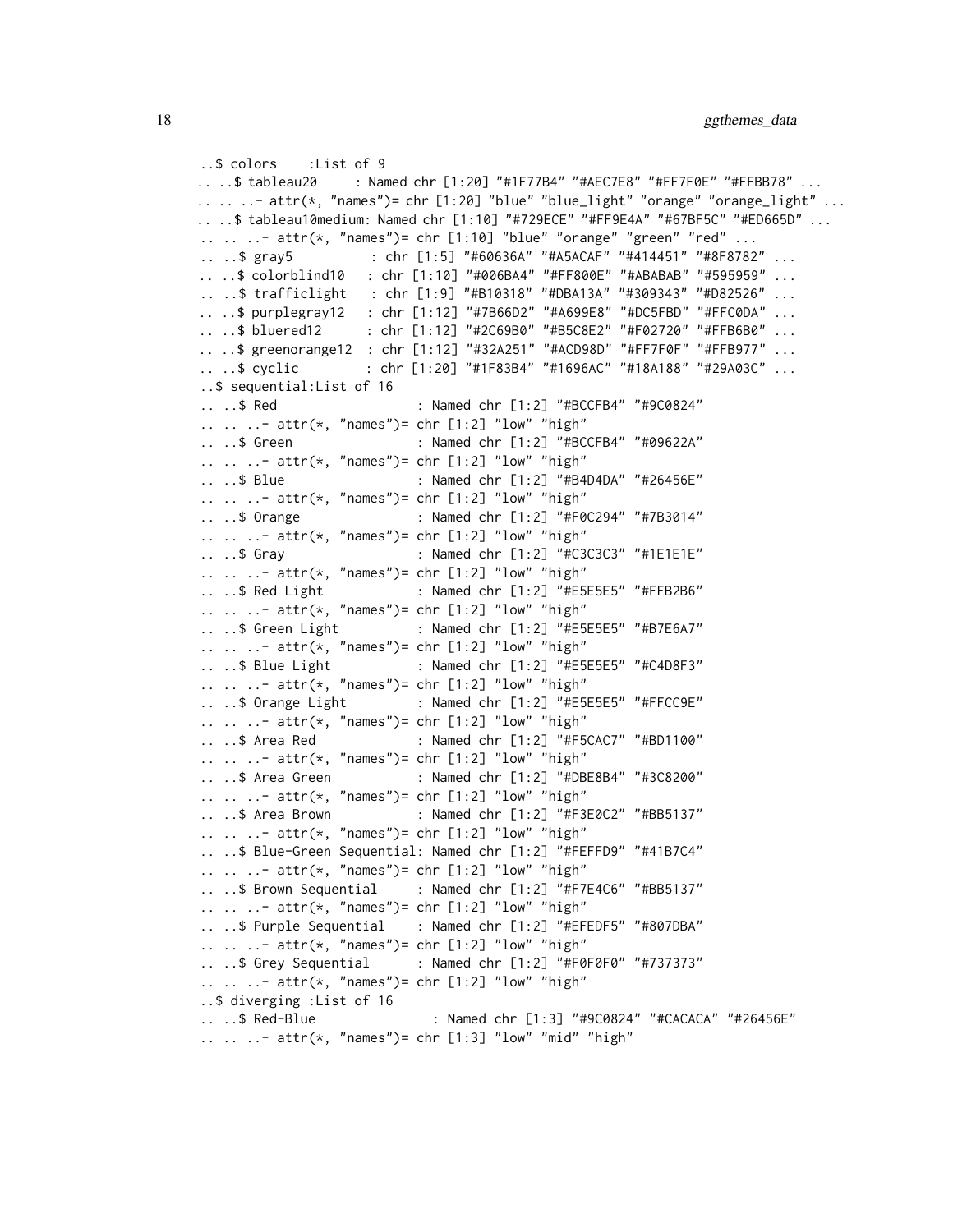.. ..\$ Red-Green : Named chr [1:3] "#9C0824" "#CACACA" "#09622A" .. .. ..- attr(\*, "names")= chr [1:3] "low" "mid" "high" .. ..\$ Red-White-Green : Named chr [1:3] "#9C0824" "#FFFFFF" "#09622A" .. .. ..- attr(\*, "names")= chr [1:3] "low" "mid" "high" .. ..\$ Red-Black : Named chr [1:3] "#9C0824" "#CACACA" "#1E1E1E" .. .. ..- attr(\*, "names")= chr [1:3] "low" "mid" "high" .. ..\$ Red-White-Black : Named chr [1:3] "#9C0824" "#FFFFFF" "#1E1E1E" .. .. ..- attr(\*, "names")= chr [1:3] "low" "mid" "high" .. ..\$ Green-Blue : Named chr [1:3] "#09622A" "#CACACA" "#26456E" .. .. ..- attr(\*, "names")= chr [1:3] "low" "mid" "high" .. ..\$ Orange-Blue : Named chr [1:3] "#7B3014" "#CACACA" "#26456E" .. .. ..- attr(\*, "names")= chr [1:3] "low" "mid" "high" .. ..\$ Orange-White-Blue : Named chr [1:3] "#7B3014" "#FFFFFF" "#26456E"  $\ldots$   $\ldots$   $\ldots$  attr(\*, "names")= chr [1:3] "low" "mid" "high" .. ..\$ Red-Green Light : Named chr [1:3] "#FFB2B6" "#E5E5E5" "#B7E6A7" .. .. ..- attr(\*, "names")= chr [1:3] "low" "mid" "high" .. ..\$ Red-White-Green Light : Named chr [1:3] "#FFB2B6" "#FFFFFF" "#B7E6A7" .. .. ..- attr(\*, "names")= chr [1:3] "low" "mid" "high" .. ..\$ Red-White-Black Light : Named chr [1:3] "#FFB2B6" "#FFFFFF" "#C6C6C6" .. .. ..- attr(\*, "names")= chr [1:3] "low" "mid" "high" ....\$ Orange-Blue Light : Named chr [1:3] "#FFCC9E" "#E5E5E5" "#C4D8F3" .. .. ..- attr(\*, "names")= chr [1:3] "low" "mid" "high" .. ..\$ Orange-White-Blue Light: Named chr [1:3] "#FFCC9E" "#FFFFFF" "#C4D8F3" .. .. ..- attr(\*, "names")= chr [1:3] "low" "mid" "high" .. ..\$ Orange-Blue : Named chr [1:3] "#E0AD30" "#E4E4E2" "#7492AA" .. .. ..- attr(\*, "names")= chr [1:3] "low" "mid" "high" .. ..\$ Light Red-Green : Named chr [1:3] "#EDA389" "#CDE1D3" "#5C8B70" .. .. ..- attr(\*, "names")= chr [1:3] "low" "mid" "high" .. ..\$ Temperature : Named chr [1:3] "#529985" "#DBCF47" "#C26B51" .. .. ..- attr(\*, "names")= chr [1:3] "low" "mid" "high" ..\$ shapes :List of 7 .. ..\$ proportions: int [1:5] -9675 -605 -9681 -9685 -9679 .. ..\$ default : int [1:10] 1 0 3 4 -8727 5 -9651 -9661 -9655 -9665 .. ..\$ filled : int [1:10] 16 15 -10133 -10006 -9733 18 -9650 -9660 -9654 -9664 .. ..\$ gender : int [1:2] -9794 -9792 ....\$ kpi : int [1:6] -10003 21 4 16 17 18 .. ..\$ thin\_arrows: int [1:8] -8595 -8600 -8594 -8599 -8593 -8598 -8592 -8601 .. ..\$ weather : int [1:4] -9728 -9729 -9730 -9731 \$ manyeyes : chr [1:19] "#9c9ede" "#7375b5" "#4a5584" "#cedb9c" ... \$ wsj :List of 2 ..\$ bg : Named chr [1:4] "#efefef" "#e9f3ea" "#d4dee7" "#f8f2e4"  $\ldots$   $\ldots$  attr(\*, "names")= chr [1:4] "gray" "green" "blue" "brown" ..\$ palettes:List of 5 .. ..\$ rgby : Named chr [1:4] "#d3ba68" "#d5695d" "#5d8ca8" "#65a479" .. .. ..- attr(\*, "names")= chr [1:4] "yellow" "red" "blue" "green" .. ..\$ red\_green : Named chr [1:2] "#088158" "#ba2f2a"  $\ldots$   $\ldots$   $\ldots$  attr(\*, "names")= chr [1:2] "green" "red" .. ..\$ black\_green: Named chr [1:4] "#000000" "#595959" "#59a77f" "#008856"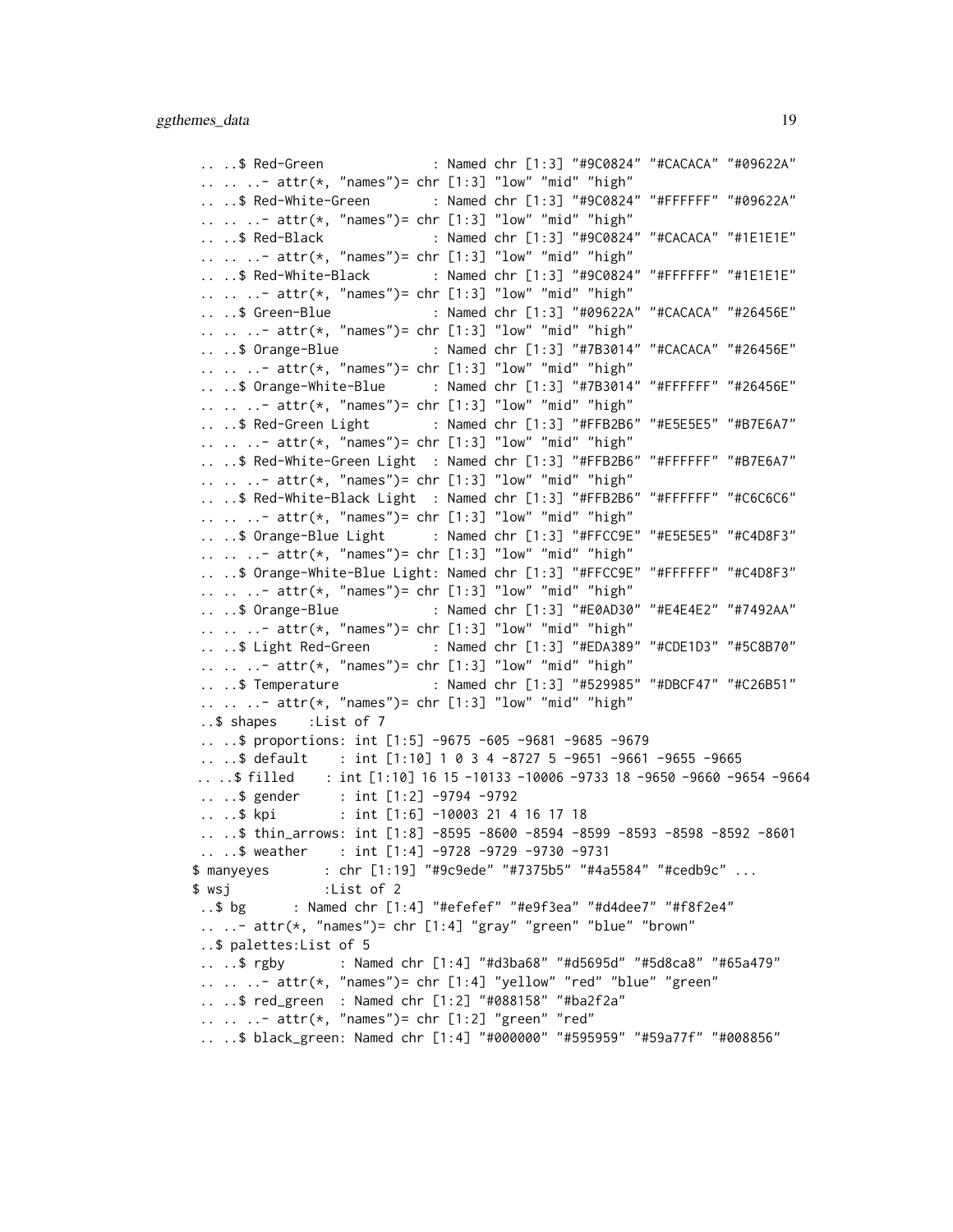```
.. .. ..- attr(*, "names")= chr [1:4] "black" "gray" "ltgreen" "green"
 .. ..$ dem_rep : Named chr [1:3] "#006a8e" "#b1283a" "#a8a6a7"
 \ldots \ldots \ldots attr(*, "names")= chr [1:3] "blue" "red" "gray"
 .. ..$ colors6 : Named chr [1:6] "#c72e29" "#016392" "#be9c2e" "#098154" ...
 \ldots \ldots - attr(*, "names")= chr [1:6] "red" "blue" "gold" "green" \ldots$ colorblind : Named chr [1:8] "#000000" "#E69F00" "#56B4E9" "#009E73" ...
..- attr(*, "names")= chr [1:8] "black" "orange" "sky_blue" "bluish_green" ...
$ gdocs : chr [1:20] "#3366CC" "#DC3912" "#FF9900" "#109618" ...
$ calc :List of 2
 ..$ colors: Named chr [1:12] "#004586" "#FF420E" "#FFD320" "#579D1C" ...
.. ..- attr(*, "names")= chr [1:12] "Chart 1" "Chart 2" "Chart 3" "Chart 4" ...
 ..$ shapes: num [1:15] 15 18 -9660 -9650 -9654 ...
$ fivethirtyeight: Named chr [1:6] "#3C3C3C" "#D2D2D2" "#F0F0F0" "#FF2700" ...
 \ldots attr(\star, "names")= chr [1:6] "dkgray" "medgray" "ltgray" "red" \ldots$ hc :List of 2
 ..$ palettes:List of 2
 .. ..$ default : chr [1:10] "#7cb5ec" "#434348" "#90ed7d" "#f7a35c" ...
 .. ..$ darkunica: chr [1:11] "#2b908f" "#90ee7e" "#f45b5b" "#7798BF" ...
 ..$ bg : Named chr [1:2] "#FFFFFF" "#2a2a2b"
 \ldots \ldots attr(\star, "names")= chr [1:2] "default" "darkunica"
```
<span id="page-19-1"></span>

hc\_pal *Highcharts JS color palette (discrete)*

#### Description

The Highcharts JS uses many different color palettes in its plots. This collects a few of them.

#### Usage

```
hc_pal(palette = "default")
```
#### Arguments

palette character The color palette to use. This must be a name in [ggthemes\\_data\\$hc\\$palettes](#page-16-1).

#### Palettes

The following palettes are defined,

- default #7cb5ec, #434348, #90ed7d, #f7a35c, #8085e9, #f15c80", #e4d354, #8085e8, #8d4653, #91e8e1 theme. Examples: <http://www.highcharts.com/demo>.
- darkunica #2b908f, #90ee7e, #f45b5b, #7798BF, #aaeeee, #ff0066, #eeaaee, #55BF3B, #DF5353, #7798BF, #aaeeee". Examples: <http://www.highcharts.com/demo/line-basic/dark-unica>.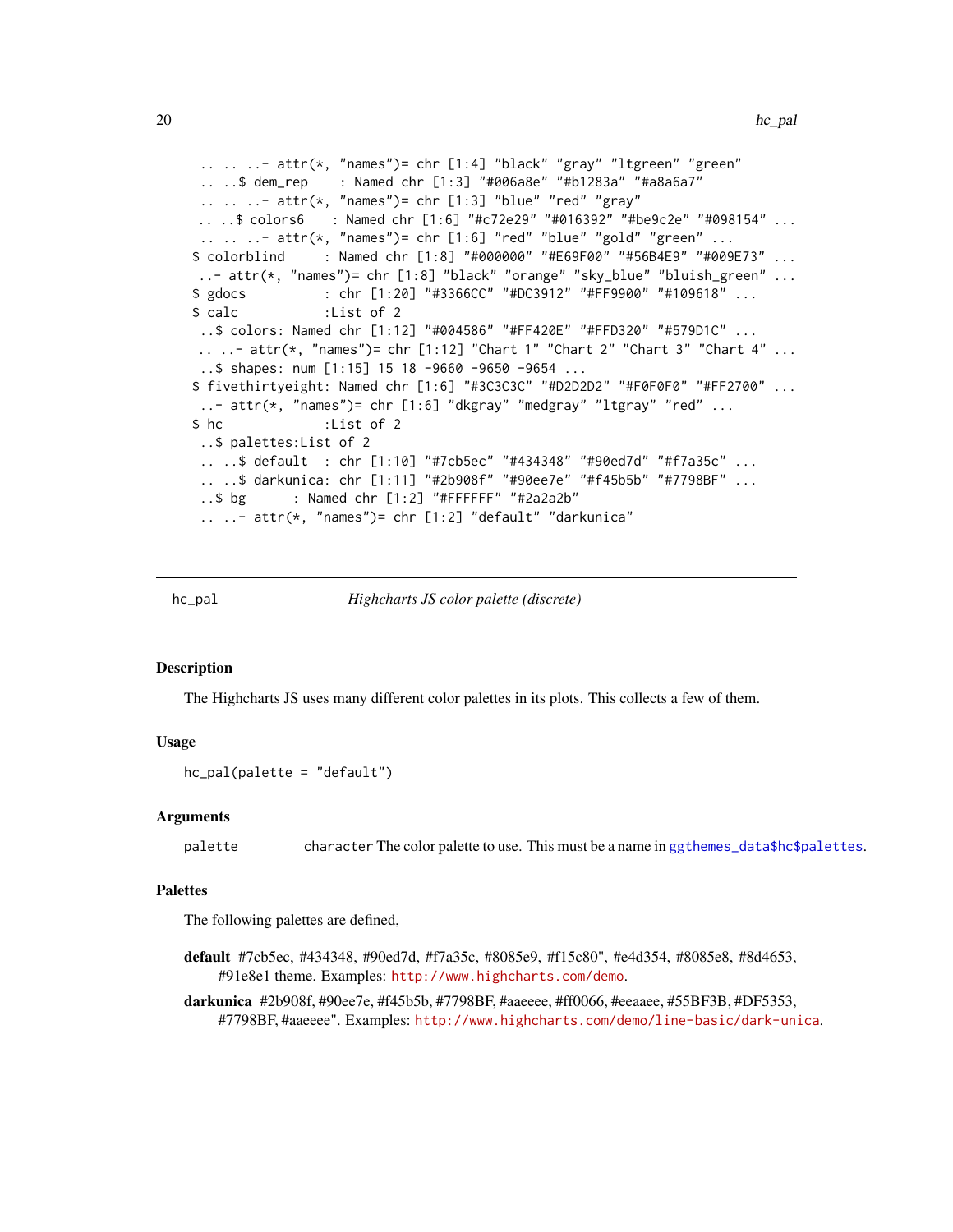<span id="page-20-3"></span><span id="page-20-0"></span>

The pander ships with a default colorblind and printer-friendly color palette borrowed from [http:](http://jfly.iam.u-tokyo.ac.jp/color/) [//jfly.iam.u-tokyo.ac.jp/color/](http://jfly.iam.u-tokyo.ac.jp/color/).

#### Usage

```
palette_pander(n, random_order = FALSE)
```
## Arguments

| n            | number of colors                                                                                 |
|--------------|--------------------------------------------------------------------------------------------------|
| random_order | if the palette should be reordered randomly before rendering each plot to get<br>colorful images |

#### See Also

Other colour pander: [scale\\_color\\_pander](#page-20-1), [scale\\_colour\\_pander](#page-20-2), [scale\\_fill\\_pander](#page-20-2)

#### Examples

## Not run: palette\_pander(TRUE)

## End(Not run)

<span id="page-20-1"></span>scale\_color\_pander *Color scale from the pander package*

## <span id="page-20-2"></span>Description

The pander ships with a default colorblind and printer-friendly color palette borrowed from [http:](http://jfly.iam.u-tokyo.ac.jp/color/) [//jfly.iam.u-tokyo.ac.jp/color/](http://jfly.iam.u-tokyo.ac.jp/color/).

#### Usage

```
scale_color_pander(...)
```
scale\_colour\_pander(...)

scale\_fill\_pander(...)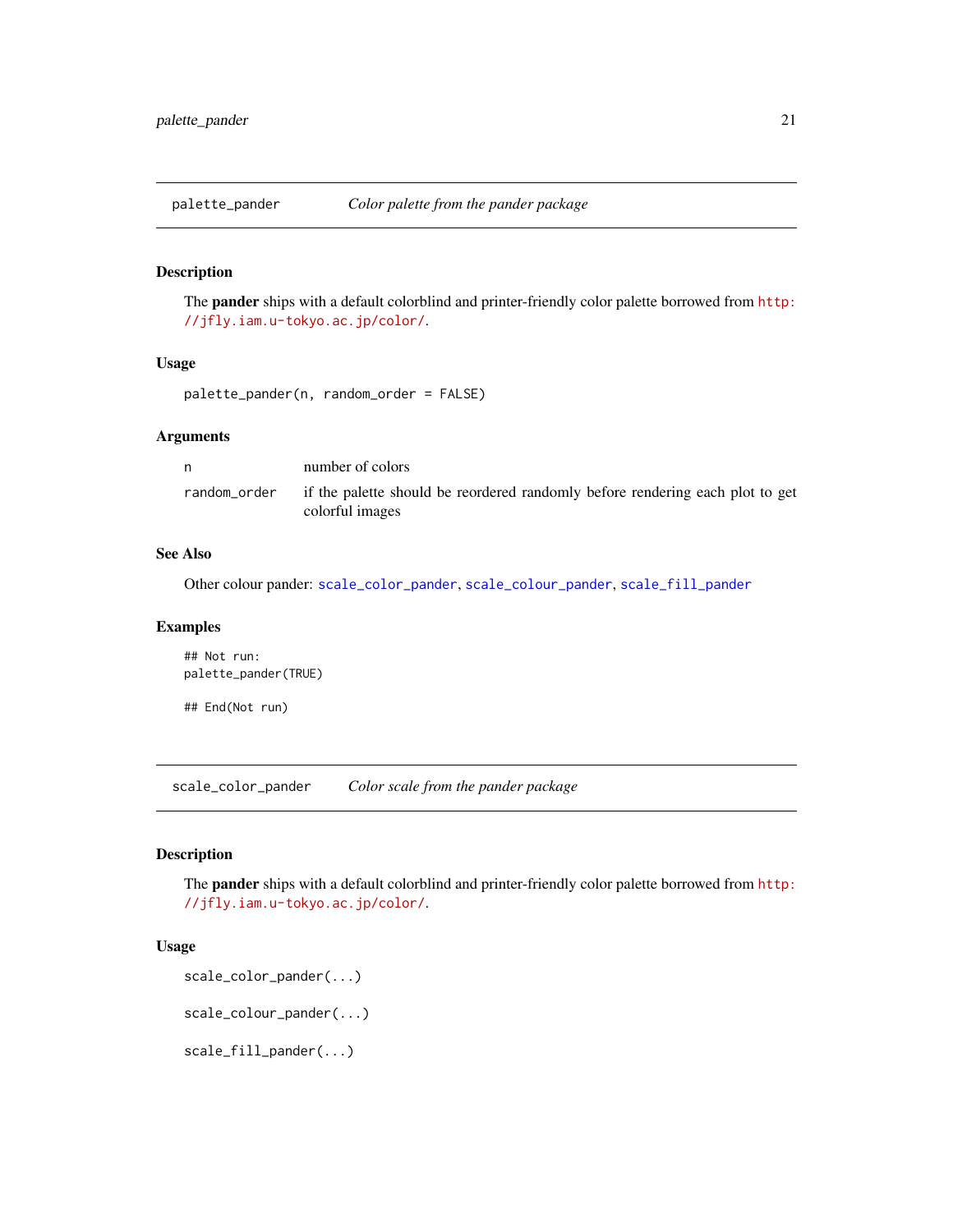## <span id="page-21-0"></span>Arguments

... Other arguments passed on to [discrete\\_scale](#page-0-0) to control name, limits, breaks, labels and so forth.

## See Also

[theme\\_pander](#page-51-1)

Other colour pander: [palette\\_pander](#page-20-3)

<span id="page-21-2"></span>scale\_colour\_economist

*Economist color scales*

## <span id="page-21-1"></span>Description

Color scales using the colors in the Economist graphics.

## Usage

```
scale_colour_economist(stata = FALSE, ...)
```

```
scale_color_economist(stata = FALSE, ...)
```
scale\_fill\_economist(stata = FALSE, ...)

## Arguments

| stata                   | Use the palette in the Stata economist scheme.                                                       |
|-------------------------|------------------------------------------------------------------------------------------------------|
| $\cdot$ $\cdot$ $\cdot$ | Other arguments passed on to discrete_scale to control name, limits, breaks,<br>labels and so forth. |

## See Also

[theme\\_economist](#page-45-1) for examples.

Other colour economist: [economist\\_pal](#page-8-1)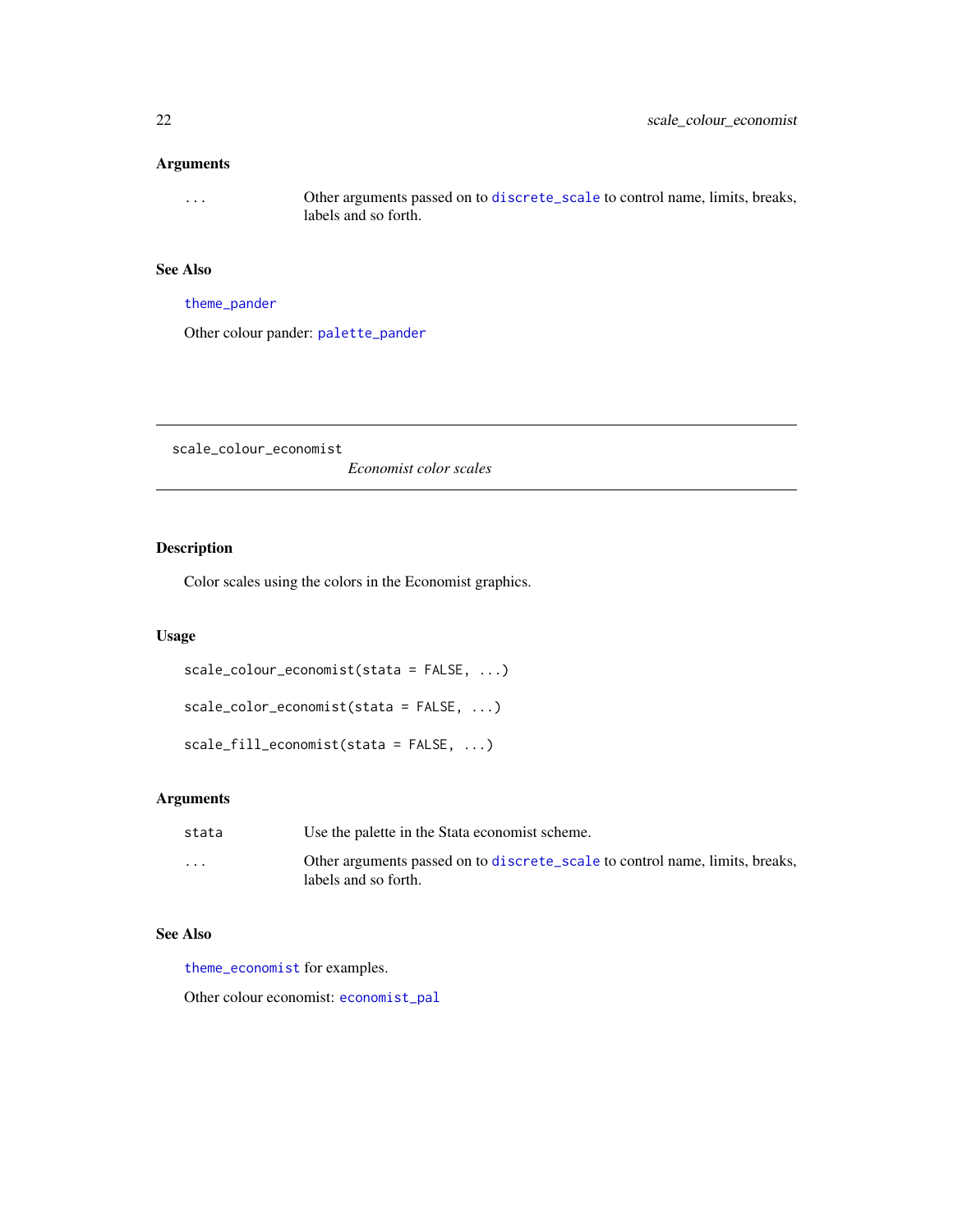<span id="page-22-2"></span><span id="page-22-0"></span>scale\_colour\_few *Color scales from Few "Practical Rules for Using Color in Charts"*

## <span id="page-22-1"></span>Description

See [few\\_pal](#page-11-1).

## Usage

```
scale_colour_few(palette = "medium", ...)
```

```
scale_color_few(palette = "medium", ...)
```
scale\_fill\_few(palette = "light", ...)

#### Arguments

| palette  | One of "medium", "dark", or "light"                                                                  |
|----------|------------------------------------------------------------------------------------------------------|
| $\cdots$ | Other arguments passed on to discrete_scale to control name, limits, breaks,<br>labels and so forth. |

## See Also

Other colour few: [few\\_pal](#page-11-1)

<span id="page-22-4"></span>scale\_colour\_fivethirtyeight *fivethirtyeight.com color scales*

### <span id="page-22-3"></span>Description

Color scales using the colors in the fivethirtyeight graphics.

## Usage

```
scale_colour_fivethirtyeight(...)
```
scale\_color\_fivethirtyeight(...)

scale\_fill\_fivethirtyeight(...)

#### Arguments

... Other arguments passed on to [discrete\\_scale](#page-0-0) to control name, limits, breaks, labels and so forth.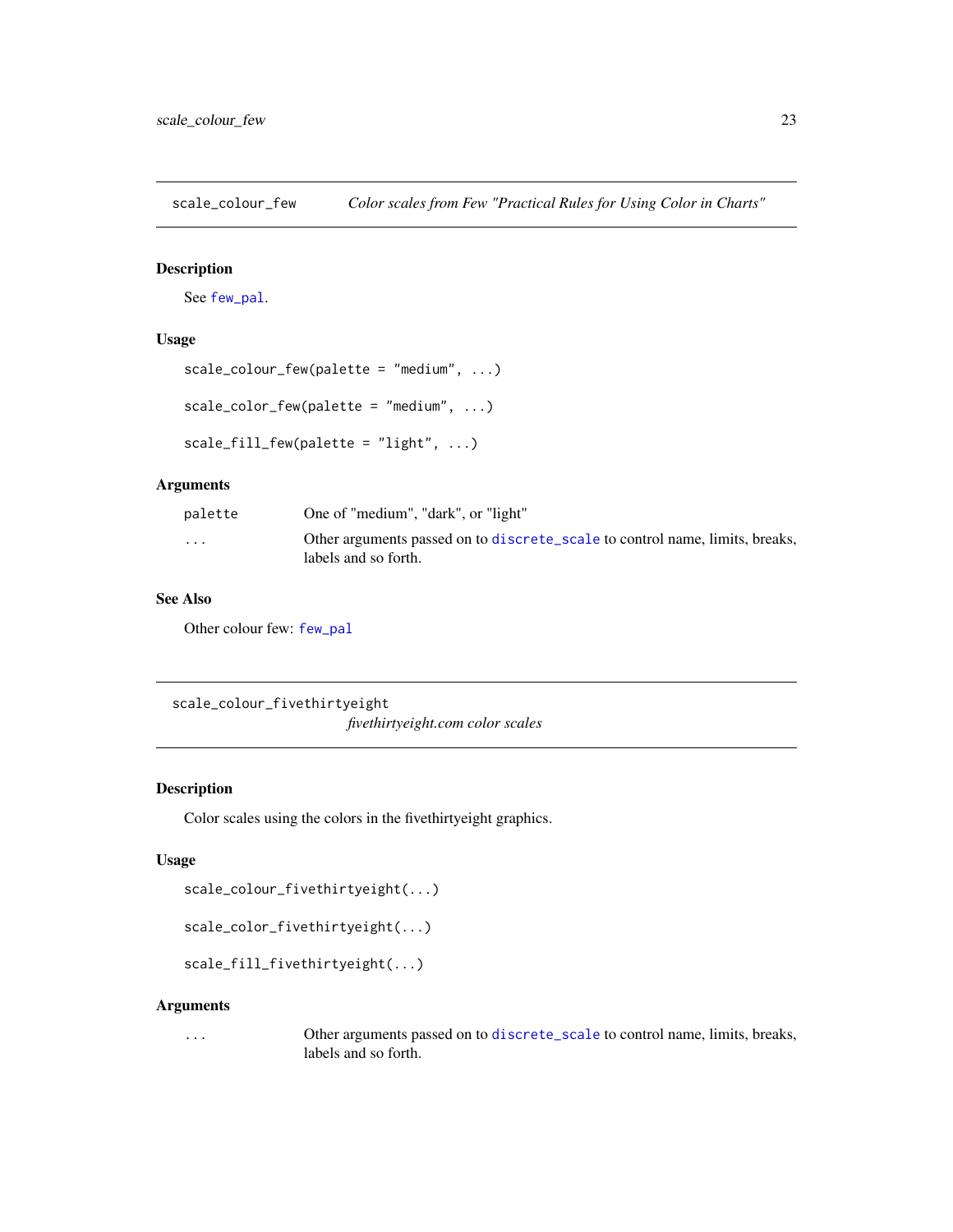#### <span id="page-23-0"></span>See Also

[theme\\_fivethirtyeight](#page-48-1) for examples.

Other colour fivethirtyeight: [fivethirtyeight\\_pal](#page-11-2)

<span id="page-23-2"></span>scale\_colour\_gradient2\_tableau

*Tableau diverging colour scales (continuous)*

## <span id="page-23-1"></span>Description

Tableau diverging colour scales (continuous)

## Usage

```
scale_colour_gradient2_tableau(palette = "Red-Blue", ..., space = "rgb",
 na.value = "grey50", guide = "colourbar")
scale_fill_gradient2_tableau(palette = "Red-Blue", ..., space = "rgb",
 na.value = "grey50", guide = "colourbar")
scale_color_gradient2_tableau(palette = "Red-Blue", ..., space = "rgb",
 na.value = "grey50", guide = "colourbar")
```
## Arguments

| palette  | Palette name: One of.                                                                                 |
|----------|-------------------------------------------------------------------------------------------------------|
| $\cdots$ | Other arguments passed on to discrete_scale to control name, limits, breaks,<br>labels and so forth.  |
| space    | Colour space in which to calculate gradient.                                                          |
| na.value | Colour to use for missing values                                                                      |
| guide    | Type of legend. Use "colourbar" for continuous colour bar, or "legend" for<br>discrete colour legend. |

## See Also

Other colour tableau: [scale\\_color\\_continuous\\_tableau](#page-24-1), [scale\\_color\\_gradient\\_tableau](#page-24-1), [scale\\_colour\\_gradient\\_tableau](#page-24-2), [scale\\_fill\\_continuous\\_tableau](#page-24-1), [scale\\_fill\\_gradient\\_tableau](#page-24-1); [scale\\_color\\_tableau](#page-26-1), [scale\\_colour\\_tableau](#page-26-2), [scale\\_fill\\_tableau](#page-26-1); [tableau\\_color\\_pal](#page-41-1); [tableau\\_div\\_gradient\\_pal](#page-42-1); [tableau\\_seq\\_gradient\\_pal](#page-43-1)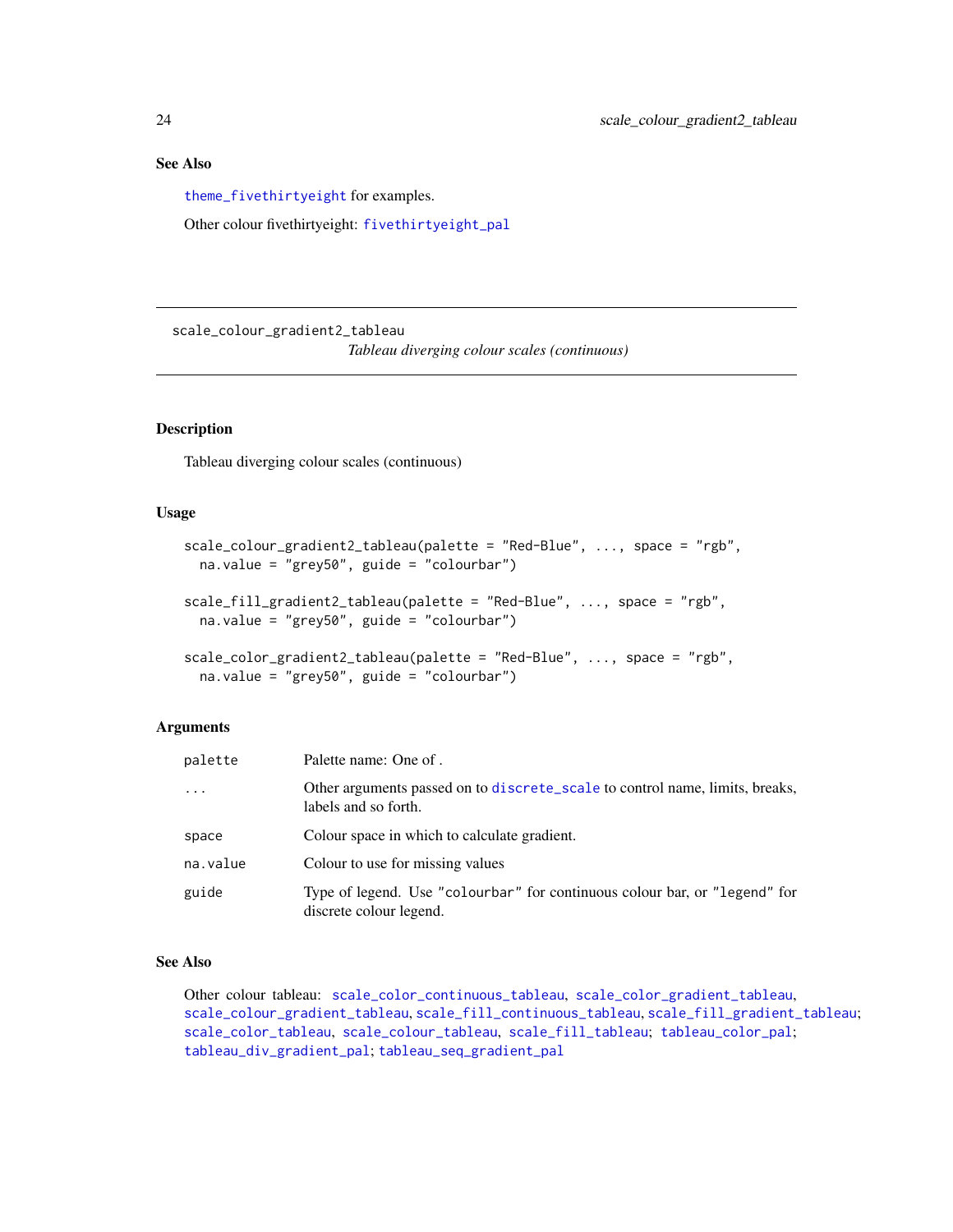#### <span id="page-24-0"></span>Examples

```
dsub \le subset(diamonds, x > 5 & x < 6 & y > 5 & y < 6)
dsub$diff \le- with(dsub, sqrt(abs(x-y))* sign(x-y))
d <- qplot(x, y, data=dsub, colour=diff)
d + scale_colour_gradient2_tableau()
d + scale_colour_gradient2_tableau("Orange-Blue")
d + scale_colour_gradient2_tableau("Temperature")
```
<span id="page-24-2"></span>scale\_colour\_gradient\_tableau

*Tableau sequential colour scale (continuous)*

## <span id="page-24-1"></span>Description

Tableau sequential colour scale (continuous)

#### Usage

```
scale_colour_gradient_tableau(palette = "Red", ..., space = "Lab",
 na.value = "grey50", guide = "colourbar")
scale_fill_gradient_tableau(palette = "Red", ..., space = "Lab",
 na.value = "grey50", guide = "colourbar")
scale_color_gradient_tableau(palette = "Red", ..., space = "Lab",
  na.value = "grey50", guide = "colourbar")
scale_color_continuous_tableau(palette = "Red", ..., space = "Lab",
 na.value = "grey50", guide = "colourbar")
scale_fill_continuous_tableau(palette = "Red", ..., space = "Lab",
  na.value = "grey50", guide = "colourbar")
```
### Arguments

| palette    | Palette name: One of "Red", "Green", "Blue", "Orange", "Gray", "Red Light",<br>"Green Light", "Blue Light", "Orange Light", "Area Red", "Area Green",<br>"Area Brown", "Blue-Green Sequential", "Brown Sequential", "Purple Sequential",<br>"Grey Sequential". |
|------------|----------------------------------------------------------------------------------------------------------------------------------------------------------------------------------------------------------------------------------------------------------------|
| $\ddots$ . | Other arguments passed on to discrete_scale to control name, limits, breaks,<br>labels and so forth.                                                                                                                                                           |
| space      | Colour space in which to calculate gradient.                                                                                                                                                                                                                   |
| na.value   | Colour to use for missing values                                                                                                                                                                                                                               |
| guide      | Type of legend. Use "colourbar" for continuous colour bar, or "legend" for<br>discrete colour legend.                                                                                                                                                          |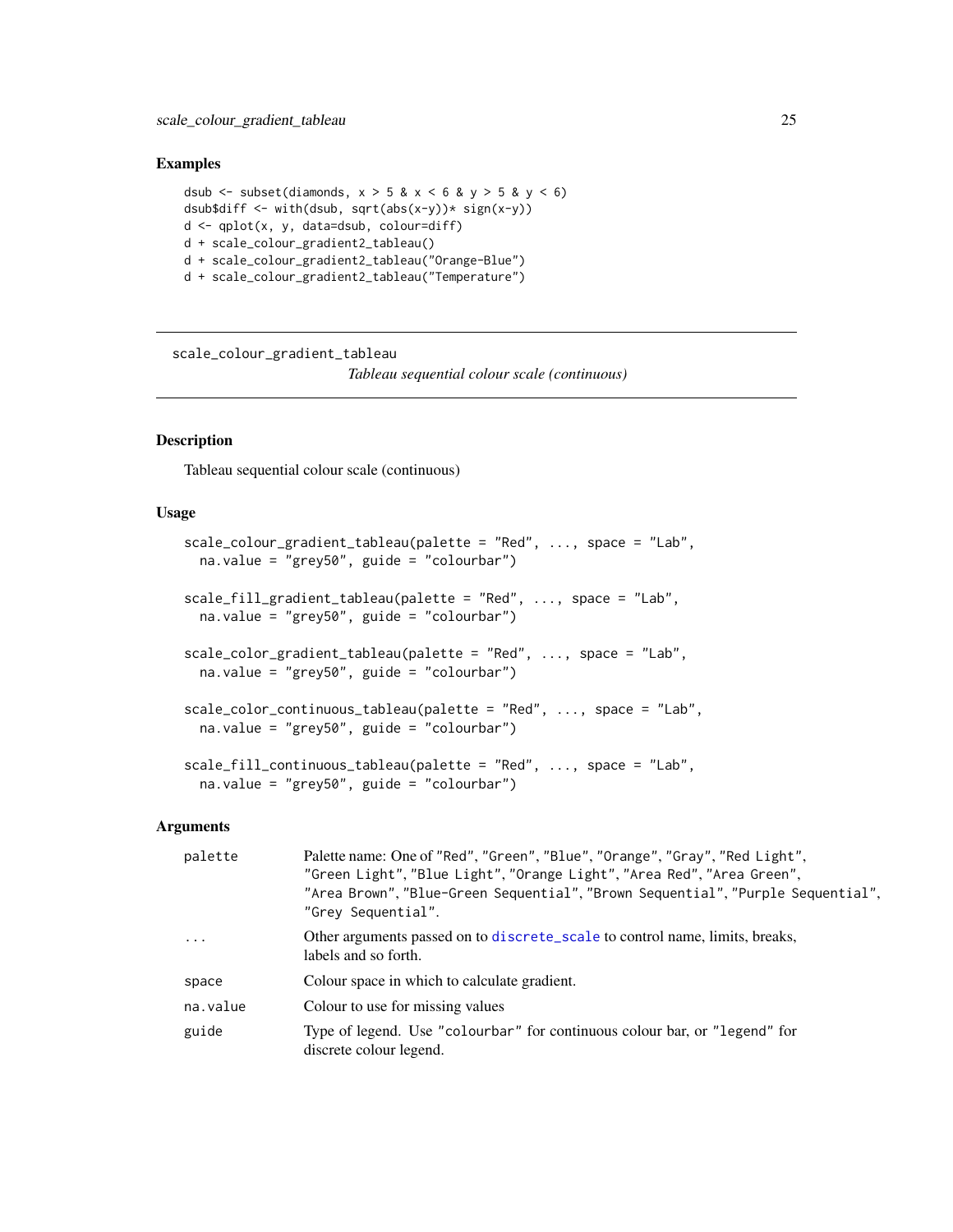## See Also

```
Other colour tableau: scale_color_gradient2_tableau, scale_colour_gradient2_tableau,
scale_fill_gradient2_tableau; scale_color_tableau, scale_colour_tableau, scale_fill_tableau;
tableau_color_pal; tableau_div_gradient_pal; tableau_seq_gradient_pal
```
#### Examples

```
dsub \le subset(diamonds, x > 5 & x < 6 & y > 5 & y < 6)
d <- qplot(x, y, data=dsub, colour=z)
d + scale_colour_gradient_tableau("Red", limits=c(3, 4))
d + scale_colour_gradient_tableau("Blue", limits=c(3, 4))
d + scale_colour_gradient_tableau("Green", limits=c(3, 4))
```
scale\_colour\_hc *Highcharts color and fill scales*

#### Description

Colour and fill scales which use the palettes in  $hc\_pal$  and are meant for use with [theme\\_hc](#page-50-1).

#### Usage

```
scale_colour_hc(palette = "default", ...)
scale_color_hc(palette = "default", ...)
scale_fill_hc(palette = "default", \dots)
```
#### Arguments

| palette | character The color palette to use. This must be a name in ggthemes_data\$hc\$palettes.              |
|---------|------------------------------------------------------------------------------------------------------|
| .       | Other arguments passed on to discrete_scale to control name, limits, breaks,<br>labels and so forth. |

scale\_colour\_stata *Stata color scales*

## Description

See [stata\\_pal](#page-39-1) for details.

<span id="page-25-0"></span>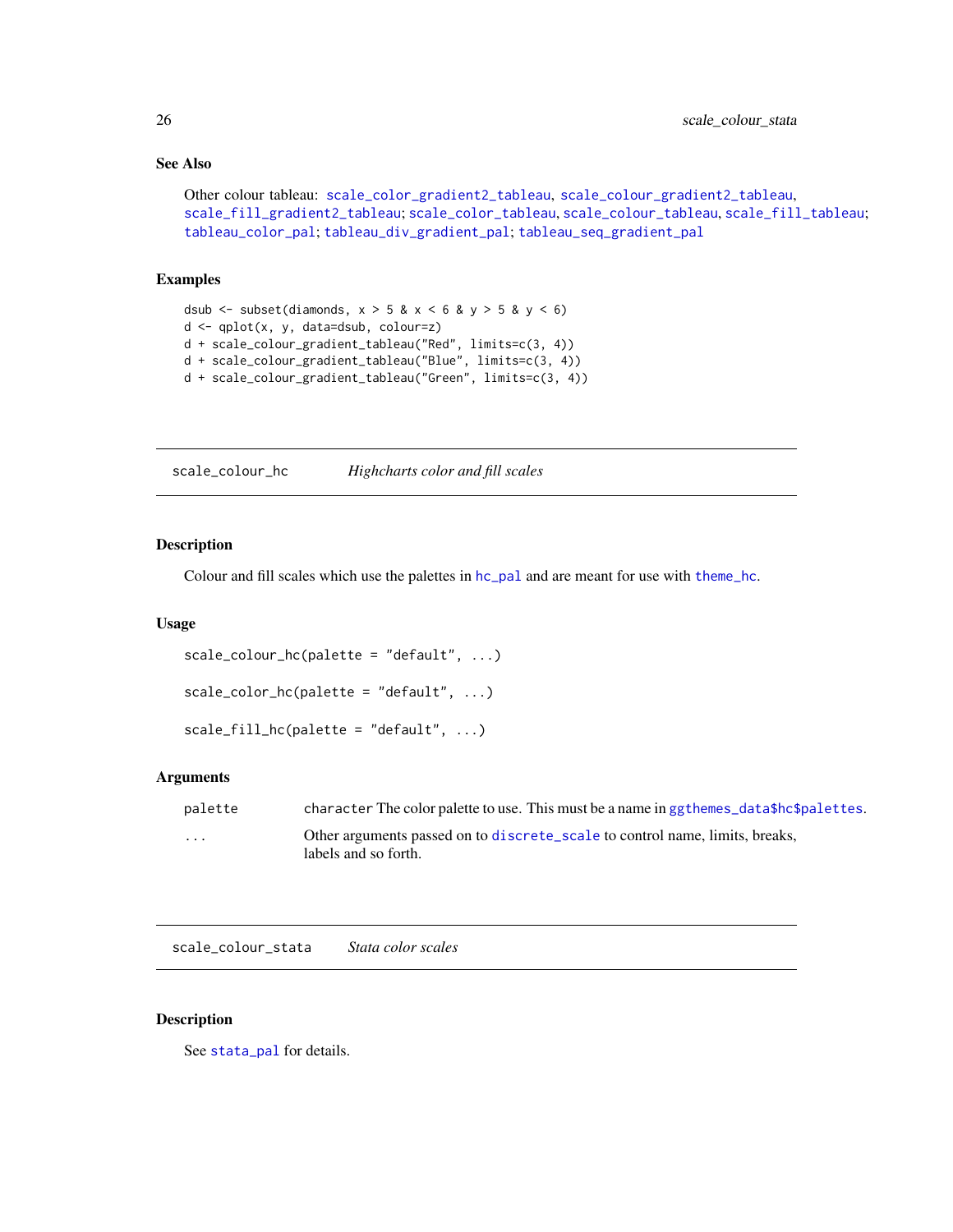## <span id="page-26-0"></span>Usage

```
scale_colour_stata(scheme = "s2color", ...)
scale_fill_stata(scheme = "s2color", ...)
scale_color_stata(scheme = "s2color", ...)
```
#### Arguments

| scheme | character. One of "s2color", "s1rcolor", "s1color", or "mono".                                       |
|--------|------------------------------------------------------------------------------------------------------|
| .      | Other arguments passed on to discrete_scale to control name, limits, breaks,<br>labels and so forth. |

## Examples

```
dsamp <- diamonds[sample(nrow(diamonds), 1000), ]
(d <- qplot(carat, price, data=dsamp, colour=clarity)
              + theme_bw()
              + scale_color_stata())
(d <- qplot(carat, price, data=dsamp, colour=clarity)
              + theme_bw()
               + scale_color_stata("s1color"))
```
<span id="page-26-2"></span>scale\_colour\_tableau *Tableau color scales.*

## <span id="page-26-1"></span>Description

See [tableau\\_color\\_pal](#page-41-1) for details.

## Usage

```
scale_colour_tableau(palette = "tableau10", ...)
```

```
scale_fill_tableau(palette = "tableau10", ...)
```

```
scale_color_tableau(palette = "tableau10", ...)
```
## Arguments

| palette  | Palette name. One of "tableau20", "tableau10medium", "gray5", "colorblind10",<br>"trafficlight","purplegray12","bluered12","greenorange12","cyclic",<br>"tableau10", "tableau10light", "purplegray6", "bluered6", "greenorange6". |
|----------|-----------------------------------------------------------------------------------------------------------------------------------------------------------------------------------------------------------------------------------|
| $\cdots$ | Other arguments passed on to discrete_scale to control name, limits, breaks,<br>labels and so forth.                                                                                                                              |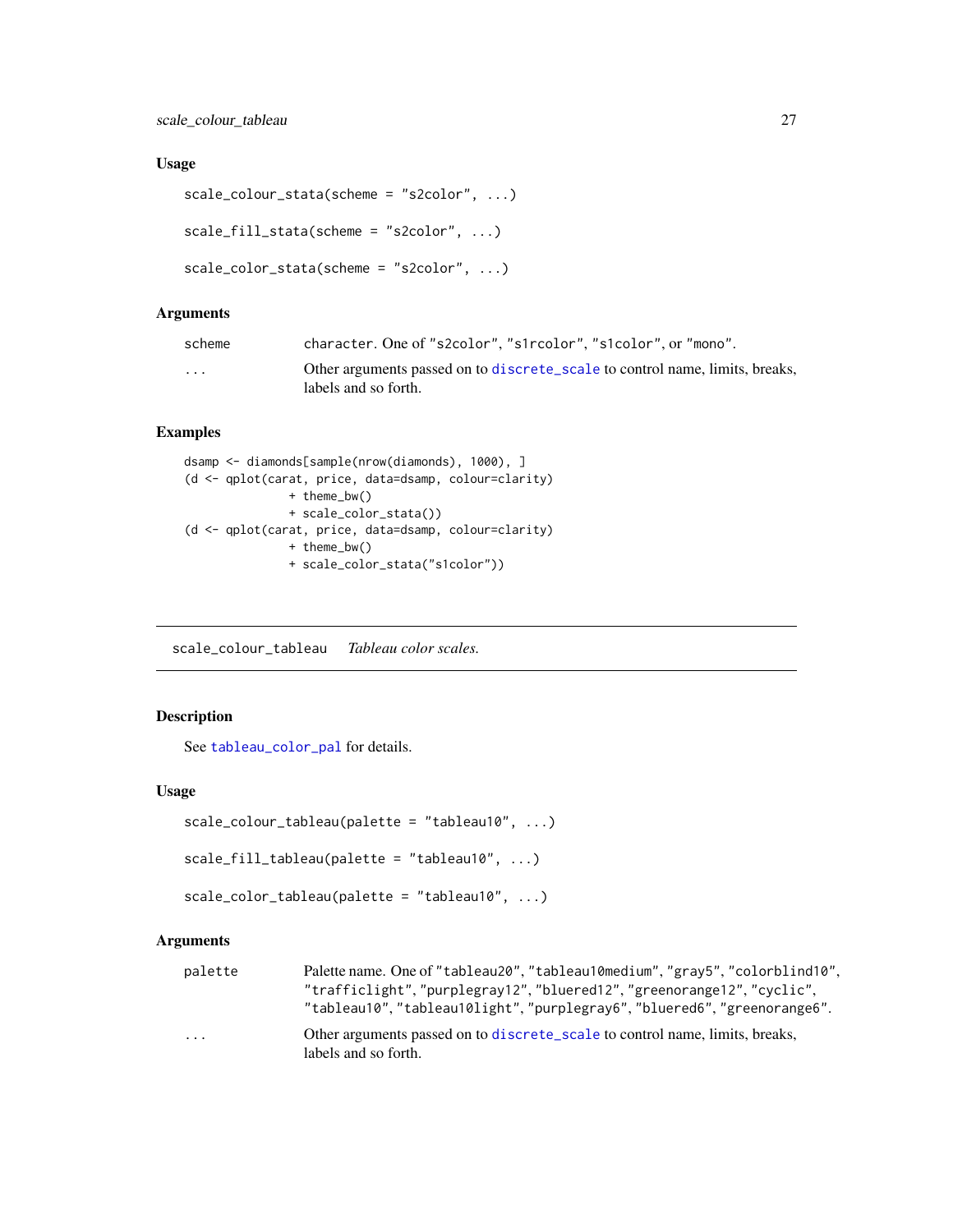## See Also

[tableau\\_color\\_pal](#page-41-1) for references.

```
Other colour tableau: scale_color_continuous_tableau, scale_color_gradient_tableau,
scale_colour_gradient_tableau, scale_fill_continuous_tableau, scale_fill_gradient_tableau;
scale_color_gradient2_tableau, scale_colour_gradient2_tableau, scale_fill_gradient2_tableau;
tableau_color_pal; tableau_div_gradient_pal; tableau_seq_gradient_pal
```
## Examples

```
dsamp <- diamonds[sample(nrow(diamonds), 1000), ]
p <- qplot(carat, price, data=dsamp, colour=clarity) + theme_igray()
p + scale_colour_tableau()
p + scale_colour_tableau("tableau20")
p + scale_colour_tableau("tableau10medium")
p + scale_colour_tableau("tableau10light")
p + scale_colour_tableau("colorblind10")
p + scale_colour_tableau("trafficlight")
p + scale_colour_tableau("purplegray12")
p + scale_colour_tableau("bluered12")
p + scale_colour_tableau("greenorange12")
p + scale_colour_tableau("cyclic")
```
<span id="page-27-2"></span>scale\_colour\_wsj *Wall Street Journal color and fill scales*

#### <span id="page-27-1"></span>Description

Colour and fill scales which use the palettes in [wsj\\_pal](#page-58-1) and are meant for use with [theme\\_wsj](#page-56-1).

## Usage

```
scale_colour_wsj(palette = "colors6", ...)
scale_color_wsj(palette = "colors6", ...)
```

```
scale_fill\_wsj(palette = "colors6", ...)
```
#### Arguments

| palette  | character The color palette to use. This must be a name in getheres $\text{data}\$ s is palettes.    |
|----------|------------------------------------------------------------------------------------------------------|
| $\cdots$ | Other arguments passed on to discrete_scale to control name, limits, breaks,<br>labels and so forth. |

## See Also

Other colour wsj: [wsj\\_pal](#page-58-1)

<span id="page-27-0"></span>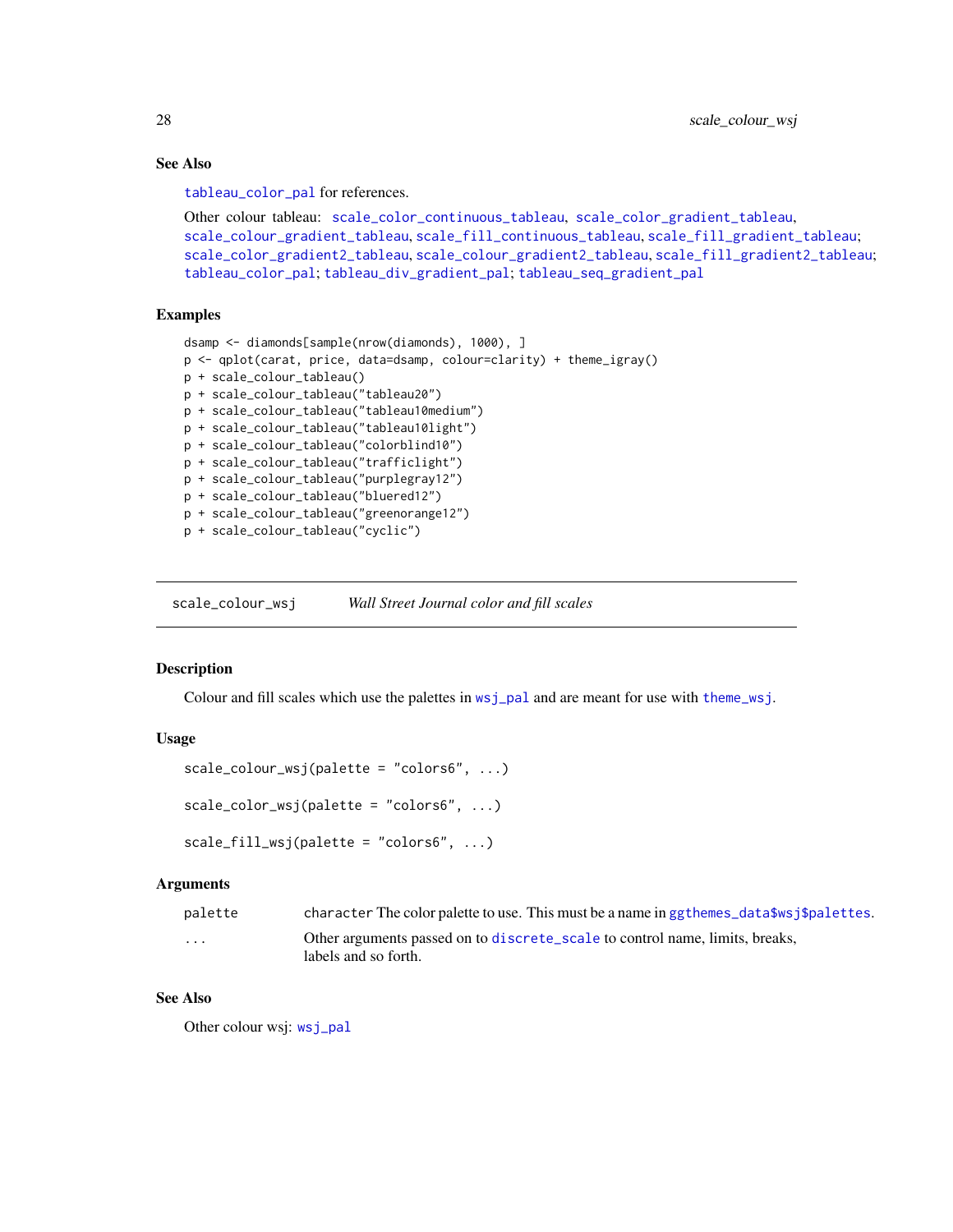<span id="page-28-2"></span><span id="page-28-1"></span><span id="page-28-0"></span>Color scales from LibreOffice Calc.

## Usage

```
scale_fill_calc(...)
```
scale\_colour\_calc(...)

scale\_color\_calc(...)

#### Arguments

... Other arguments passed on to [discrete\\_scale](#page-0-0) to control name, limits, breaks, labels and so forth.

## See Also

See [theme\\_calc](#page-44-1) for examples. Other colour calc: [calc\\_pal](#page-5-1)

<span id="page-28-4"></span>scale\_fill\_excel *Excel color scales*

#### <span id="page-28-3"></span>Description

Color scales from both old and new Excel.

## Usage

```
scale_fill_excel(palette = "fill", ...)
```

```
scale_colour_excel(palette = "line", ...)
```

```
scale_color_excel(palette = "line", ...)
```
### Arguments

| palette  | One of "old", "fill", or "new".                                              |
|----------|------------------------------------------------------------------------------|
| $\cdots$ | Other arguments passed on to discrete_scale to control name, limits, breaks, |
|          | labels and so forth.                                                         |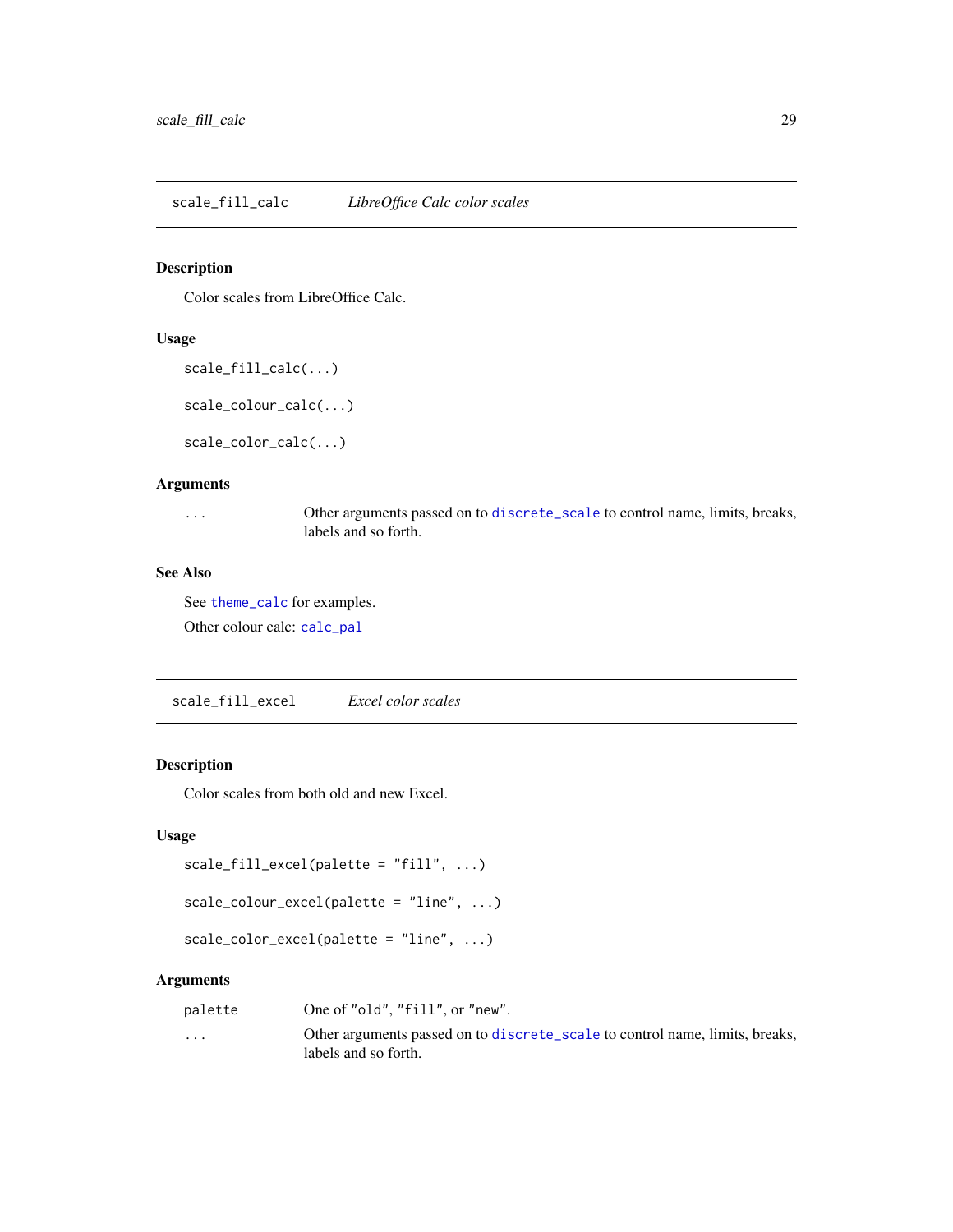## See Also

See [theme\\_excel](#page-46-1) for examples.

Other colour excel: [excel\\_pal](#page-9-1)

## Examples

```
dsamp <- diamonds[sample(nrow(diamonds), 1000), ]
(qplot(carat, price, data=dsamp, colour=clarity)
+ theme_igray()
+ scale_colour_excel("new"))
```
<span id="page-29-2"></span>scale\_fill\_gdocs *Google Docs color scales*

## <span id="page-29-1"></span>Description

Color scales from Google Docs.

## Usage

```
scale_fill_gdocs(...)
```

```
scale_colour_gdocs(...)
```
scale\_color\_gdocs(...)

## Arguments

... Other arguments passed on to [discrete\\_scale](#page-0-0) to control name, limits, breaks, labels and so forth.

#### See Also

See [theme\\_gdocs](#page-49-1) for examples.

Other colour gdocs: [gdocs\\_pal](#page-12-2)

<span id="page-29-0"></span>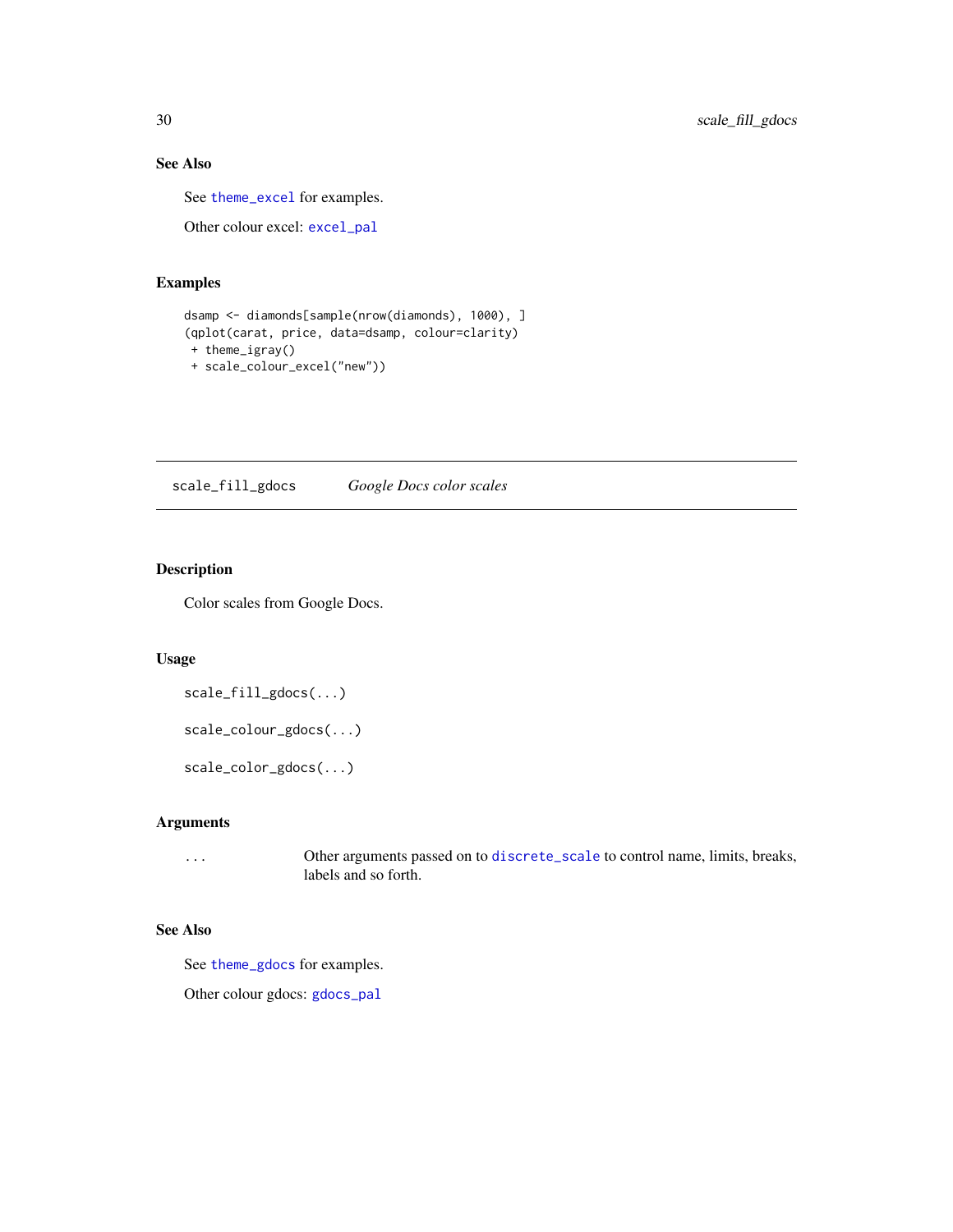<span id="page-30-2"></span><span id="page-30-0"></span>scale\_fill\_solarized *Solarized color scales*

#### <span id="page-30-1"></span>Description

See [solarized\\_pal](#page-38-1) for details.

#### Usage

```
scale_fill_solarized(accent = "blue", ...)
```

```
scale_colour_solarized(accent = "blue", ...)
```

```
scale_color_solarized(accent = "blue", ...)
```
#### Arguments

| accent   | character Starting color. One of "yellow","orange","red","magenta","violet","blue","cyan","gre       |
|----------|------------------------------------------------------------------------------------------------------|
| $\cdots$ | Other arguments passed on to discrete_scale to control name, limits, breaks,<br>labels and so forth. |

## See Also

Other solarized colour: [solarized\\_pal](#page-38-1)

## Examples

```
dsamp <- diamonds[sample(nrow(diamonds), 1000), ]
(d <- qplot(carat, price, data=dsamp, colour=clarity)
              + theme_solarized()
              + scale_colour_solarized() )
```
<span id="page-30-3"></span>scale\_linetype\_stata *Stata linetype palette (discrete)*

## Description

See [stata\\_linetype\\_pal](#page-38-2) for details.

## Usage

```
scale_linetype_stata(...)
```
## Arguments

... common discrete scale parameters: name, breaks, labels, na.value, limits and guide. See [discrete\\_scale](#page-0-0) for more details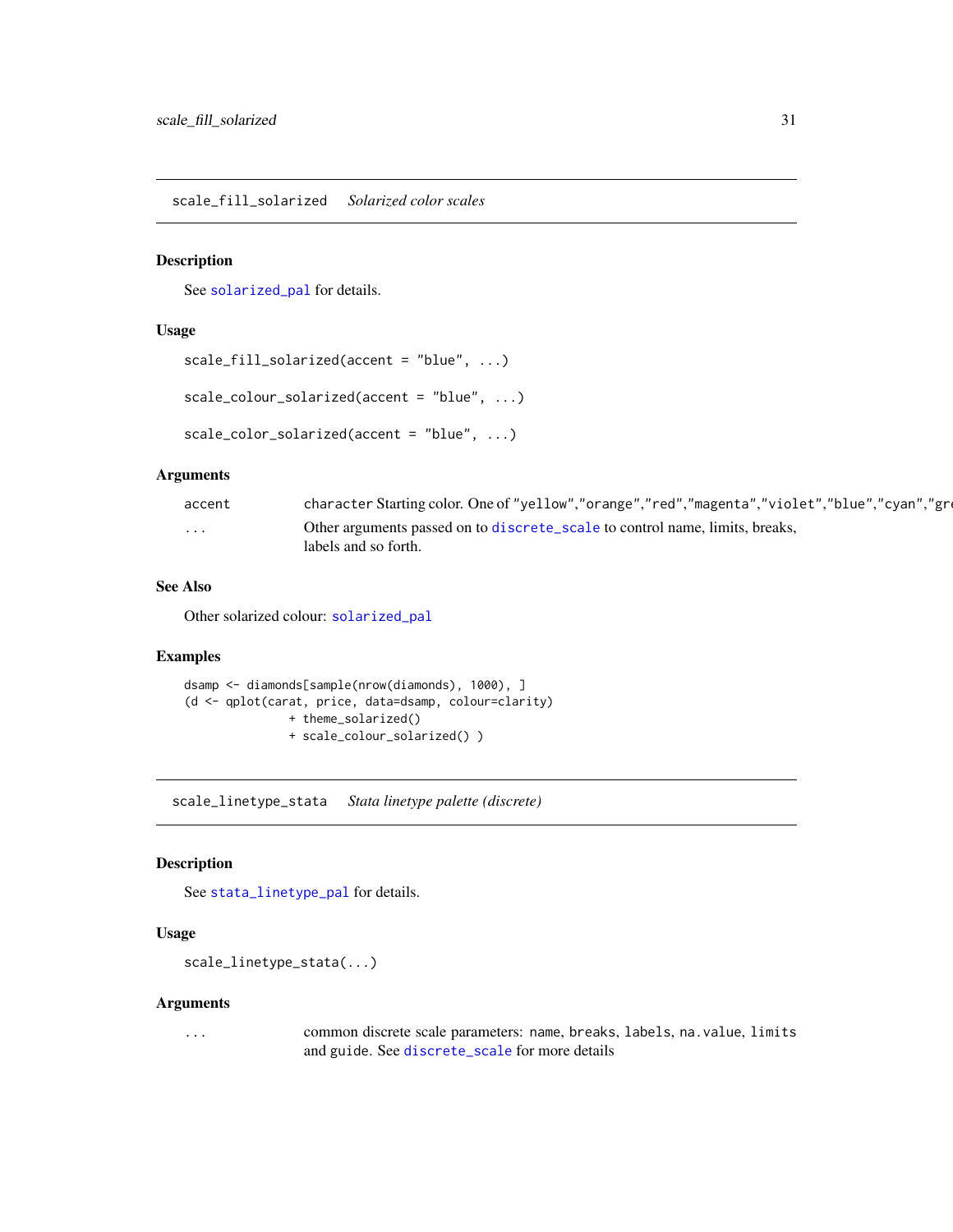## See Also

Other linetype stata: [stata\\_linetype\\_pal](#page-38-2)

#### Examples

```
library(reshape2) # for melt
library(plyr) # for ddply
library(ggplot2)
ecm <- melt(economics, id = "date")
rescale01 <- function(x) {(x - min(x)) / diff(range(x))}
ecm <- ddply(ecm, "variable", transform, value = rescale01(value))
qplot(date, value, data=ecm, geom="line", linetype=variable) + scale_linetype_stata()
```
<span id="page-31-1"></span>scale\_shape\_calc *Calc shape scale*

## Description

See [calc\\_shape\\_pal](#page-5-2) for details.

## Usage

```
scale_shape_calc(...)
```
#### Arguments

... common discrete scale parameters: name, breaks, labels, na.value, limits and guide. See [discrete\\_scale](#page-0-0) for more details

## See Also

[theme\\_calc](#page-44-1) for examples.

Other shapes calc: [calc\\_shape\\_pal](#page-5-2)

<span id="page-31-2"></span>scale\_shape\_circlefill

*Filled Circle Shape palette (discrete)*

## Description

Filled Circle Shape palette (discrete)

#### Usage

scale\_shape\_circlefill(...)

<span id="page-31-0"></span>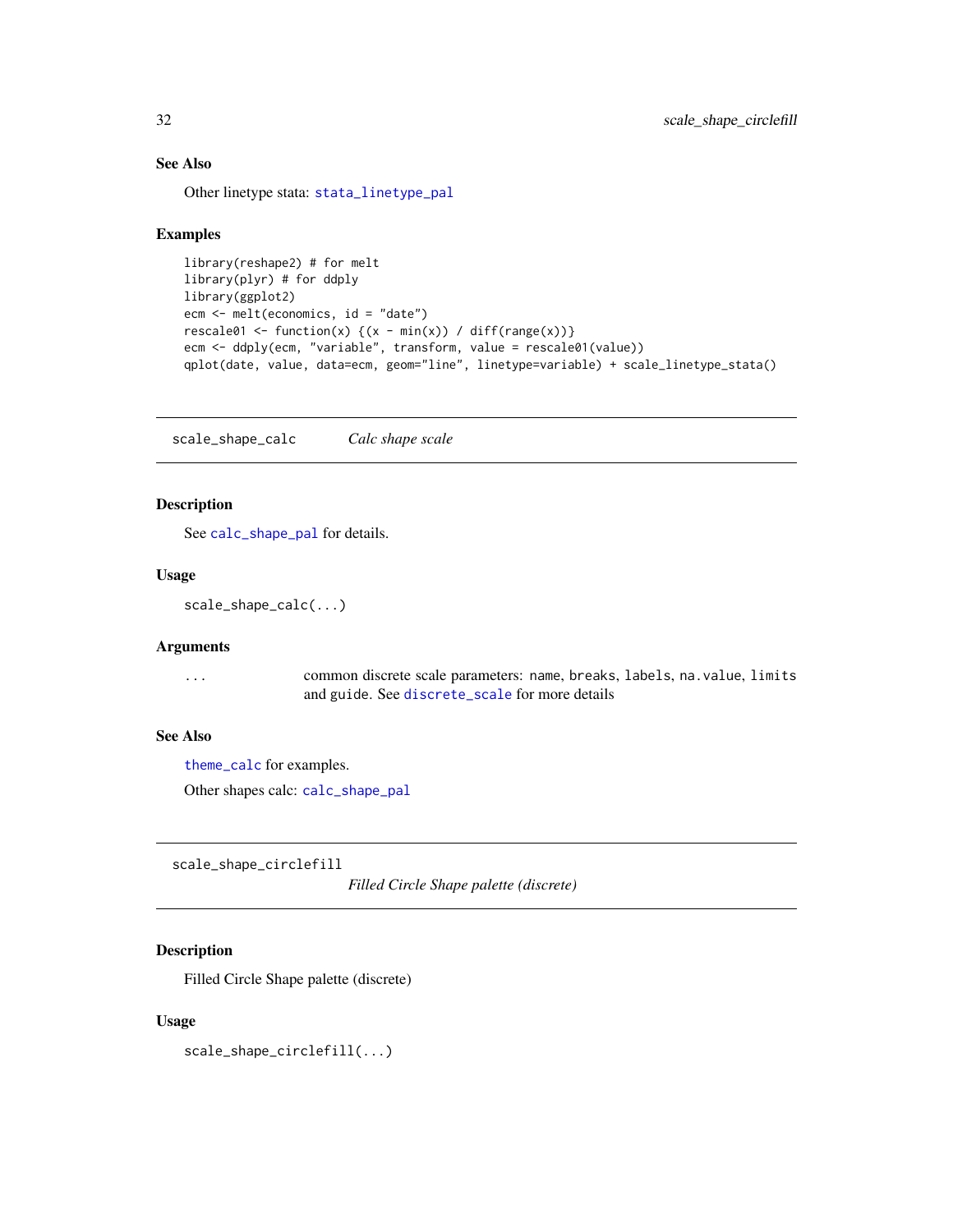#### <span id="page-32-0"></span>Arguments

... common discrete scale parameters: name, breaks, labels, na.value, limits and guide. See [discrete\\_scale](#page-0-0) for more details

## See Also

[circlefill\\_shape\\_pal](#page-6-2) for a description of the palette.

Other shapes: [circlefill\\_shape\\_pal](#page-6-2); [cleveland\\_shape\\_pal](#page-6-1); [scale\\_shape\\_cleveland](#page-32-1); [scale\\_shape\\_tremmel](#page-34-1); [tremmel\\_shape\\_pal](#page-57-1)

<span id="page-32-1"></span>scale\_shape\_cleveland *Shape scales from Cleveland "Elements of Graphing Data"*

#### Description

Shape scales from Cleveland "Elements of Graphing Data"

#### Usage

```
scale_shape_cleveland(overlap = TRUE, ...)
```
## Arguments

| overlap  | logical Use the scale for overlapping points?                             |
|----------|---------------------------------------------------------------------------|
| $\cdots$ | common discrete scale parameters: name, breaks, labels, na. value, limits |
|          | and guide. See discrete_scale for more details                            |

#### References

Cleveland WS. The Elements of Graphing Data. Revised Edition. Hobart Press, Summit, NJ, 1994, pp. 154-164, 234-239.

## See Also

[cleveland\\_shape\\_pal](#page-6-1) for a description of the palette.

Other shapes: [circlefill\\_shape\\_pal](#page-6-2); [cleveland\\_shape\\_pal](#page-6-1); [scale\\_shape\\_circlefill](#page-31-2); [scale\\_shape\\_tremmel](#page-34-1); [tremmel\\_shape\\_pal](#page-57-1)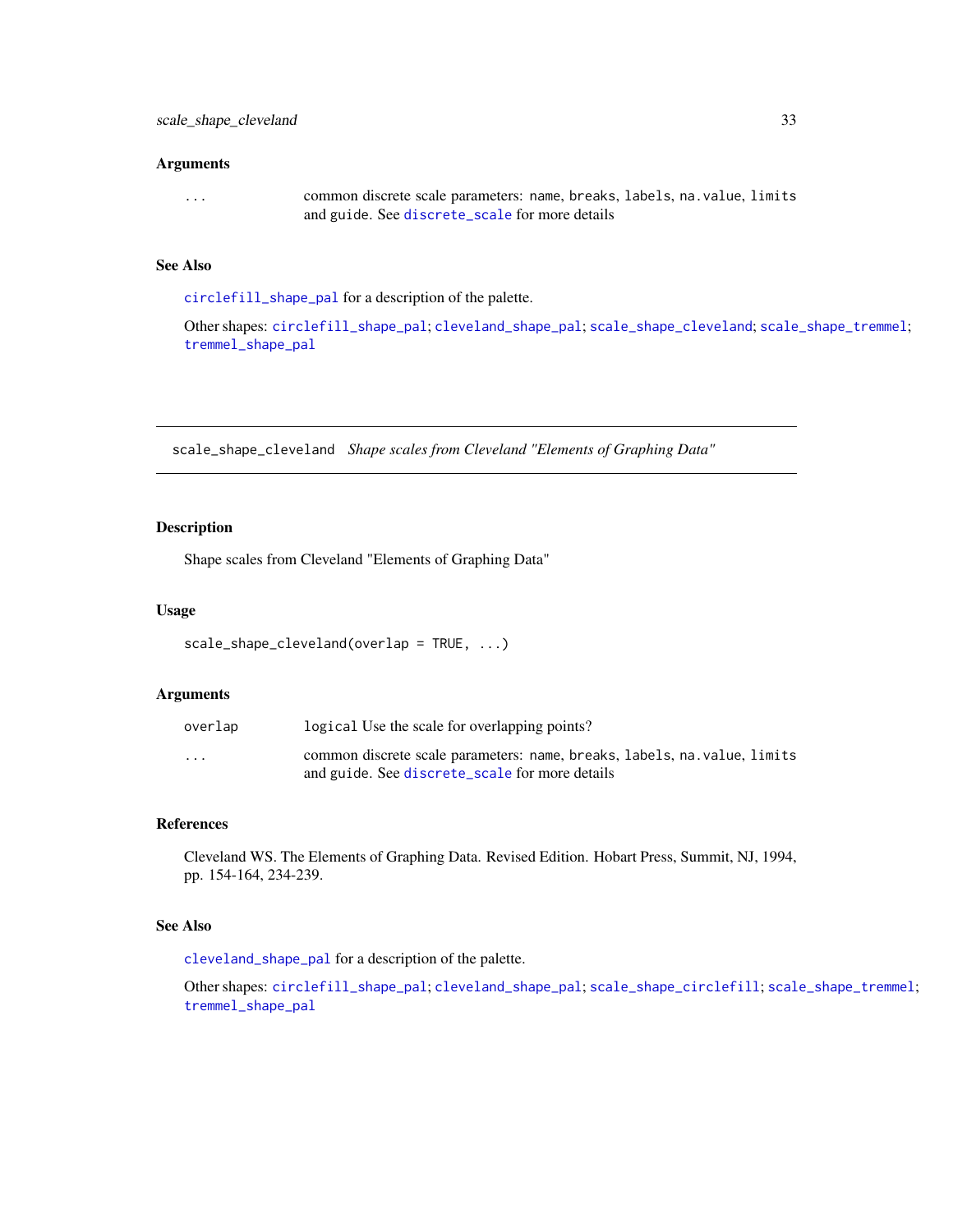<span id="page-33-1"></span><span id="page-33-0"></span>scale\_shape\_stata *Stata shape scale*

## Description

See [stata\\_shape\\_pal](#page-39-2) for details.

#### Usage

```
scale_shape_stata(...)
```
#### Arguments

... common discrete scale parameters: name, breaks, labels, na.value, limits and guide. See [discrete\\_scale](#page-0-0) for more details

#### Examples

```
dsmall <- diamonds[sample(nrow(diamonds), 100), ]
(d <- qplot(carat, price, data=dsmall, shape=cut)
+ scale_shape_stata())
```
<span id="page-33-2"></span>scale\_shape\_tableau *Tableau shape scales*

## Description

See [tableau\\_shape\\_pal](#page-43-2) for details.

## Usage

```
scale_shape_tableau(palette = "default", ...)
```
#### Arguments

| palette | Palette name. One of "proportions", "default", "filled", "gender", "kpi",<br>"thin arrows"."weather".                       |
|---------|-----------------------------------------------------------------------------------------------------------------------------|
| .       | common discrete scale parameters: name, breaks, labels, na. value, limits<br>and guide. See discrete_scale for more details |

## See Also

Other shape tableau: [tableau\\_shape\\_pal](#page-43-2)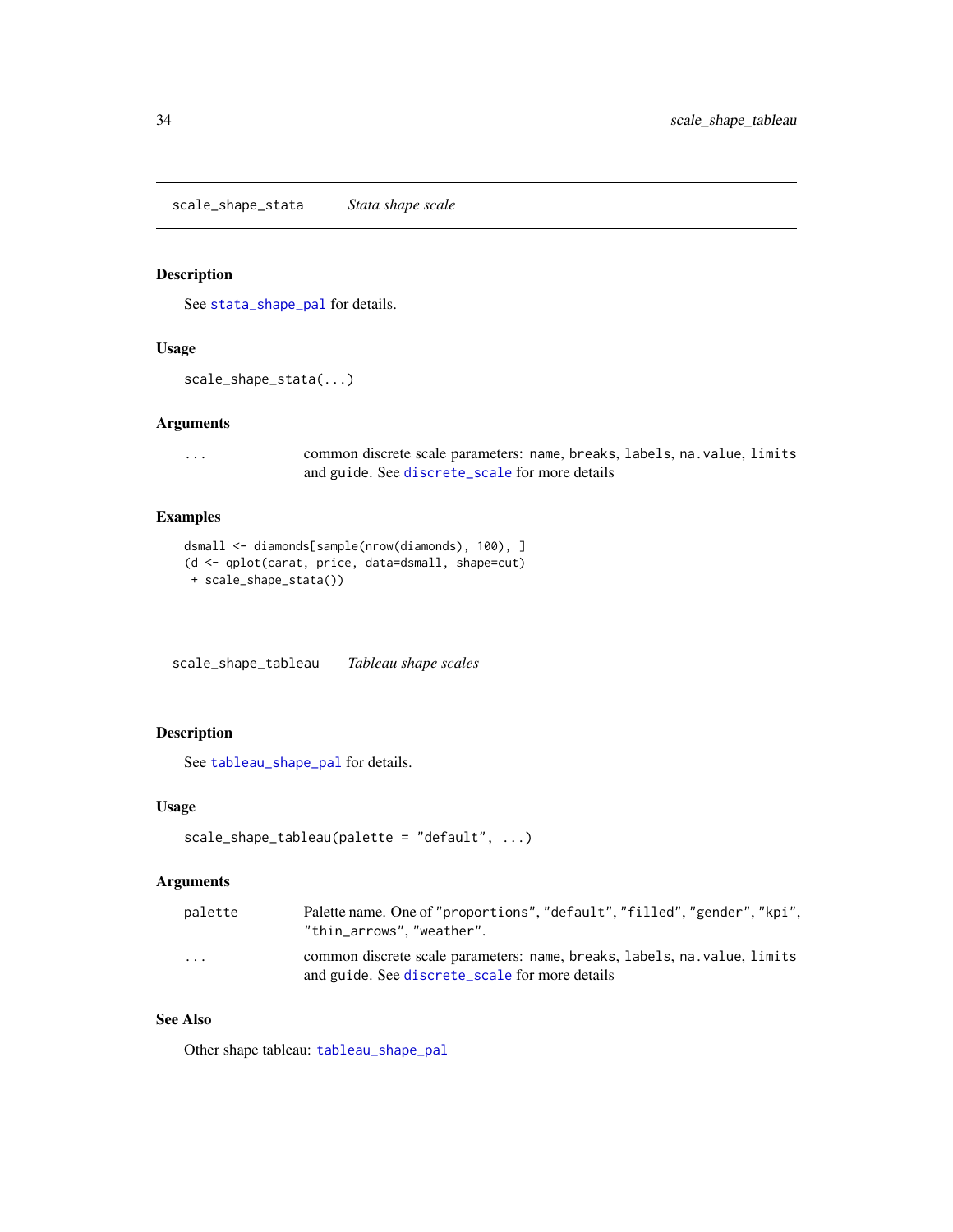<span id="page-34-0"></span>scale\_shape\_tremmel 35

#### Examples

```
dsamp <- diamonds[sample(nrow(diamonds), 1000), ]
p <- qplot(carat, price, data=dsamp, shape=clarity)
p + scale_shape_tableau()
```
<span id="page-34-1"></span>scale\_shape\_tremmel *Shape scales from Tremmel (1995)*

#### Description

Shape scales from Tremmel (1995)

#### Usage

```
scale_shape_tremmel(overlap = FALSE, n3alt = TRUE, ...)
```
#### Arguments

| overlap  | use an empty circle instead of a solid circle when $n == 2$ .                                                                |
|----------|------------------------------------------------------------------------------------------------------------------------------|
| n3alt    | If TRUE then use a solid circle, plus sign and empty triangle, else use a solid<br>circle, empty circle, and empty triangle. |
| $\cdots$ | common discrete scale parameters: name, breaks, labels, na. value, limits<br>and guide. See discrete_scale for more details  |

## See Also

[tremmel\\_shape\\_pal](#page-57-1) for a description of the palette.

Other shapes: [circlefill\\_shape\\_pal](#page-6-2); [cleveland\\_shape\\_pal](#page-6-1); [scale\\_shape\\_circlefill](#page-31-2); [scale\\_shape\\_cleveland](#page-32-1); [tremmel\\_shape\\_pal](#page-57-1)

#### Examples

```
(ggplot(mtcars, aes(x=mpg, y=hp, shape=factor(cyl)))
+ geom_point() + scale_shape_tremmel())
(ggplot(mtcars, aes(x=mpg, y=hp, shape=factor(cyl)))
+ geom_point() + scale_shape_tremmel(n3alt=FALSE))
(ggplot(mtcars, aes(x=mpg, y=hp, shape=factor(am)))
+ geom_point() + scale_shape_tremmel())
(ggplot(mtcars, aes(x=mpg, y=hp, shape=factor(am)))
+ geom_point() + scale_shape_tremmel(overlap=TRUE))
```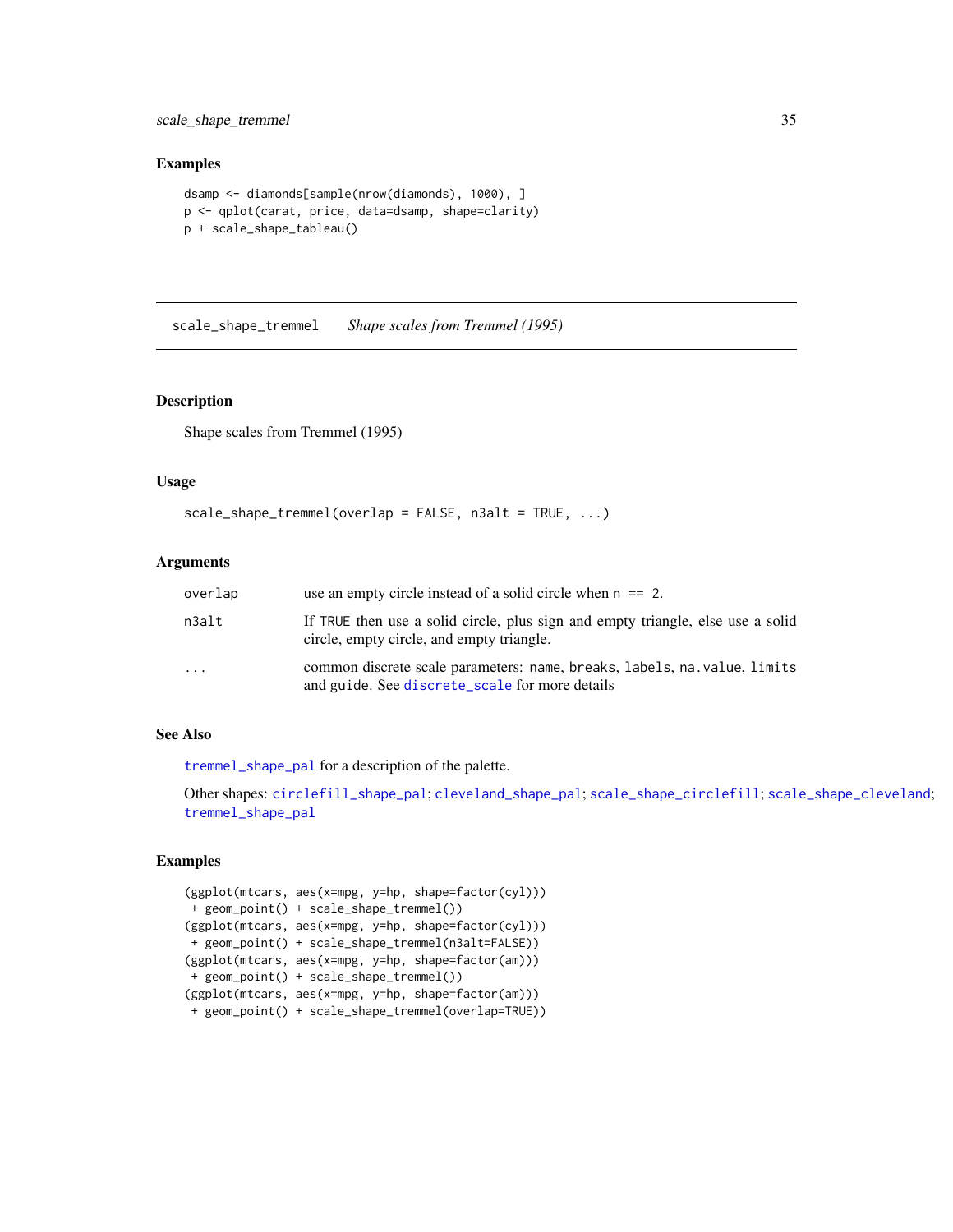<span id="page-35-2"></span><span id="page-35-1"></span><span id="page-35-0"></span>

These scales draw pretty axis breaks that always include the extreme values of the data.

#### Usage

```
scale_x_tufte(breaks = scales_extended_range_breaks(expand), ...,
 expand = c(0.04, 0))scale_y_tufte(breaks = scales_extended_range_breaks(expand), ...,
 expand = c(0.04, 0)
```
## Arguments

| breaks                  | see scale x continuous                           |
|-------------------------|--------------------------------------------------|
| $\cdot$ $\cdot$ $\cdot$ | additional parameters passed to continuous_scale |
| expand                  | see scale_x_continuous                           |

#### Author(s)

Baptise Auguie

#### See Also

range\_breaks

## Examples

```
(ggplot(mtcars, \text{aes}(x = wt + runif(1), y = mpg))
+ geom_point()
+ geom_rangeframe()
+ theme_tufte()
+ scale_x_tufte()
+ scale_y_tufte()
\mathcal{L}
```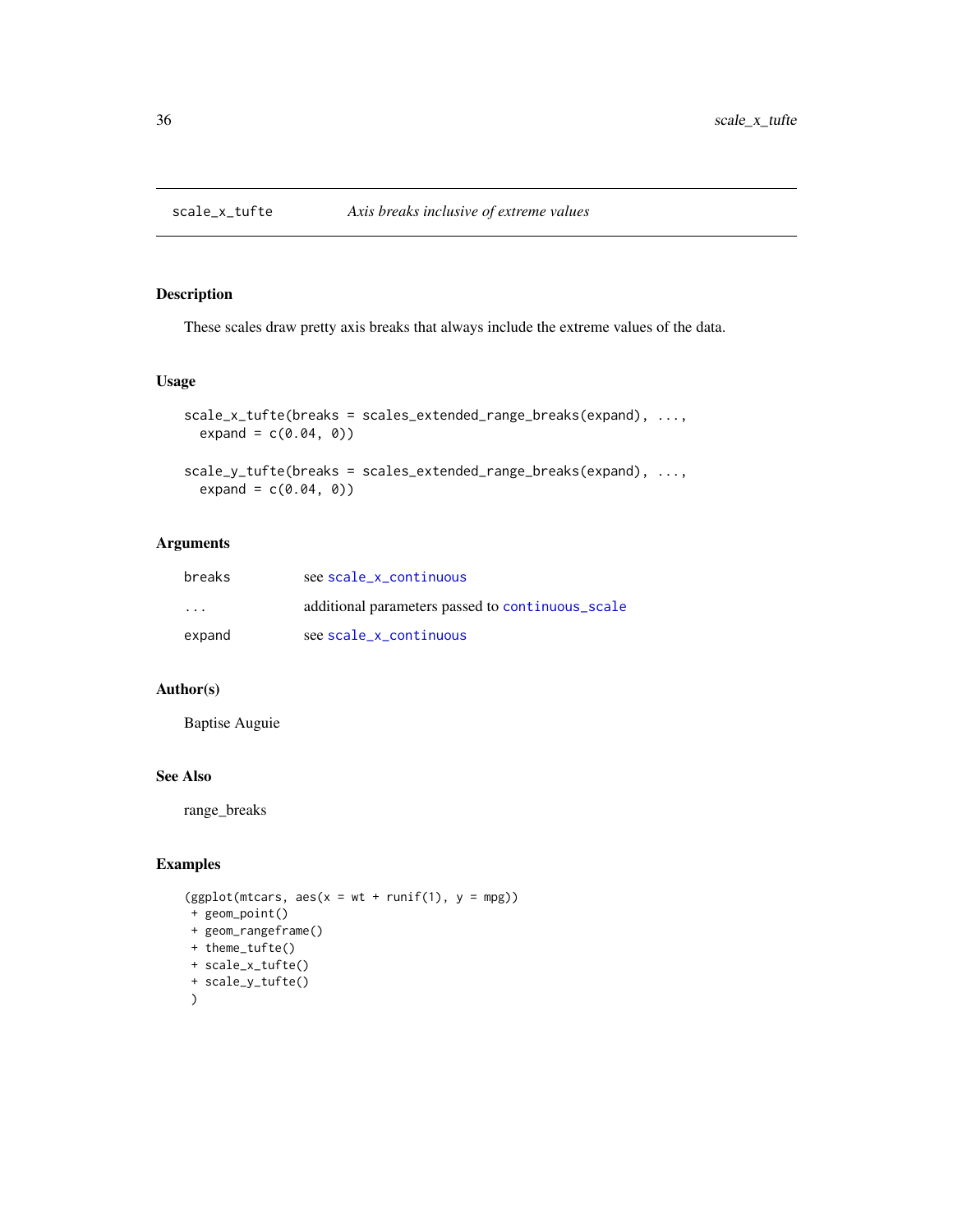<span id="page-36-1"></span><span id="page-36-0"></span>show\_linetypes *Show linetypes*

## Description

A quick and dirty way to show linetypes.

## Usage

show\_linetypes(linetypes, labels = TRUE)

## Arguments

| linetypes | A character vector of linetypes. See par.      |
|-----------|------------------------------------------------|
| labels    | Label each line with its linetype (lty) value. |

## See Also

[show\\_col](#page-0-0), [show\\_linetypes](#page-36-1)

## Examples

```
library(scales)
show_linetypes(linetype_pal()(3))
show_linetypes(linetype_pal()(3), labels=TRUE)
```
show\_shapes *Show shapes*

## Description

A quick and dirty way to show shapes.

#### Usage

```
show_shapes(shapes, labels = TRUE)
```
## Arguments

| shapes | A numeric or character vector of shapes. See par.   |
|--------|-----------------------------------------------------|
| labels | Include the plotting character value of the symbol. |

## See Also

[show\\_col](#page-0-0), [show\\_linetypes](#page-36-1)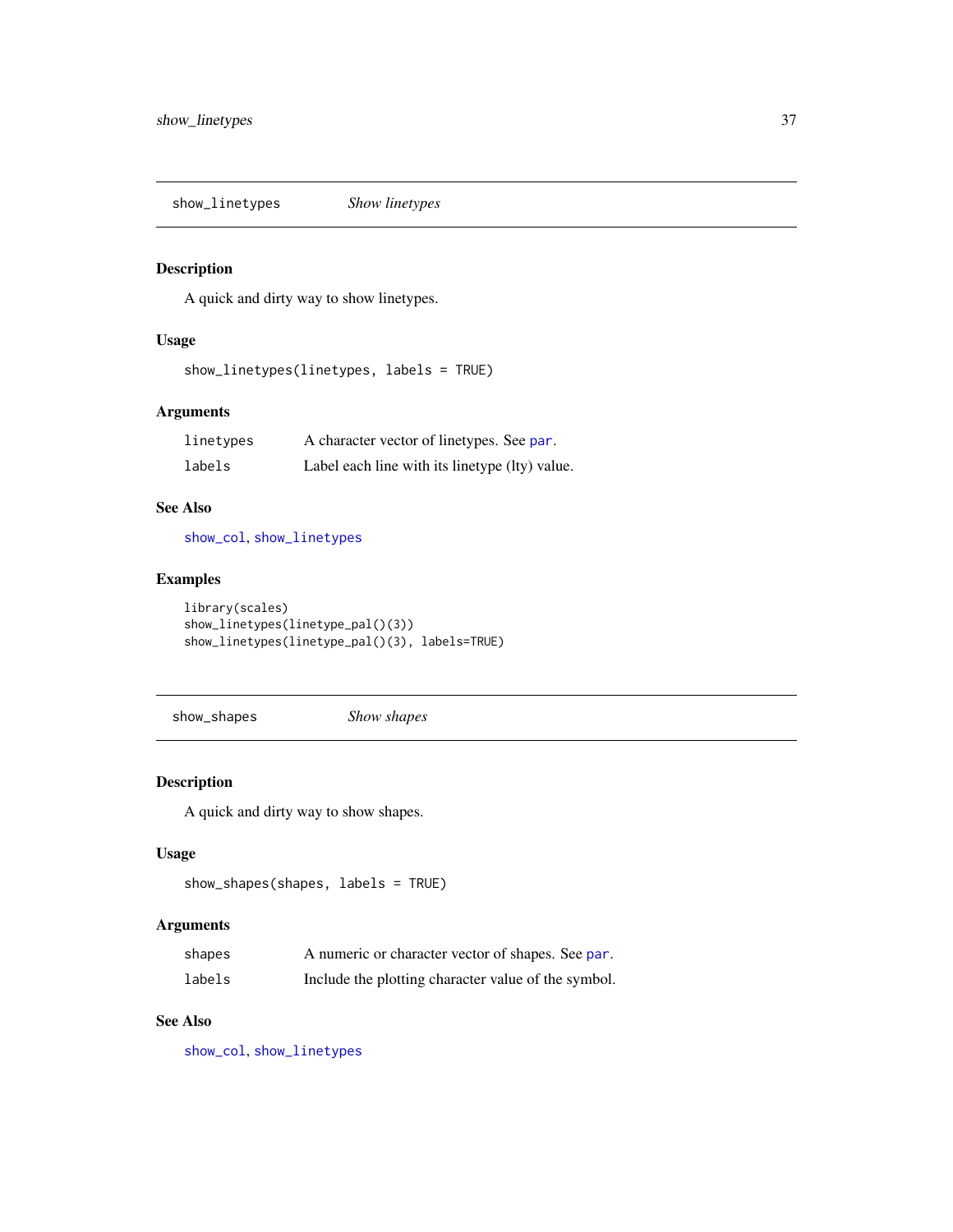#### Examples

```
library(scales)
show_shapes(shape_pal()(5))
show_shapes(shape_pal()(3), labels=TRUE)
```
smart\_digits *Format numbers with automatic number of digits*

## Description

Format numbers with automatic number of digits

## Usage

smart\_digits(x, ...)

smart\_digits\_format(x, ...)

#### Arguments

| x        | A numeric vector to format  |
|----------|-----------------------------|
| $\cdots$ | Parameters passed to format |

## Value

smart\_digits returns a character vector. smart\_digits\_format returns a function with a single argument x, a numeric vector, that returns a charactger vector.

## Author(s)

Josh O'Brien, Baptise Auguie, Jeffrey B. Arnold

## References

Josh O'Brien, [http://stackoverflow.com/questions/23169938/select-accuracy-to-displ](http://stackoverflow.com/questions/23169938/select-accuracy-to-display-additional-axis-breaks/23171858#23171858)ay-additional-axis-breaks/ [23171858#23171858](http://stackoverflow.com/questions/23169938/select-accuracy-to-display-additional-axis-breaks/23171858#23171858).

<span id="page-37-0"></span>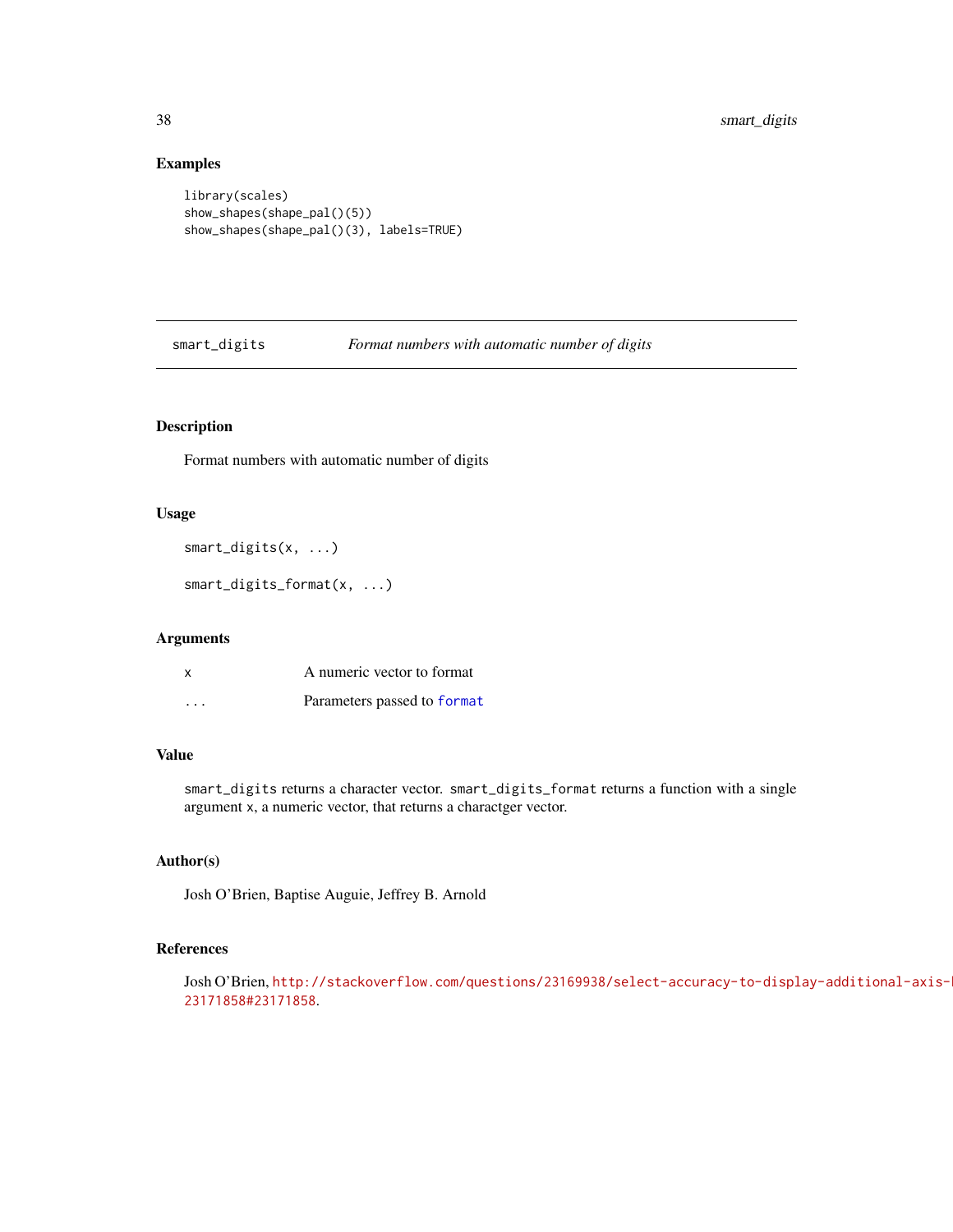<span id="page-38-1"></span><span id="page-38-0"></span>

Qualitative color palate based on the Ethan Schoonover's Solarized palette, [http://ethanschoonov](http://ethanschoonover.com/solarized)er. [com/solarized](http://ethanschoonover.com/solarized).

#### Usage

```
solarized_pal(accent = "blue")
```
## Arguments

accent character Starting color. One of "yellow","orange","red","magenta","violet","blue","cyan","gr

## Note

For a given starting color and number of colors in the palette, the other colors are the combination of colors that maximizes the total Euclidean distance between colors in L\*a\*b space.

## See Also

Other solarized colour: [scale\\_color\\_solarized](#page-30-1), [scale\\_colour\\_solarized](#page-30-1), [scale\\_fill\\_solarized](#page-30-2)

#### Examples

```
library(scales)
show_col(solarized_pal()(2))
show_col(solarized_pal()(3))
show_col(solarized_pal("red")(4))
```
<span id="page-38-2"></span>stata\_linetype\_pal *Stata linetype palette (discrete)*

## Description

Linetype palette based on the linepattern scheme in Stata.

#### Usage

stata\_linetype\_pal()

#### See Also

[scale\\_linetype\\_stata](#page-30-3)

Other linetype stata: [scale\\_linetype\\_stata](#page-30-3)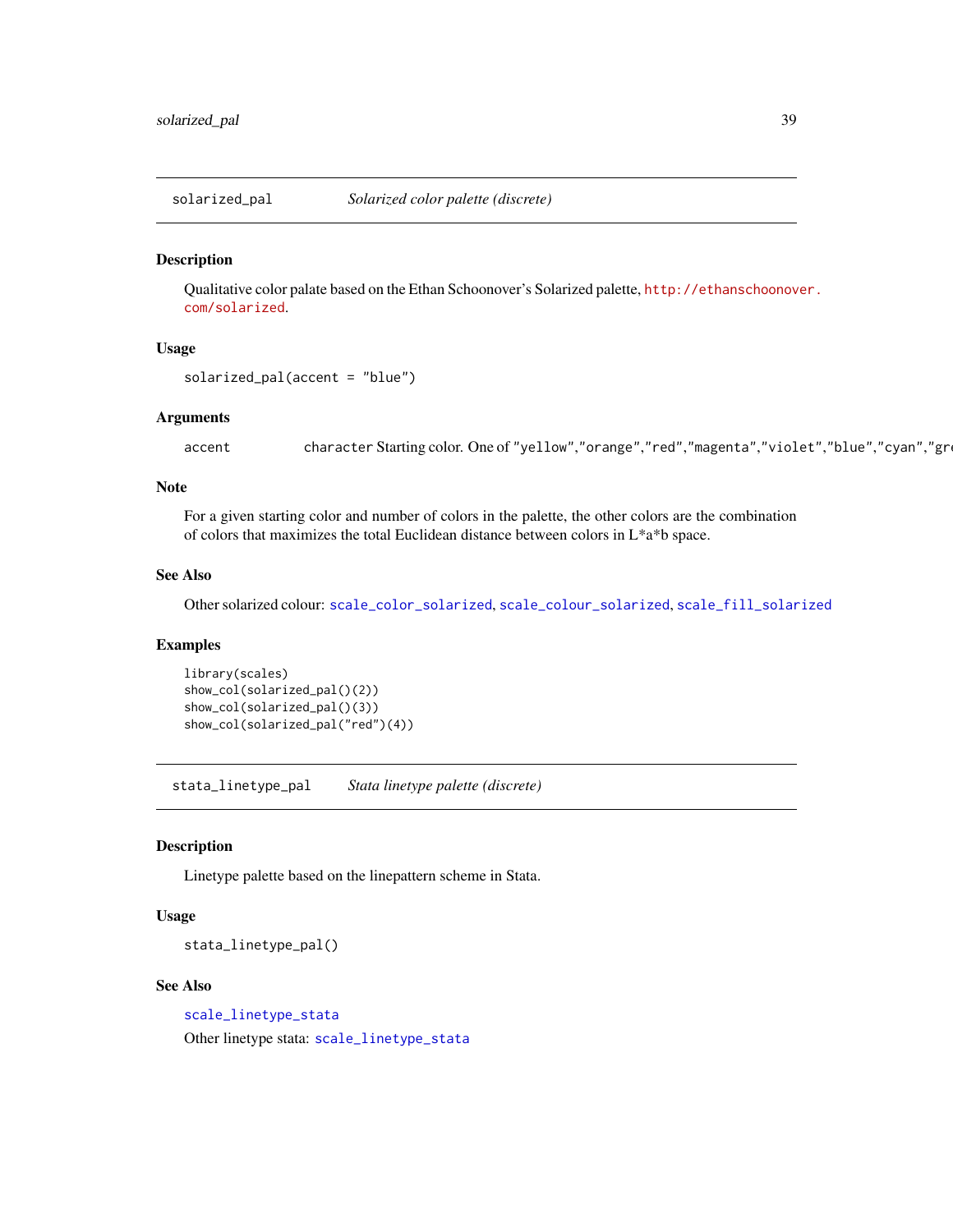<span id="page-39-1"></span><span id="page-39-0"></span>

Stata color palettes. See Stata documentation for a description of the schemes, [http://www.stata.](http://www.stata.com/help.cgi?schemes) [com/help.cgi?schemes](http://www.stata.com/help.cgi?schemes).

#### Usage

stata\_pal(scheme = "s2color")

#### Arguments

scheme character. One of "s2color", "s1rcolor", "s1color", or "mono".

## Examples

```
library(scales)
show_col(stata_pal("s2color")(15))
show_col(stata_pal("s1rcolor")(15))
show_col(stata_pal("s1color")(15))
show_col(stata_pal("mono")(15))
```
<span id="page-39-2"></span>stata\_shape\_pal *Stata shape palette (discrete)*

#### Description

Shape palette based on the symbol palette in Stata, specifically that for the scheme s2mono.

## Usage

stata\_shape\_pal()

## See Also

See [scale\\_shape\\_stata](#page-33-1) for examples.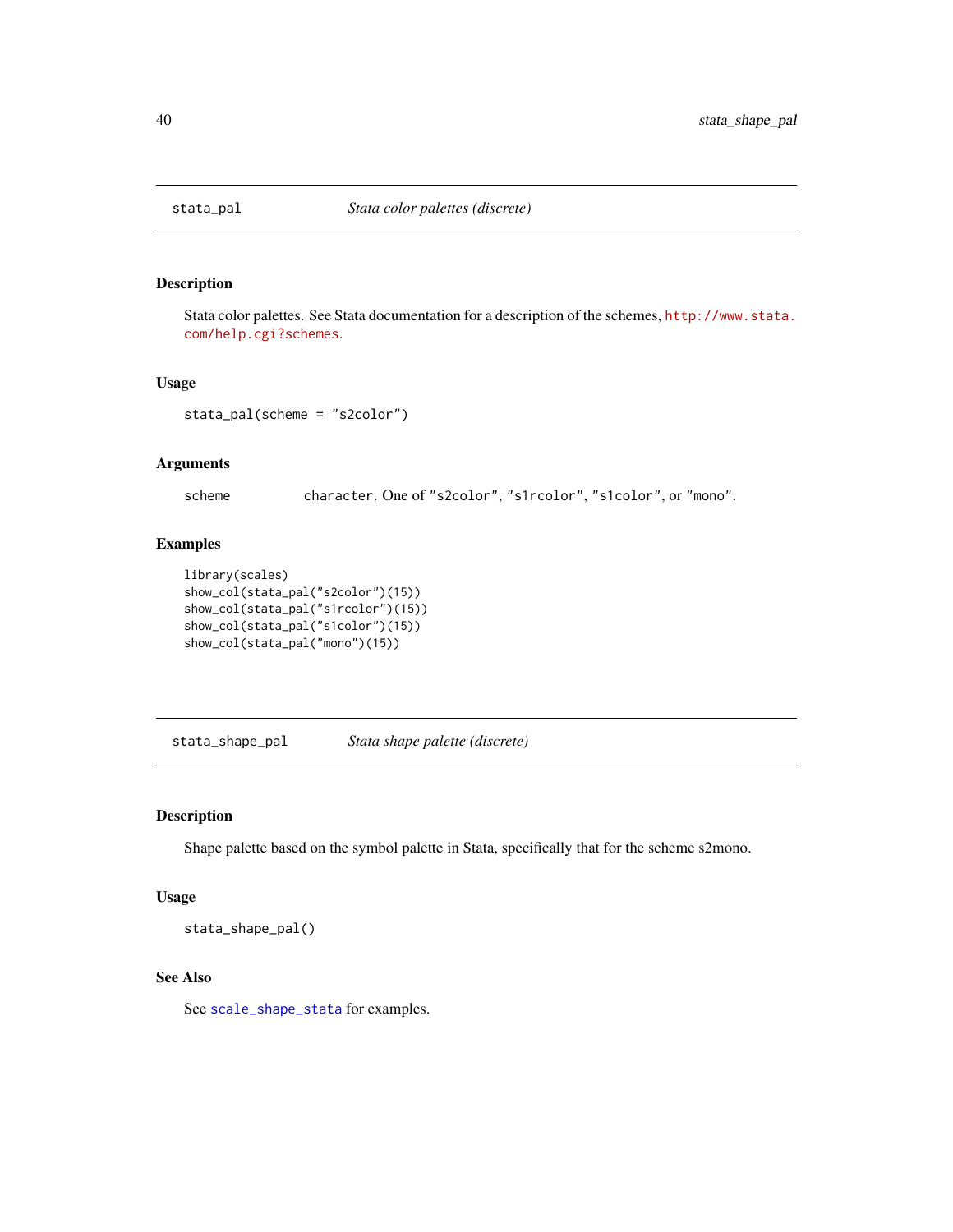<span id="page-40-0"></span>

The five number summary of a sample is the minimum, first quartile, median, third quartile, and maximum.

## Usage

```
stat_fivenumber(mapping = NULL, data = NULL, geom = "boxplot",
 position = "dodge", na.rm = FALSE, ...)
```
## Arguments

| mapping  | The aesthetic mapping, usually constructed with aes or aes_string.<br>Only<br>needs to be set at the layer level if you are overriding the plot defaults. |
|----------|-----------------------------------------------------------------------------------------------------------------------------------------------------------|
| data     | A layer specific dataset - only needed if you want to override the plot defaults.                                                                         |
| geom     | The geometric object to use display the data                                                                                                              |
| position | The position adjustment to use for overlappling points on this layer                                                                                      |
| na.rm    | If FALSE (the default), removes missing values with a warning. If TRUE silently<br>removes missing values.                                                |
| $\cdot$  | other arguments passed on to layer. This can include aesthetics whose values<br>you want to set, not map. See layer for more details.                     |

## Value

A data frame with additional columns:

| width      | width of boxplot                                      |
|------------|-------------------------------------------------------|
| ymin       | minimum                                               |
| lower      | lower hinge, 25% quantile                             |
| notchlower | lower edge of notch = median - $1.58 * IQR / sqrt(n)$ |
| middle     | median, 50% quantile                                  |
| notchupper | upper edge of notch = median + $1.58 * IQR / sqrt(n)$ |
| upper      | upper hinge, $75\%$ quantile                          |
| ymax       | $max_1$ mum                                           |

## Aesthetics

stat\_fivenumber understands the following aesthetics (required aesthetics are in bold):

• x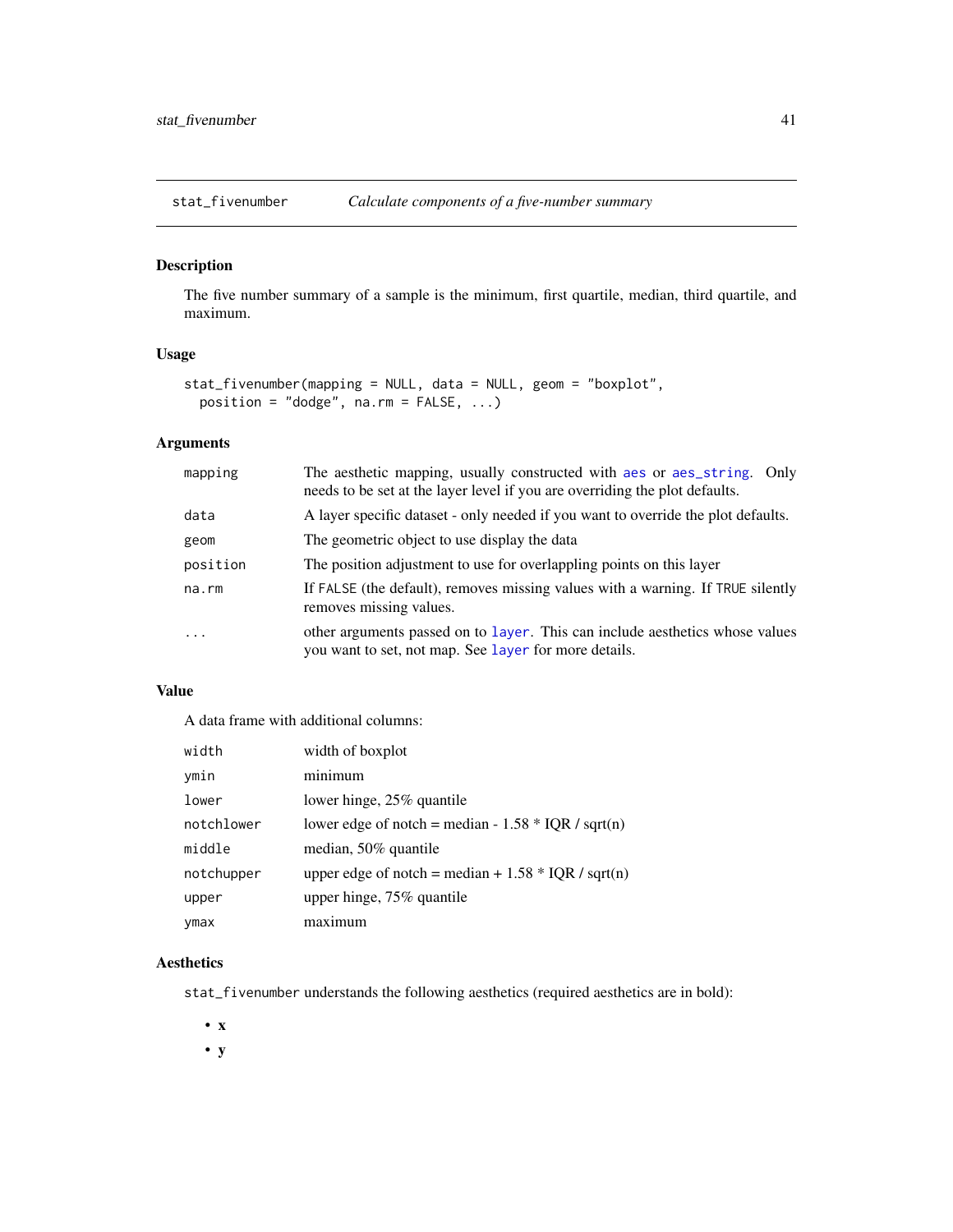#### See Also

[stat\\_boxplot](#page-0-0)

<span id="page-41-1"></span>tableau\_color\_pal *Color Palettes based on Tableau (discrete)*

#### Description

Color palettes used in [Tableau.](http://www.tableausoftware.com/)

#### Usage

tableau\_color\_pal(palette = "tableau10")

#### Arguments

| palette | Palette name. One of "tableau20", "tableau10medium", "gray5", "colorblind10", |
|---------|-------------------------------------------------------------------------------|
|         | "trafficlight","purplegray12","bluered12","greenorange12","cyclic",           |
|         | "tableau10", "tableau10light", "purplegray6", "bluered6", "greenorange6".     |

#### References

#### <http://vis.stanford.edu/color-names/analyzer/>

Maureen Stone, "Designing Colors for Data" (slides), at the International Symposium on Computational Aesthetics in Graphics, Visualization, and Imaging, Banff, AB, Canada, June 22, 2007 <http://www.stonesc.com/slides/CompAe%202007.pdf>.

Heer, Jeffrey and Maureen Stone, 2012 "Color Naming Models for Color Selection, Image Editing and Palette Design", ACM Human Factors in Computing Systems (CHI) [http://vis.stanford.](http://vis.stanford.edu/files/2012-ColorNameModels-CHI.pdf) [edu/files/2012-ColorNameModels-CHI.pdf](http://vis.stanford.edu/files/2012-ColorNameModels-CHI.pdf).

## See Also

Other colour tableau: [scale\\_color\\_continuous\\_tableau](#page-24-1), [scale\\_color\\_gradient\\_tableau](#page-24-1), [scale\\_colour\\_gradient\\_tableau](#page-24-2), [scale\\_fill\\_continuous\\_tableau](#page-24-1), [scale\\_fill\\_gradient\\_tableau](#page-24-1); [scale\\_color\\_gradient2\\_tableau](#page-23-1), [scale\\_colour\\_gradient2\\_tableau](#page-23-2), [scale\\_fill\\_gradient2\\_tableau](#page-23-1); [scale\\_color\\_tableau](#page-26-1), [scale\\_colour\\_tableau](#page-26-2), [scale\\_fill\\_tableau](#page-26-1); [tableau\\_div\\_gradient\\_pal](#page-42-1); [tableau\\_seq\\_gradient\\_pal](#page-43-1)

## Examples

```
library(scales)
show_col(tableau_color_pal("tableau20")(20))
show_col(tableau_color_pal("tableau10")(10))
show_col(tableau_color_pal("tableau10medium")(10))
show_col(tableau_color_pal("tableau10light")(10))
show_col(tableau_color_pal("colorblind10")(10))
show_col(tableau_color_pal("trafficlight")(10))
```
<span id="page-41-0"></span>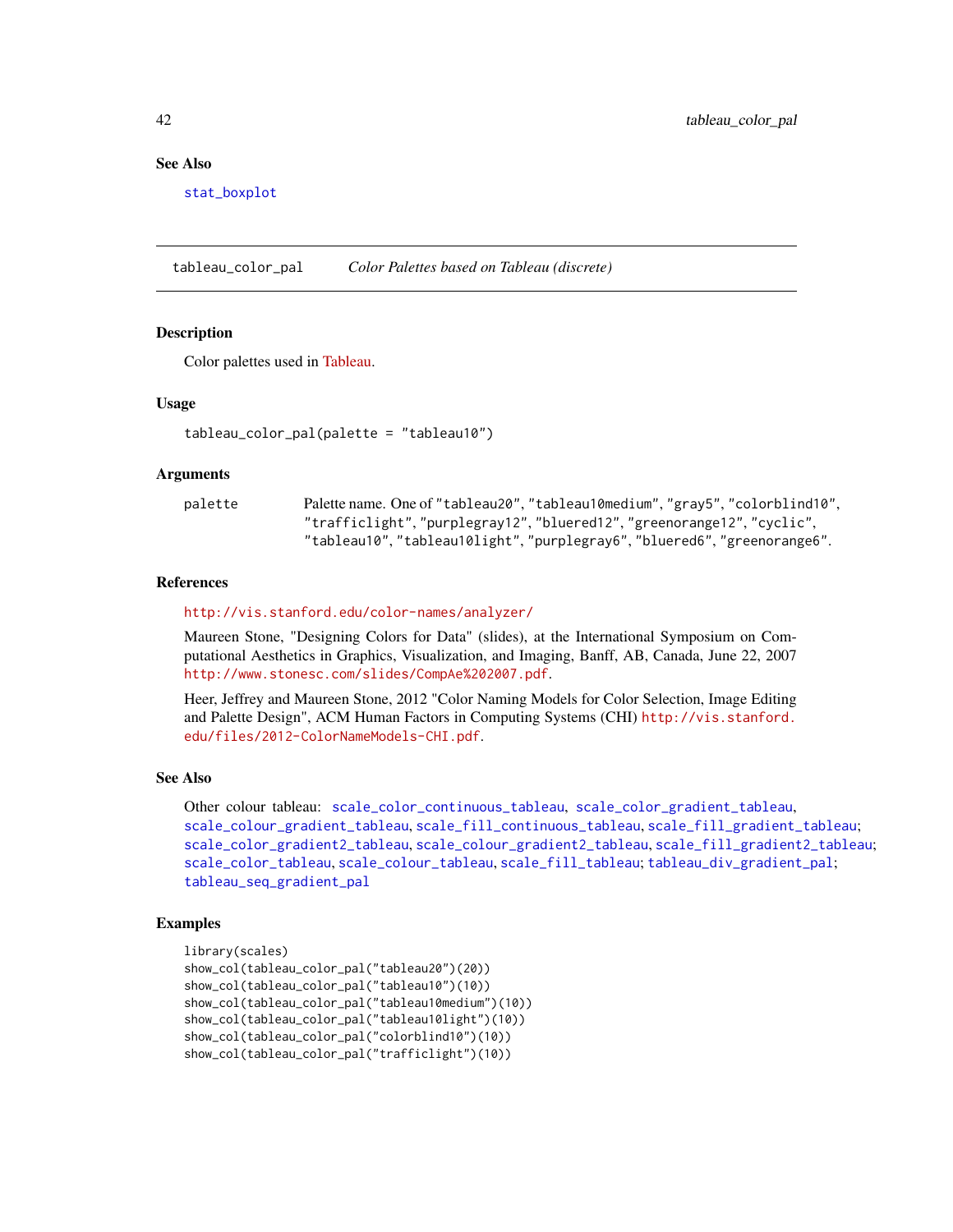```
show_col(tableau_color_pal("purplegray12")(12))
show_col(tableau_color_pal("bluered12")(12))
show_col(tableau_color_pal("greenorange12")(12))
show_col(tableau_color_pal("cyclic")(20))
```
<span id="page-42-1"></span>tableau\_div\_gradient\_pal

*Tableau diverging colour gradient palettes (continuous)*

## Description

Tableau diverging colour gradient palettes (continuous)

#### Usage

```
tableau_div_gradient_pal(palette = "Red-Blue", space = "Lab")
```
#### Arguments

| palette | Palette name: One of.                        |
|---------|----------------------------------------------|
| space   | Colour space in which to calculate gradient. |

## See Also

```
Other colour tableau: scale_color_continuous_tableau, scale_color_gradient_tableau,
scale_colour_gradient_tableau, scale_fill_continuous_tableau, scale_fill_gradient_tableau;
scale_color_gradient2_tableau, scale_colour_gradient2_tableau, scale_fill_gradient2_tableau;
scale_color_tableau, scale_colour_tableau, scale_fill_tableau; tableau_color_pal;
tableau_seq_gradient_pal
```
#### Examples

```
x \leq -\text{seq}(-1, 1, \text{ length} = 100)r <- sqrt(outer(x^2, x^2, "+"))
image(r, col = tableau_div_gradient_pal()(seq(0, 1, length = 12)))
image(r, col = tableau_div_gradient_pal("Orange-Blue")(seq(0, 1, length = 12)))
image(r, col = tableau_div_gradient_pal("Temperature")(seq(0, 1, length = 12)))
```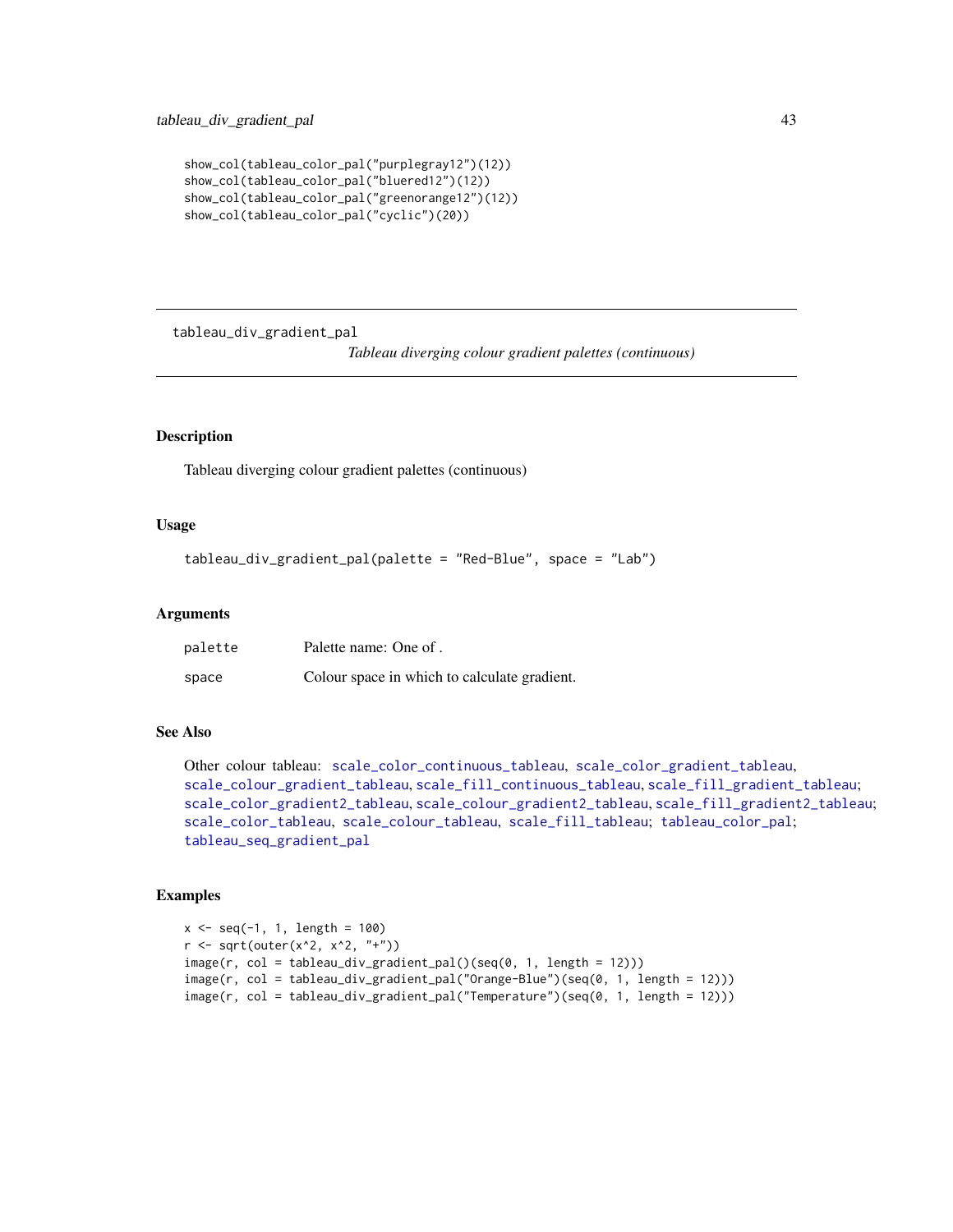```
tableau_seq_gradient_pal
```
*Tableau sequential colour gradient palettes (continuous)*

#### Description

Tableau sequential colour gradient palettes (continuous)

#### Usage

```
tableau_seq_gradient_pal(palette = "Red", space = "Lab")
```
#### Arguments

| palette | Palette name: One of "Red", "Green", "Blue", "Orange", "Gray", "Red Light",<br>"Green Light", "Blue Light", "Orange Light", "Area Red", "Area Green",<br>"Area Brown", "Blue-Green Sequential", "Brown Sequential", "Purple Sequential",<br>"Grey Sequential". |
|---------|----------------------------------------------------------------------------------------------------------------------------------------------------------------------------------------------------------------------------------------------------------------|
| space   | Colour space in which to calculate gradient.                                                                                                                                                                                                                   |

## See Also

```
Other colour tableau: scale_color_continuous_tableau, scale_color_gradient_tableau,
scale_colour_gradient_tableau, scale_fill_continuous_tableau, scale_fill_gradient_tableau;
scale_color_gradient2_tableau, scale_colour_gradient2_tableau, scale_fill_gradient2_tableau;
scale_color_tableau, scale_colour_tableau, scale_fill_tableau; tableau_color_pal;
tableau_div_gradient_pal
```
## Examples

```
library(scales)
x \leftarrow \text{seq}(0, 1, \text{ length} = 25)show_col(tableau_seq_gradient_pal("Red")(x))
show_col(tableau_seq_gradient_pal("Blue")(x))
show_col(tableau_seq_gradient_pal("Purple Sequential")(x))
```
<span id="page-43-2"></span>tableau\_shape\_pal *Tableau Shape Palettes (discrete)*

#### Description

Shape palettes used by [Tableau.](http://www.tableausoftware.com/)

#### Usage

tableau\_shape\_pal(palette = "default")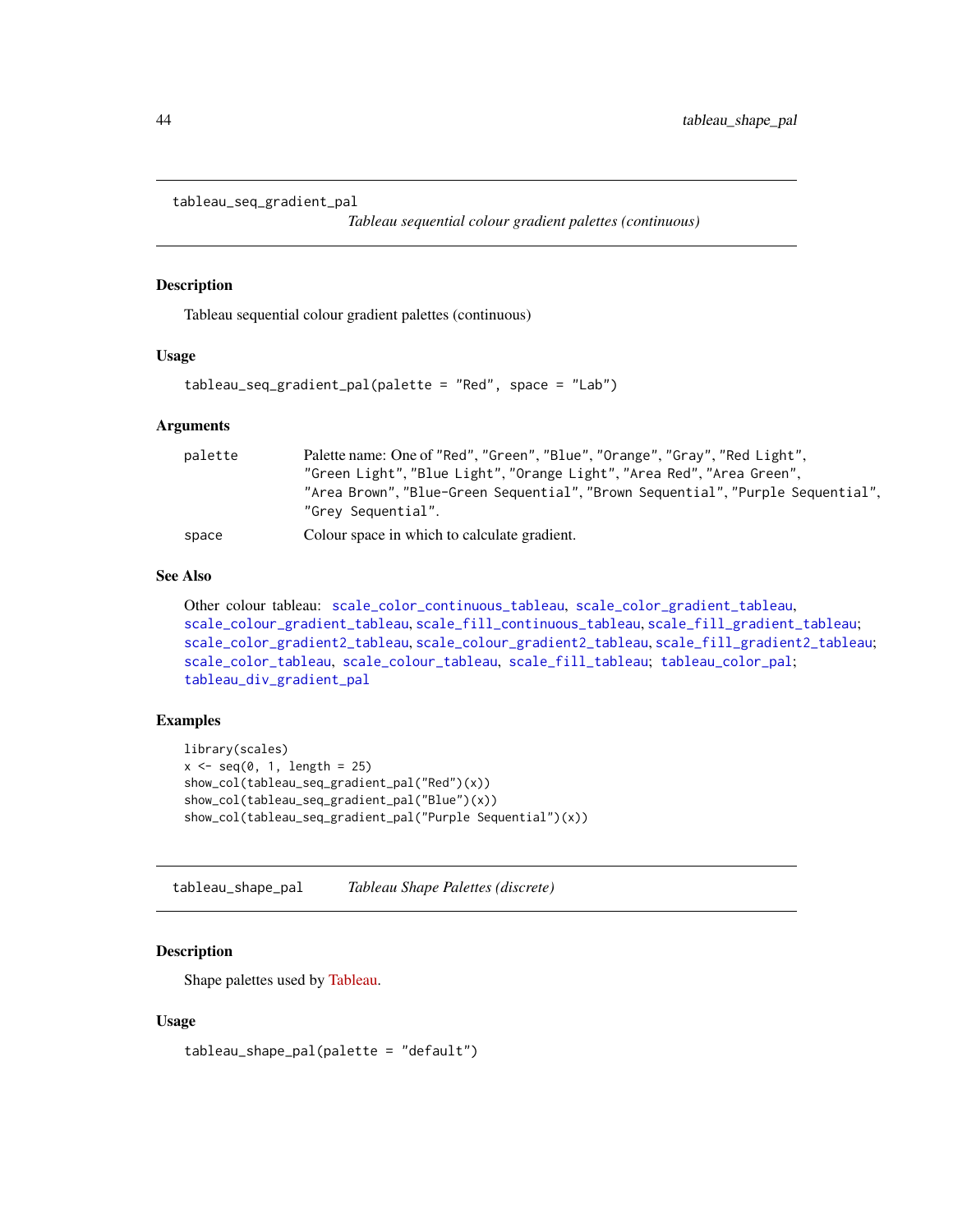## <span id="page-44-0"></span>theme\_calc 45

### Arguments

```
palette Palette name. One of "proportions", "default", "filled", "gender", "kpi",
                "thin_arrows", "weather".
```
## See Also

Other shape tableau: [scale\\_shape\\_tableau](#page-33-2)

## Examples

show\_shapes(tableau\_shape\_pal()(5))

<span id="page-44-1"></span>theme\_calc *Theme Calc*

#### Description

Theme similar to the default settings of LibreOffice Calc charts.

#### Usage

```
theme_calc(base_size = 10, base_family = "sans")
```
#### Arguments

| base_size   | base font size   |
|-------------|------------------|
| base_family | base font family |

### Examples

```
dsamp <- diamonds[sample(nrow(diamonds), 1000), ]
(d <- qplot(carat, price, data=dsamp, colour=clarity)
 + theme_calc()
 + scale_color_calc())
(d <- qplot(carat, price, data=dsamp, shape=cut)
+ theme_calc()
+ scale_shape_calc())
```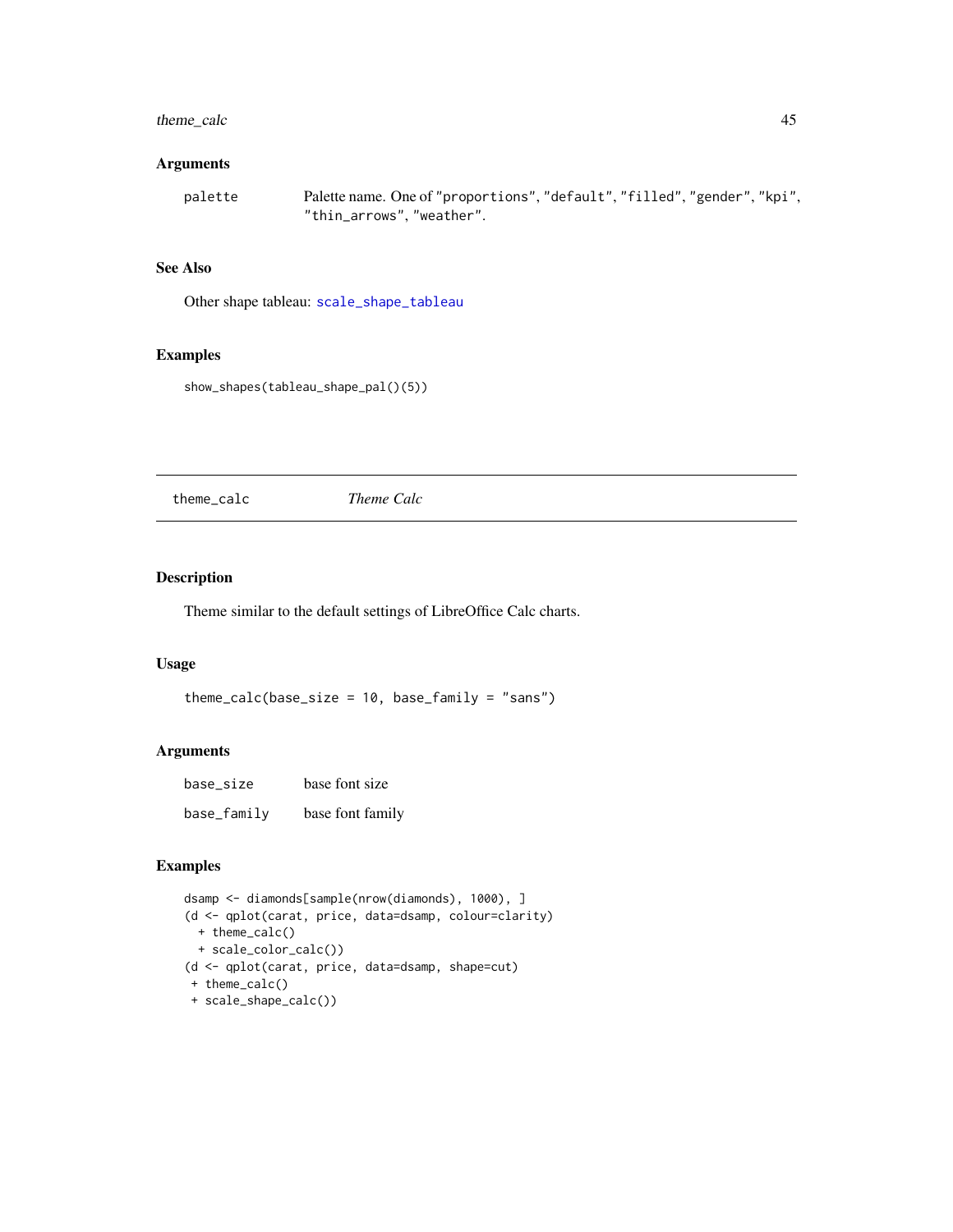<span id="page-45-1"></span><span id="page-45-0"></span>

Style plots similar to those in *The Economist*.

#### Usage

```
theme_economist(base_size = 10, base_family = "sans", horizontal = TRUE,
  dkpanel = FALSE, stata = FALSE)
```

```
theme_economist_white(base_size = 11, base_family = "sans",
 gray_b = TRUE, horizontal = TRUE
```
#### Arguments

| base_size   | numeric base font size                                           |
|-------------|------------------------------------------------------------------|
| base_family | character base font family                                       |
| horizontal  | logical. Horizontal axis lines?                                  |
| dkpanel     | logical Darker background for panel region?                      |
| stata       | logical Use RGB values from Stata's economist scheme.            |
| gray_bg     | logical If TRUE, use gray background, else use white background. |

#### Details

theme\_economist implements the standard bluish-gray background theme in the print *The Economist* and [economist.com.](http://economist.com) theme\_economist\_white implements a variant with a while panel and light gray (or white) background used by *The Economist* blog [Graphic Detail.](http://www.economist.com/blogs/graphicdetail)

*The Economist* uses "ITC Officina Sans" as its font for graphs. If you have access to this font, you can use it with the extrafont package. "Verdana" is a good substitute.

## Value

An object of class [theme](#page-0-0).

## References

- [The Economist](http://economist.com)
- [Spiekerblog, "ITC Officina Display", January 1, 2007.](http://spiekermann.com/en/itc-officina-display/)
- <http://www.economist.com/help/about-us>

## See Also

[theEconomist.theme](#page-0-0) for an Economist theme for lattice plots.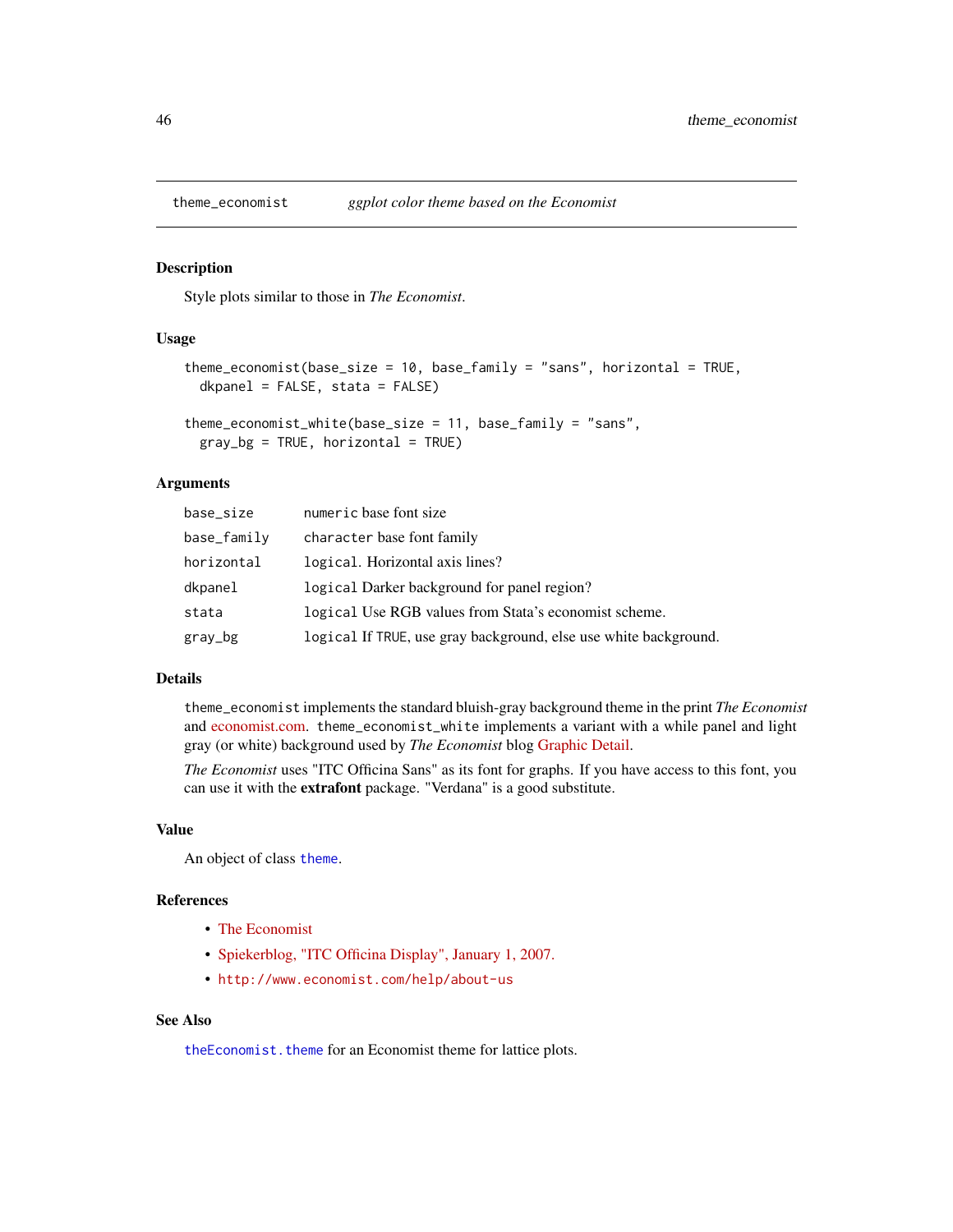## <span id="page-46-0"></span>theme\_excel 47

#### Examples

```
dsamp <- diamonds[sample(nrow(diamonds), 1000), ]
q <- (qplot(carat, price, data=dsamp, colour=clarity)
     + ggtitle("Diamonds Are Forever"))
## Standard
q + theme_economist() + scale_colour_economist()
## Stata colors
q + theme_economist(stata=TRUE) + scale_colour_economist(stata=TRUE)
## Darker plot region
q + theme_economist(dkpanel=TRUE) + scale_colour_economist(stata=TRUE)
## Darker plot region is best for for facets
dkblue <- ggthemes_data$economist$fg['blue_dark']
(ggplot(data=dsamp, aes(x=carat, y=price))
+ geom_point(colour=dkblue)
+ facet_grid(. ~ cut )
+ theme_economist(dkpanel=TRUE))
##' ## Change axis lines to vertical
(q + theme_economist(horizontal=FALSE)
+ scale_colour_economist() + coord_flip())
## White panel/light gray background
(q + theme_economist_white()
+ scale_colour_economist())
## All white variant
(q + theme_economist_white(gray_bg=FALSE)
+ scale_colour_economist())
## Not run:
## The Economist uses ITC Officina Sans
library(extrafont)
(q + theme_economist(base_family="ITC Officina Sans")
+ scale_colour_economist())
## Verdana is a widely available substitute
(q + theme_economist(base_family="Verdana")
+ scale_colour_economist())
## End(Not run)
```
<span id="page-46-1"></span>theme\_excel *ggplot color theme based on old Excel plots*

#### **Description**

Theme to replicate the ugly monstrosity that was the old gray-background Excel chart. Please never use this.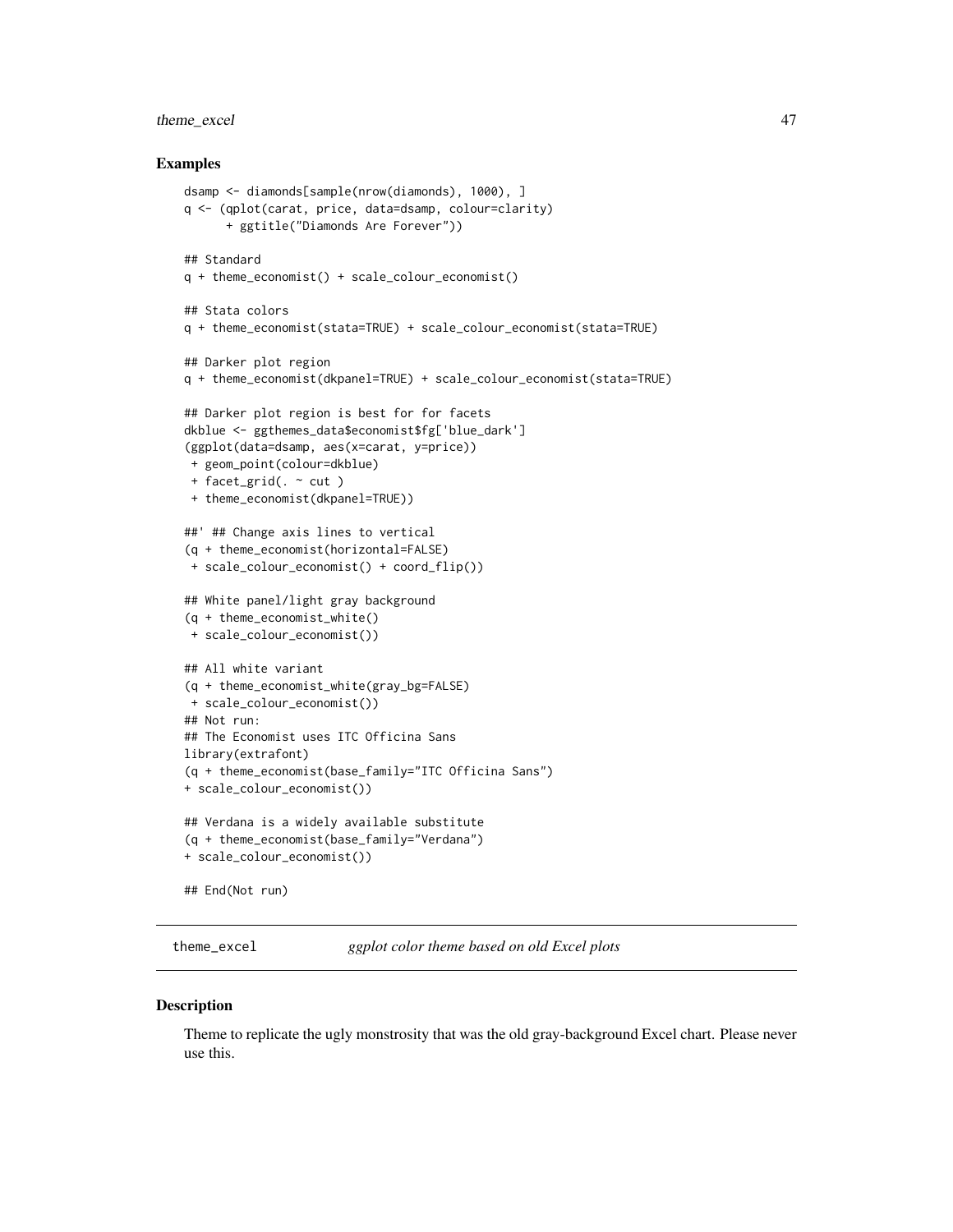## <span id="page-47-0"></span>Usage

```
theme_excel(base_size = 12, base_family = ", horizontal = TRUE)
```
#### Arguments

| base size   | numeric base font size          |
|-------------|---------------------------------|
| base_family | character base font family      |
| horizontal  | logical. Horizontal axis lines? |

## Value

An object of class [theme](#page-0-0).

#### Examples

```
dsamp <- diamonds[sample(nrow(diamonds), 1000), ]
# Old line color palette
(qplot(carat, price, data=dsamp, colour=clarity)
+ theme_excel()
+ scale_colour_excel() )
# Old fill color palette
(ggplot(diamonds, aes(clarity, fill=cut))
+ geom_bar()
+ scale_fill_excel("fill")
+ theme_excel())
```
theme\_few *Theme based on Few's "Practical Rules for Using Color in Charts"*

## Description

Theme based on the rules and examples in ["Practical Rules for Using Color in Charts".](http://www.perceptualedge.com/articles/visual_business_intelligence/rules_for_using_color.pdf)

## Usage

theme\_few(base\_size =  $12$ , base\_family = "")

#### Arguments

base\_size base font size base\_family base font family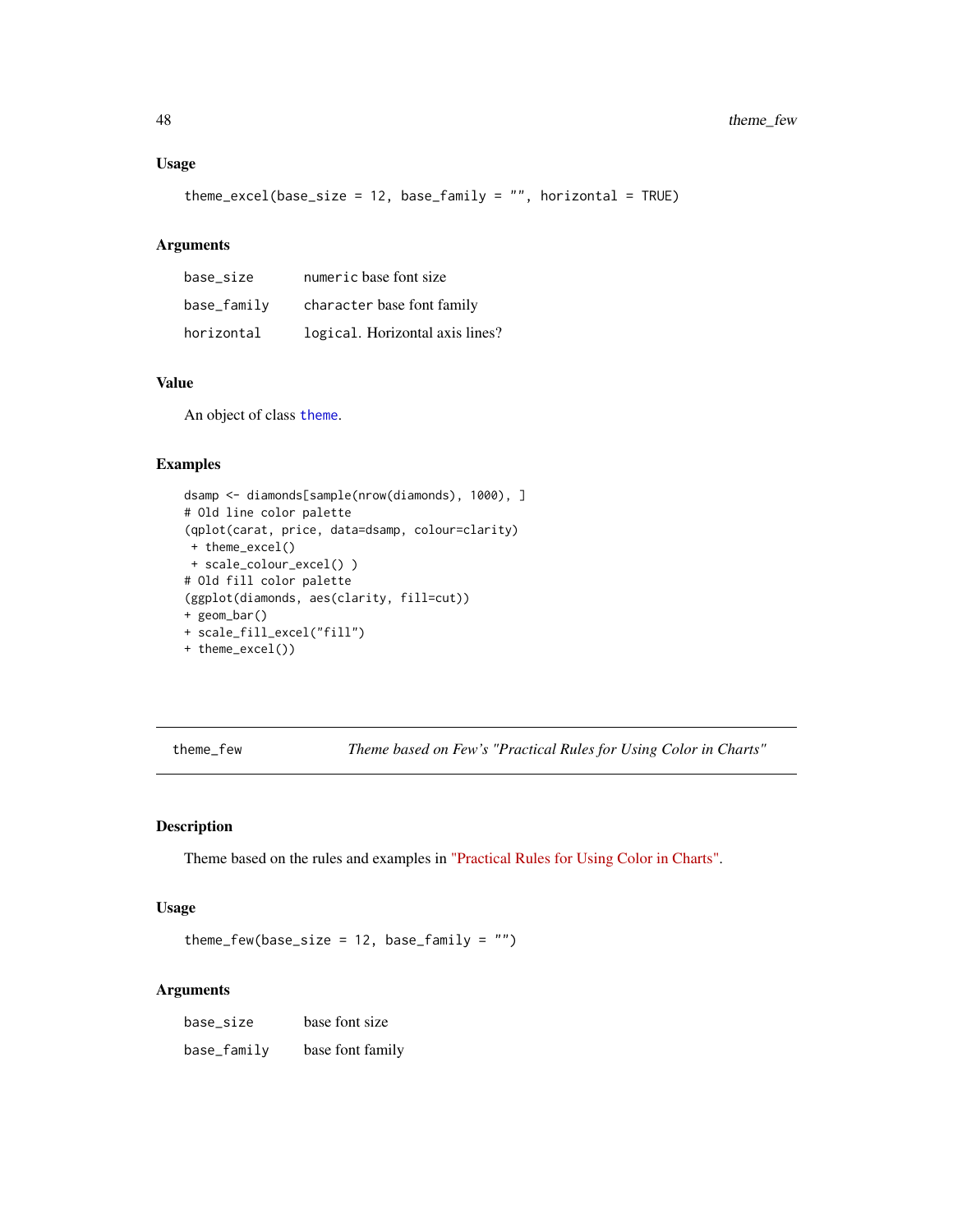## <span id="page-48-0"></span>theme\_fivethirtyeight 49

## Examples

```
dsamp <- diamonds[sample(nrow(diamonds), 1000), ]
(qplot(carat, price, data=dsamp, colour=clarity)
+ theme_few()
+ scale_colour_few())
(qplot(carat, price, data=dsamp, colour=clarity)
+ theme_few()
+ scale_colour_few("dark"))
(ggplot(diamonds, aes(clarity, fill=cut))
+ geom_bar()
+ theme_few()
+ scale_fill_few("light"))
```
<span id="page-48-1"></span>theme\_fivethirtyeight *Theme inspired by fivethirtyeight.com plots*

## Description

Theme inspired by the plots on [http://fivethirtyeight.com.](fivethirtyeight.com)

### Usage

```
theme_fivethirtyeight(base_size = 12, base_family = "sans")
```
## Arguments

| base size   | Base font size.        |
|-------------|------------------------|
| base_family | Plot text font family. |

## Examples

```
(qplot(hp, mpg, data= subset(mtcars, cyl != 5), geom="point", color = factor(cyl))
+ ggtitle("Horsepower, mpg and cylinders")
+ geom_smooth(method = "lm", se = FALSE)
+ scale_color_fivethirtyeight()
+ theme_fivethirtyeight())
```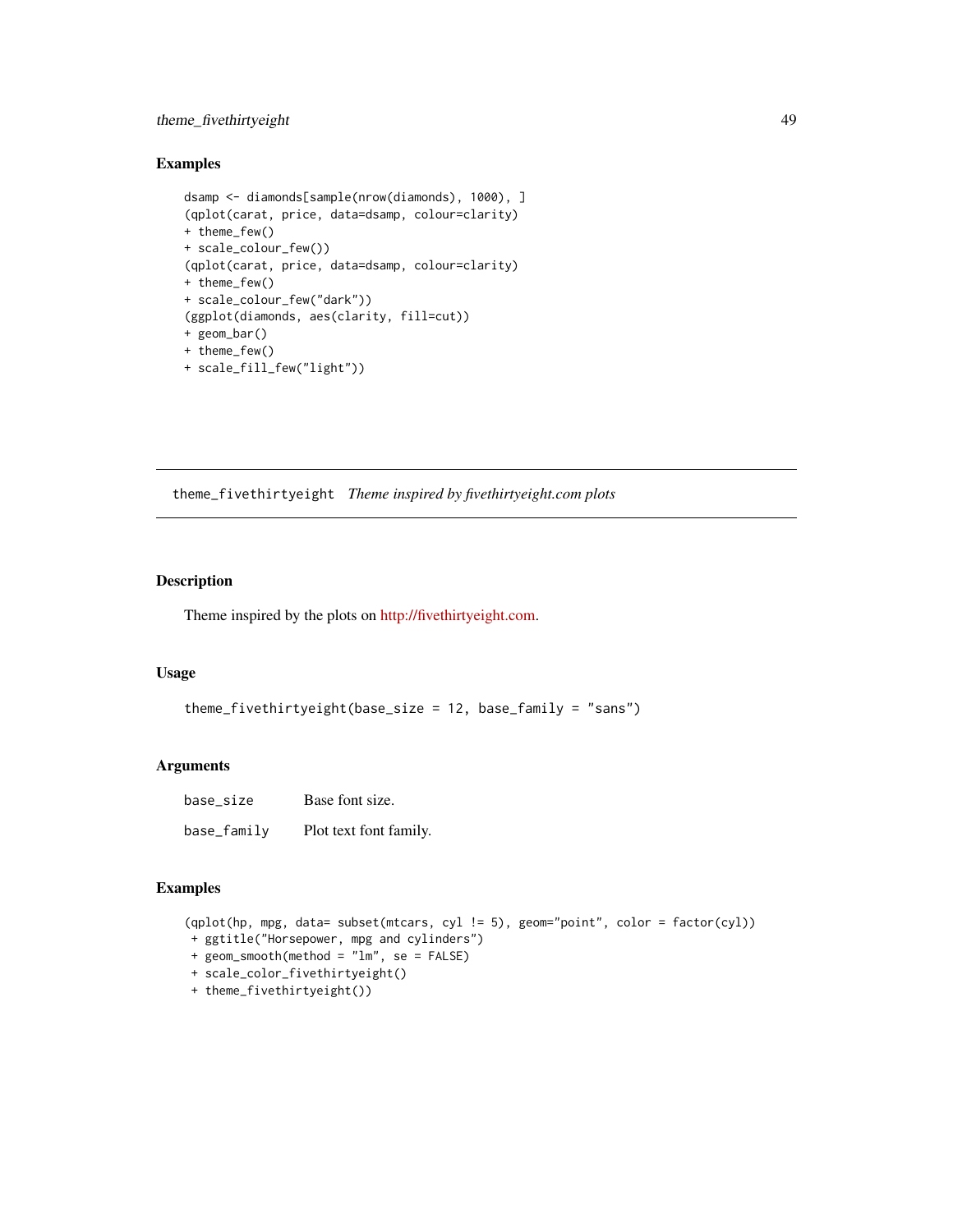<span id="page-49-2"></span><span id="page-49-0"></span>theme\_foundation *Foundation Theme*

#### Description

This theme is designed to be a foundation from which to build new themes, and not meant to be used directly. theme\_foundation is a complete theme with only minimal number of elements defined.

#### Usage

```
theme_foundation(base_size = 12, base_family = "", use_sizes = TRUE)
```
## Arguments

| base size   | Base font size.                                                                             |
|-------------|---------------------------------------------------------------------------------------------|
| base_family | Base font family.                                                                           |
| use_sizes   | If TRUE, then define sizes and locations with reasonable defaults taken from<br>theme_gray. |

#### Details

It is easier to create new themes by extending this one rather than theme\_gray or theme\_bw, because those themes those themes define elements deep in the hierarchy.

#### See Also

Other themes: [theme\\_igray](#page-51-2); [theme\\_solid](#page-54-1)

<span id="page-49-1"></span>theme\_gdocs *Theme with Google Docs Chart defaults*

## Description

Theme similar to the default look of charts in Google Docs.

#### Usage

```
theme_gdocs(base_size = 12, base_family = "sans")
```
#### Arguments

base\_size base font size base\_family base font family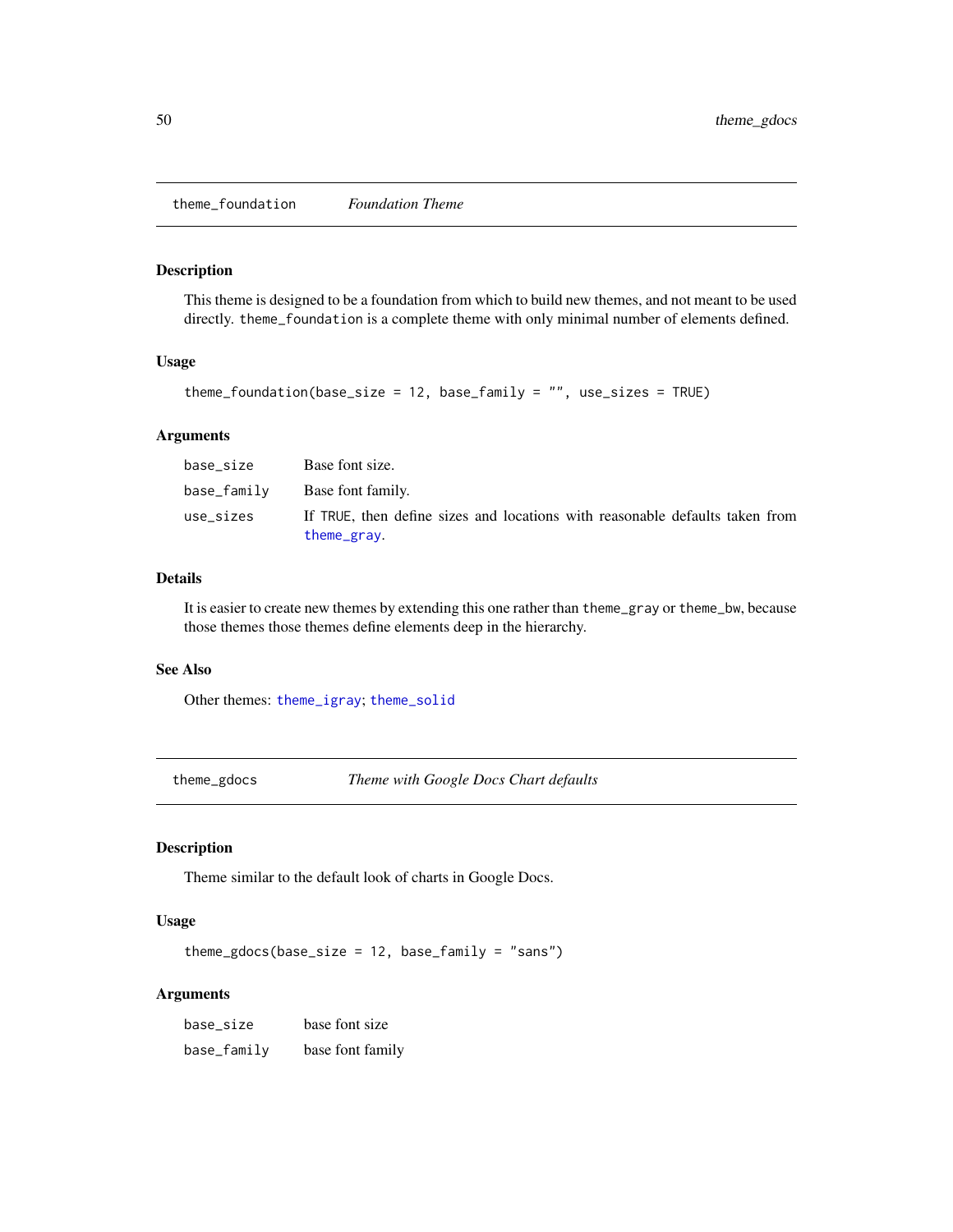#### <span id="page-50-0"></span>theme\_hc 51

## Examples

```
dsamp <- diamonds[sample(nrow(diamonds), 1000), ]
(d <- qplot(carat, price, data=dsamp, colour=clarity)
+ theme_gdocs()
+ ggtitle("Diamonds")
 + scale_color_gdocs())
```
<span id="page-50-1"></span>

theme\_hc *Highcharts JS theme*

## Description

Theme based on the plots in *Highcharts JS*.

### Usage

```
theme_hc(base_size = 12, base_family = "sans", bgcolor = "default")
```
## Arguments

| base size   | base font size                                                                                                |
|-------------|---------------------------------------------------------------------------------------------------------------|
| base_family | base font family                                                                                              |
| bgcolor     | The background color of plot. One of "default", "darkunica", the names of<br>values in ggthemes_data\$hc\$bg. |

## References

```
http://www.highcharts.com/demo/line-basic
https://github.com/highslide-software/highcharts.com/tree/master/js/themes
```
## Examples

```
(qplot(hp, mpg, data = mtcars, geom = "point")
+ scale_colour_hc()
+ ggtitle("Diamond Prices")
+ theme_hc())
## Use a Dark-Unica theme
(qplot(hp, mpg, data = mtcars, geom = "point")
+ scale_colour_hc("darkunica")
+ ggtitle("Diamond Prices")
+ theme_hc(bgcolor = "darkunica"))
```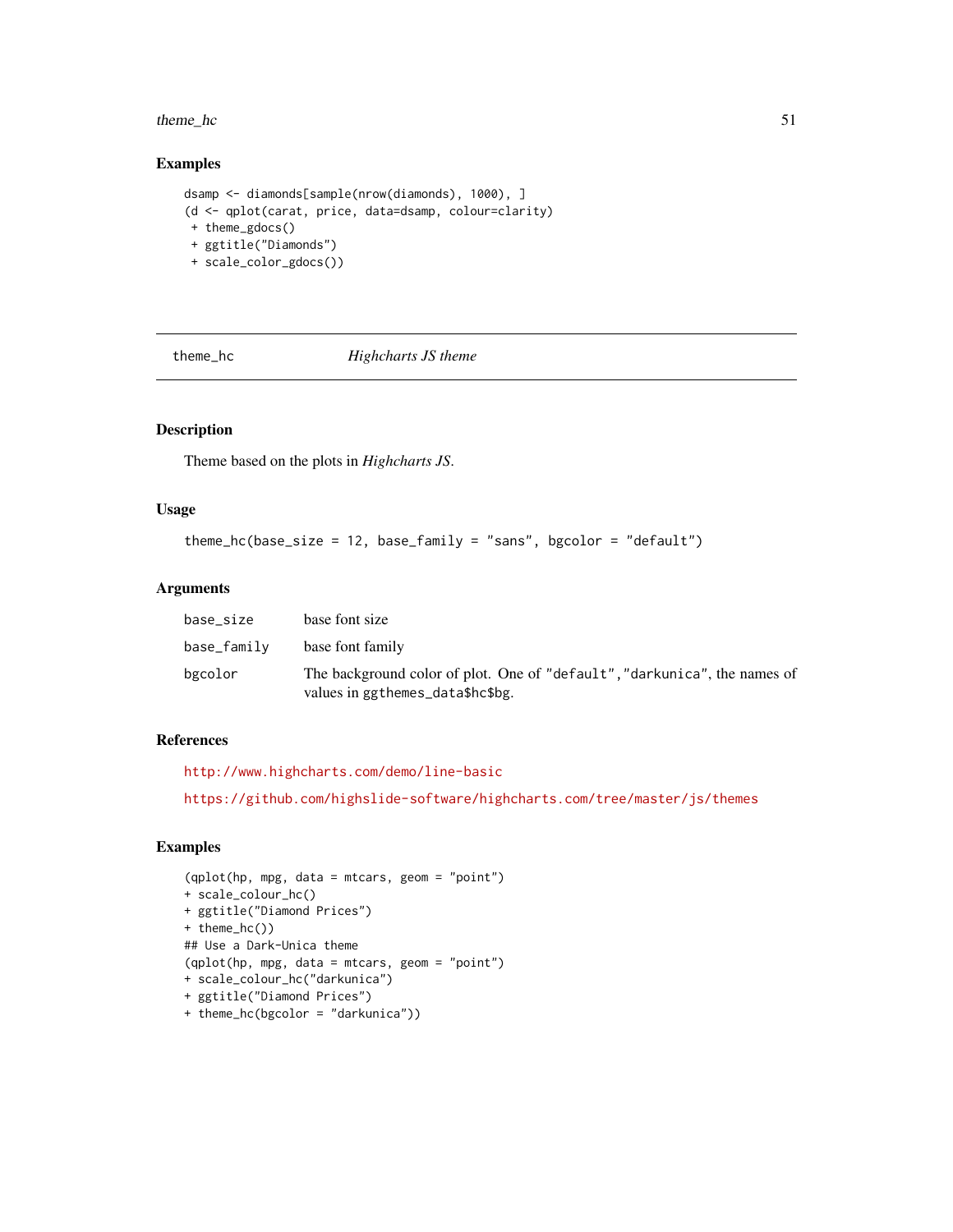<span id="page-51-2"></span><span id="page-51-0"></span>

Theme with white panel and gray background.

#### Usage

theme\_igray(base\_size =  $12$ , base\_family = "")

#### Arguments

| base_size   | base font size   |
|-------------|------------------|
| base_family | base font family |

#### Details

This theme inverts the colors in the [theme\\_gray](#page-0-0), a white panel and a light gray area around it. This keeps a white background for the color scales like [theme\\_bw](#page-0-0). But by using a gray background, the plot is closer to the typographical color of the document, which is the motivation for using a gray panel in [theme\\_gray](#page-0-0). This is similar to the style of plots in Stata and Tableau.

#### See Also

[theme\\_gray](#page-0-0), [theme\\_bw](#page-0-0)

Other themes: [theme\\_foundation](#page-49-2); [theme\\_solid](#page-54-1)

#### Examples

```
dsamp <- diamonds[sample(nrow(diamonds), 1000), ]
(d <- qplot(carat, price, data=dsamp, colour=clarity)
              + theme_igray())
```
<span id="page-51-1"></span>theme\_pander *A ggplot theme originated from the pander package*

## Description

The **pander** ships with a default theme when the "unify plots" option is enabled via pander Options, which is now also available outside of **pander** internals, like evals, eval.msgs or Pandoc.brew.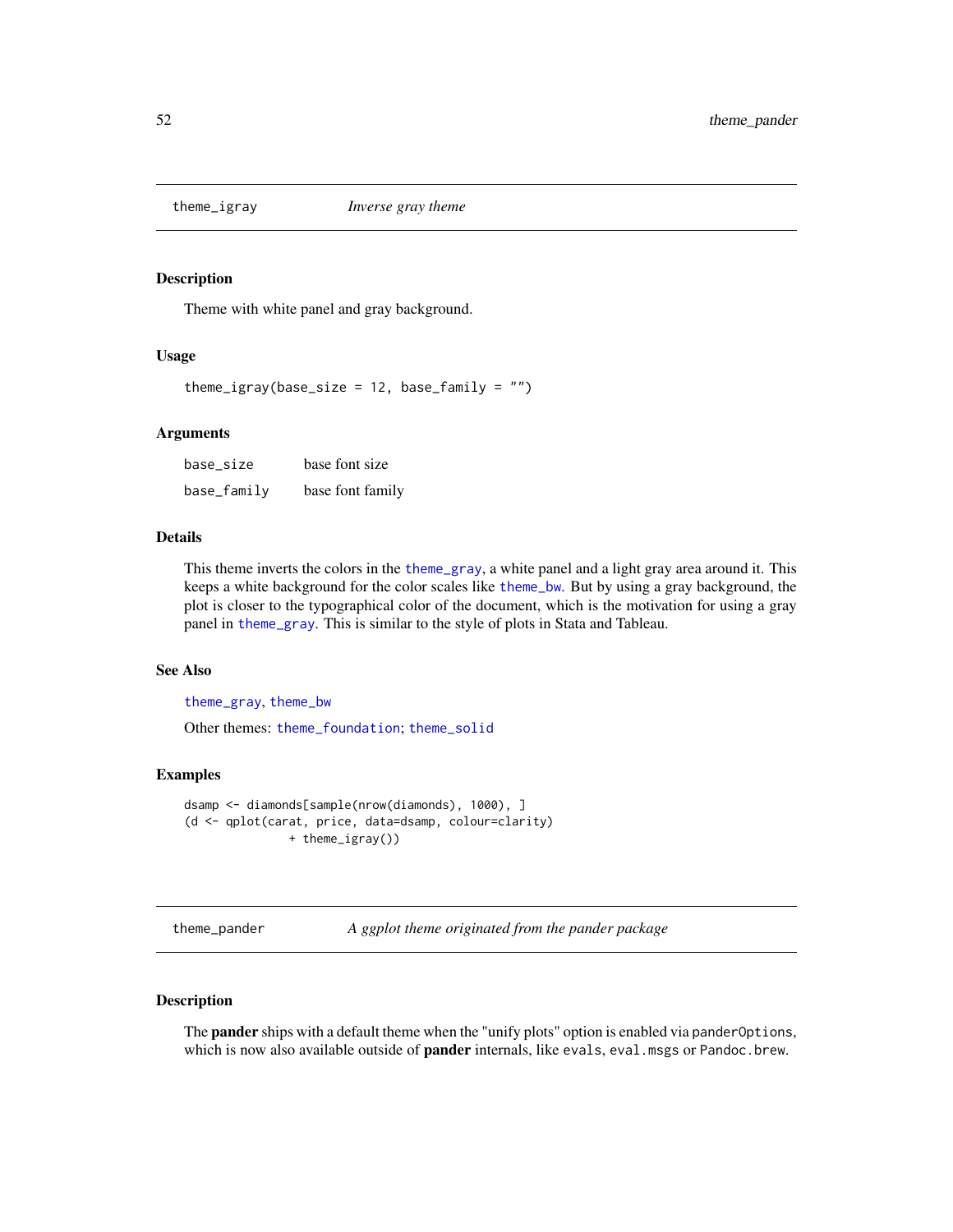## theme\_pander 53

## Usage

```
theme_pander(base_size = 12, base_family = "sans", nomargin = TRUE,
 ff = NULL, fc = "black", fs = NULL, gM = TRUE, gm = TRUE,gc = "grey", gl = "dashed", boxes = FALSE, bc = "white",pc = "transparent", lp = "right", axis = 1)
```
## Arguments

| base_size      | base font size                                               |
|----------------|--------------------------------------------------------------|
| base_family    | base font family                                             |
| nomargin       | suppress the white space around the plot (boolean)           |
| ff             | font family, like sans. Deprecated: use base_family instead. |
| fc             | font color (name or hexa code)                               |
| fs             | font size (integer). Deprecated: use base_size instead.      |
| gM             | major grid (boolean)                                         |
| gm             | minor grid (boolean)                                         |
| gc             | grid color (name or hexa code)                               |
| gl             | grid line type $(1ty)$                                       |
| boxes          | to render a border around the plot or not                    |
| bc             | background color (name or hexa code)                         |
| рc             | panel background color (name or hexa code)                   |
| 1 <sub>p</sub> | legend position                                              |
| axis           | axis angle as defined in par (les)                           |
|                |                                                              |

#### Examples

```
## Not run:
p <- qplot(mpg, wt, data = mtcars)
p + theme_pander()
panderOptions('graph.grid.color', 'red')
p + theme_pander()
p <- ggplot(mtcars, aes(wt, mpg, colour = factor(cyl))) + geom_point()
p + theme_pander() + scale_color_pander()
## standard examples of the ggtheme package
qplot(carat, price, data = diamonds, colour = cut) + theme_pander() + scale_colour_pander()
ggplot(diamonds, aes(clarity, fill = cut)) + geom_bar() + scale_fill_pander() + theme_pander()
```
## End(Not run)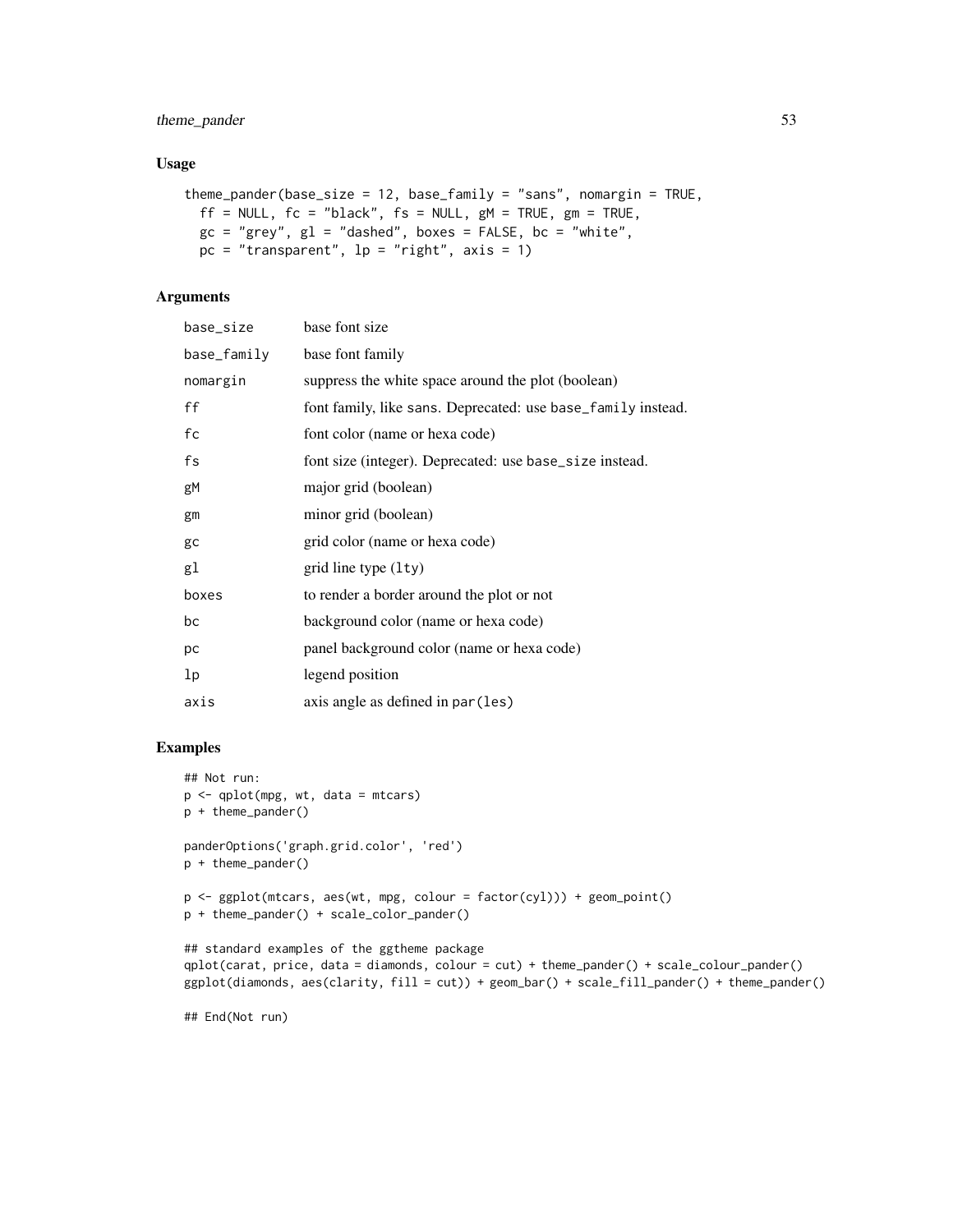<span id="page-53-0"></span>

See <http://ethanschoonover.com/solarized> for a description of the Solarized palette.

#### Usage

```
theme_solarized(base_size = 12, base_family = ", light = TRUE)
```

```
theme_solarized_2(base_size = 12, base_family = ", light = TRUE)
```
#### Arguments

| base_size   | base font size                |
|-------------|-------------------------------|
| base_family | base font family              |
| light       | logical. Light or dark theme? |

## Details

Plots made with this theme integrate seamlessly with the Solarized Beamer color theme. [https://](https://github.com/jrnold/beamercolorthemesolarized) [github.com/jrnold/beamercolorthemesolarized](https://github.com/jrnold/beamercolorthemesolarized). There are two variations: theme\_solarized is similar to to [theme\\_bw](#page-0-0), while theme\_solarized\_2 is similar to [theme\\_gray](#page-0-0).

#### Examples

```
dsamp <- diamonds[sample(nrow(diamonds), 1000), ]
(qplot(carat, price, data=dsamp, colour=clarity)
+ theme_solarized()
+ scale_colour_solarized("blue"))
## Dark version
(qplot(carat, price, data=dsamp, colour=clarity)
+ theme_solarized(light=FALSE)
+ scale_colour_solarized("blue"))
## With panels
(ggplot(dsamp, aes(x = carat, y = price))+ geom_point(color = ggthemes_data$solarized$base['base00'])
 + facet_wrap(~ clarity)
 + theme_solarized())
## Alternative version
 (qplot(carat, price, data=dsamp, color=clarity)
 + theme_solarized_2(light=FALSE)
 + scale_colour_solarized("blue"))
```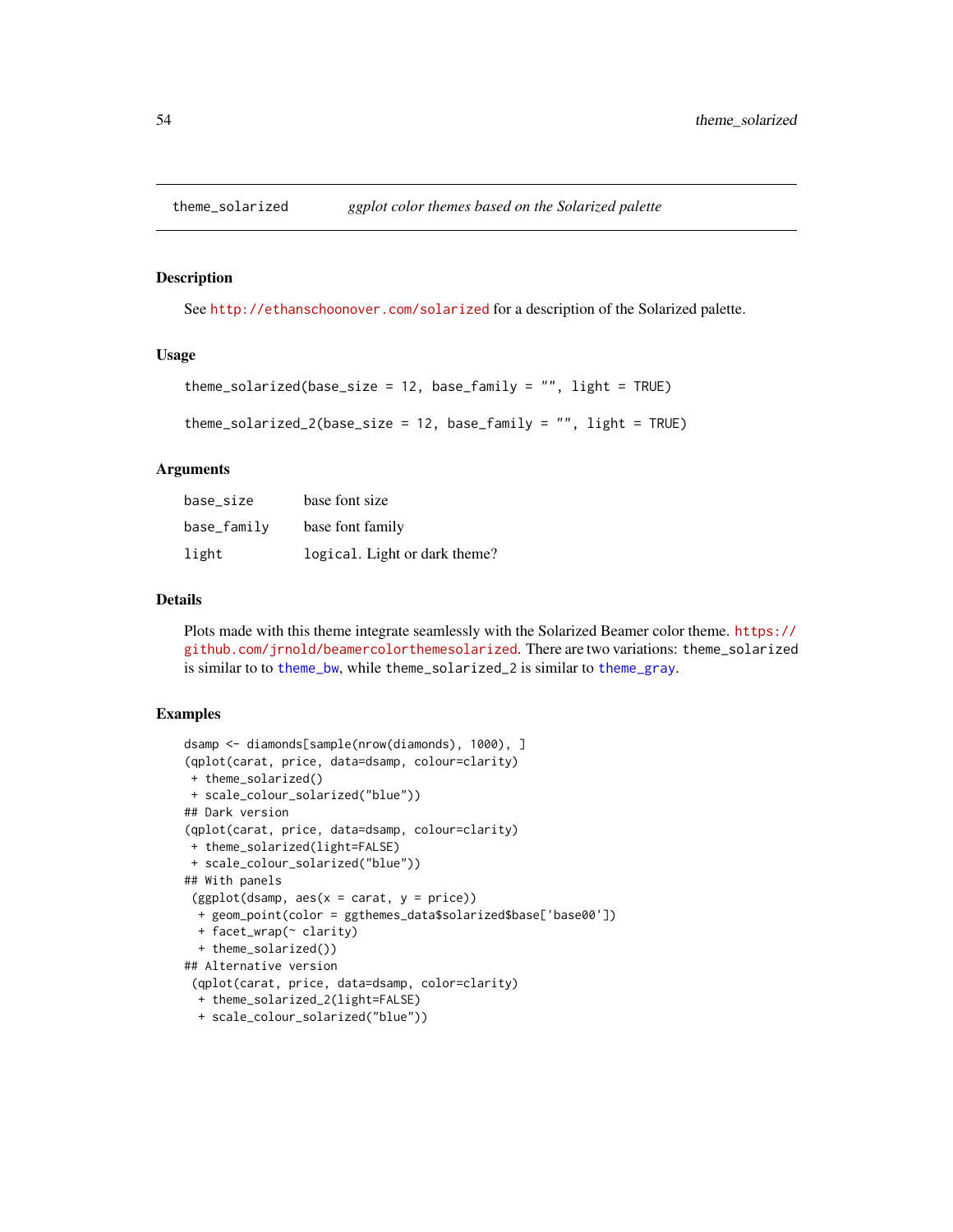<span id="page-54-1"></span><span id="page-54-0"></span>

Theme that removes all non-geom elements (lines, text, etc), This theme is when only the geometric objects are desired.

#### Usage

theme\_solid(base\_size = 12, base\_family =  $"$ , fill = NA)

#### Arguments

| base size   | Base font size.                           |
|-------------|-------------------------------------------|
| base_family | Ignored, kept for consistency with theme. |
| fill        | Background color of the plot.             |

## See Also

Other themes: [theme\\_foundation](#page-49-2); [theme\\_igray](#page-51-2)

## Examples

(ggplot(mtcars, aes(wt, mpg)) + geom\_point() + theme\_solid(fill = "white"))

theme\_stata *Themes based on Stata graph schemes*

## Description

Themes based on Stata graph schemes

#### Usage

```
theme_stata(base_size = 11, base_family = "sans", scheme = "s2color")
```
## Arguments

| base size   | base font size                                                                                     |
|-------------|----------------------------------------------------------------------------------------------------|
| base_family | base font family                                                                                   |
| scheme      | One of "s2color", "s2mono", "s1color", "s1rcolor", or "s1mono", "s2manual",<br>"s1manual", or "si" |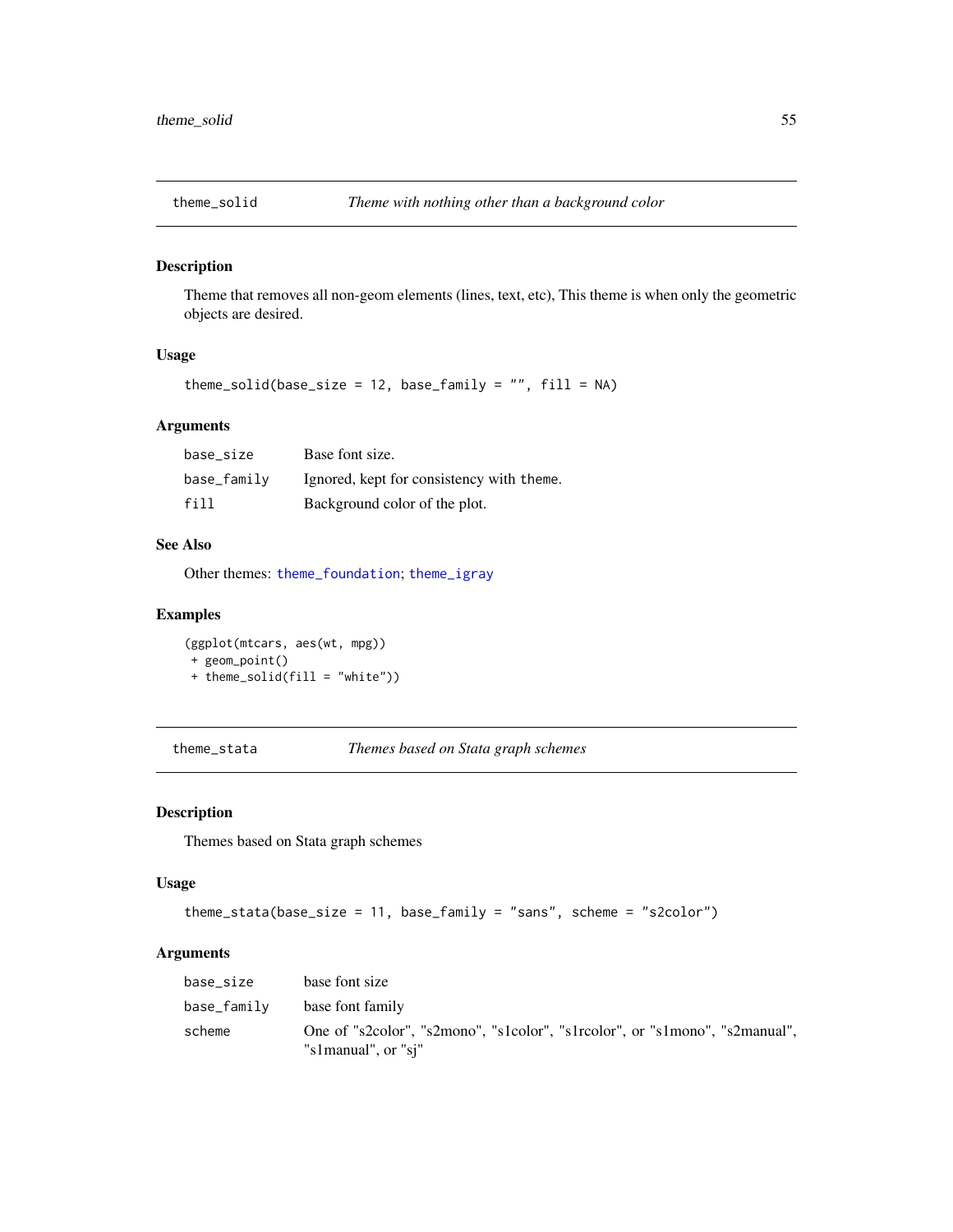<span id="page-55-0"></span>Stata graph schemes include what **ggplot2** seperates into themes and scales, as well as defaults specific to different graph types (which ggplot does not support).

#### References

<http://www.stata.com/help.cgi?schemes>

#### Examples

```
dsamp <- diamonds[sample(nrow(diamonds), 1000), ]
q1 <- (qplot(carat, price, data=dsamp, colour=clarity)
       + ggtitle("Diamonds"))
q2 <- (qplot(carat, price, data=dsamp)
       + facet_wrap(~ clarity)
       + ggtitle("Diamonds"))
q1mono <- (qplot(carat, price, shape=clarity, color=clarity,
           data=dsamp)
           + scale_shape_stata()
           + ggtitle("Diamonds"))
## s2color
(q1 + theme_stata() + scale_colour_stata(scheme = "s2color"))
(q2 + theme_stata())
## s2mono
(q1mono + theme_stata(scheme = "s2mono") + scale_colour_stata("mono"))
(q2 + theme_stata(scheme = "s2mono"))
## s1color
(q1 + theme_stata(scheme = "s1color") + scale_colour_stata("s1color"))
(q2 + theme_stata(scheme = "s1color"))
## s1rcolor
(q1 + theme_stata(scheme = "s1rcolor") + scale_colour_stata("s1rcolor"))
(ggplot(dsamp, aes(x=carat, y=price)) + geom_point(colour="white")
+ facet_wrap(~ clarity) + scale_colour_stata("s1rcolor")
+ ggtitle("Diamonds"))
## s1mono
(q1mono + theme_stata(scheme = "s1mono") + scale_colour_stata("mono"))
(q2 + \text{theme\_stata}(\text{scheme} = "s1mono"))
```

```
theme_tufte Tufte Maximal Data, Minimal Ink Theme
```
#### Description

Theme based on Chapter 6 "Data-Ink Maximization and Graphical Design" of Edward Tufte \*The Visual Display of Quantitative Information\*. No border, no axis lines, no grids. This theme works best in combination with [geom\\_rug](#page-0-0) or [geom\\_rangeframe](#page-12-1).

#### Usage

```
theme_tufte(base_size = 11, base_family = "serif", ticks = TRUE)
```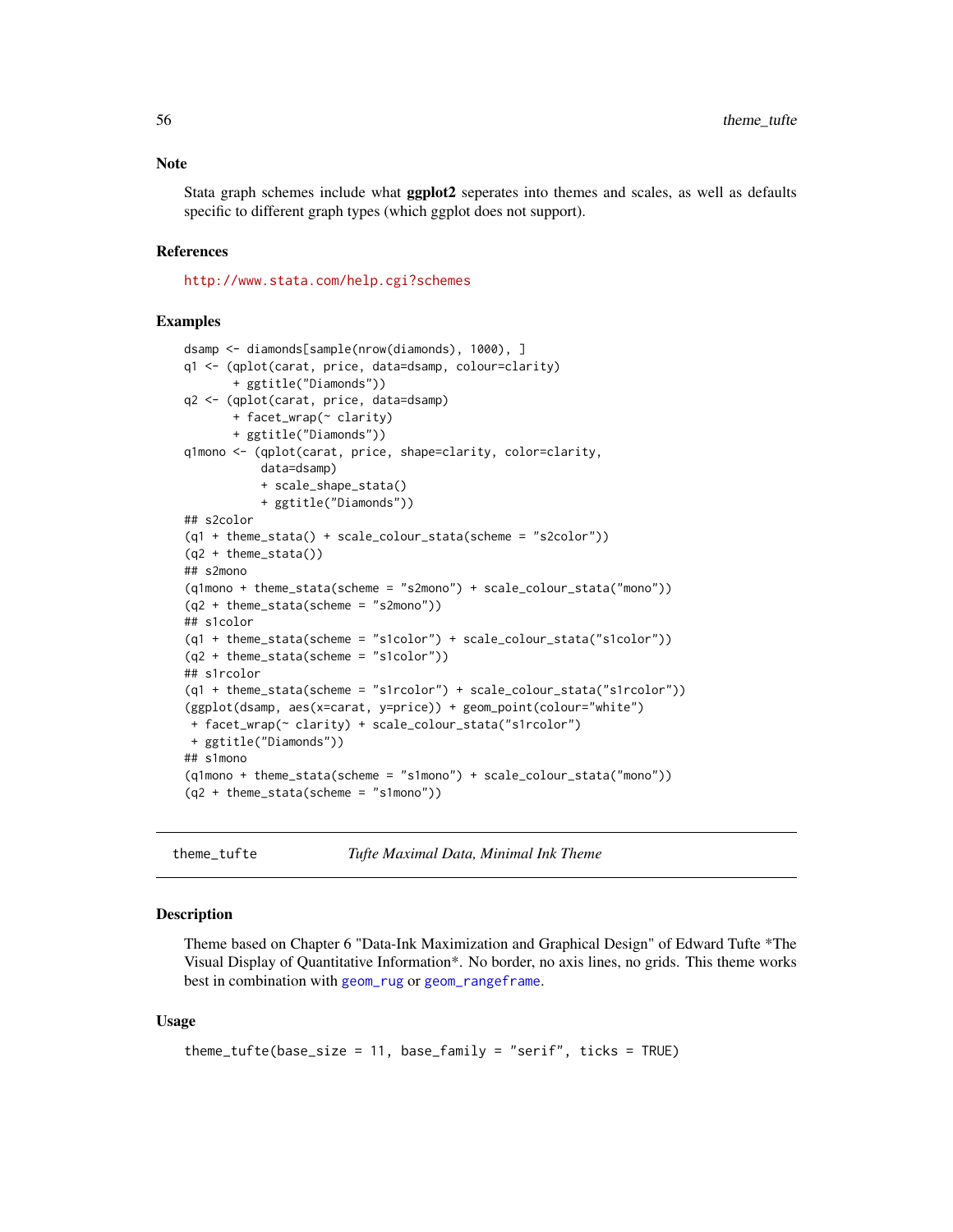<span id="page-56-0"></span>theme\_wsj 57

#### Arguments

| base size   | Base font size           |
|-------------|--------------------------|
| base_family | Base font family         |
| ticks       | logical Show axis ticks? |

## Note

The default font family is set to "serif" as he uses serif fonts for labels in "The Visual Display of Quantitative Information". The serif font used by Tufte in his books is a variant of Bembo, while the sans serif font is Gill Sans. If these fonts are installed on your system, then you can use them with the package extrafont.

#### References

Tufte, Edward R. (2001) The Visual Display of Quantitative Information, Chapter 6.

## Examples

```
# with ticks and range frames
(ggplot(mtcars, aes(wt, mpg))
+ geom_point() + geom_rangeframe()
+ theme_tufte())
# with geom_rug
(ggplot(mtcars, aes(wt, mpg))
+ geom_point() + geom_rug()
+ theme_tufte(ticks=FALSE))
## Not run:
## Using the Bembo serif family
library(extrafont)
(ggplot(mtcars, aes(wt, mpg))
+ geom_point() + geom_rangeframe()
+ theme_tufte(base_family="BemboStd"))
## Using the Gill Sans sans serif family
(ggplot(mtcars, aes(wt, mpg))
+ geom_point() + geom_rangeframe()
+ theme_tufte(base_family="GillSans"))
## End(Not run)
```
<span id="page-56-1"></span>theme\_wsj *Wall Street Journal theme*

## Description

Theme based on the plots in *The Wall Street Journal*.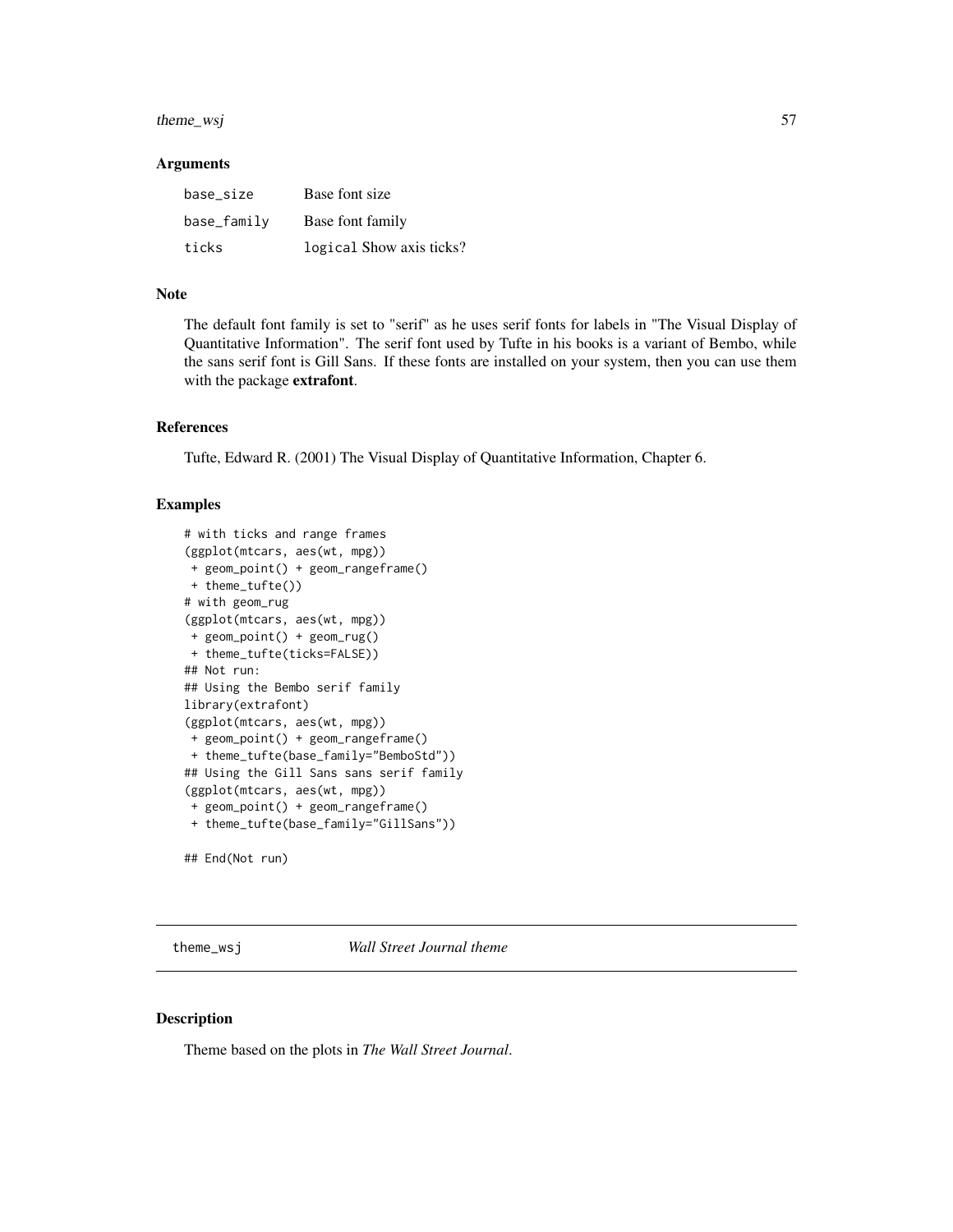## <span id="page-57-0"></span>Usage

```
theme_wsj(base_size = 12, color = "brown", base_family = "sans",
  title_family = "mono")
```
## Arguments

| base_size    | Base font size.                                                                                                          |
|--------------|--------------------------------------------------------------------------------------------------------------------------|
| color        | The background color of plot. One of "brown", "gray", "green", "blue",<br>the names of values in ggthemes_data\$wsj\$bg. |
| base_familv  | Plot text font family.                                                                                                   |
| title_family | Plot title font family.                                                                                                  |

## References

<https://twitter.com/WSJGraphics> <http://pinterest.com/wsjgraphics/wsj-graphics/>

## Examples

```
(qplot(hp, mpg, data=mtcars, geom="point")
+ scale_colour_wsj("colors6", "")
+ ggtitle("Diamond Prices")
+ theme_wsj())
## Use a gray background instead
(qplot(hp, mpg, data=mtcars, geom="point")
+ scale_colour_wsj("colors6", "")
+ ggtitle("Diamond Prices")
 + theme_wsj(color="gray"))
```
<span id="page-57-1"></span>tremmel\_shape\_pal *Shape palette from Tremmel (1995) (discrete)*

## Description

Based on experiments Tremmel (1995) suggests the following shape palettes:

### Usage

```
tremmel_shape_pal(overlap = FALSE, n3alt = TRUE)
```
#### Arguments

| overlap | use an empty circle instead of a solid circle when $n == 2$ .                                                                |
|---------|------------------------------------------------------------------------------------------------------------------------------|
| n3alt   | If TRUE then use a solid circle, plus sign and empty triangle, else use a solid<br>circle, empty circle, and empty triangle. |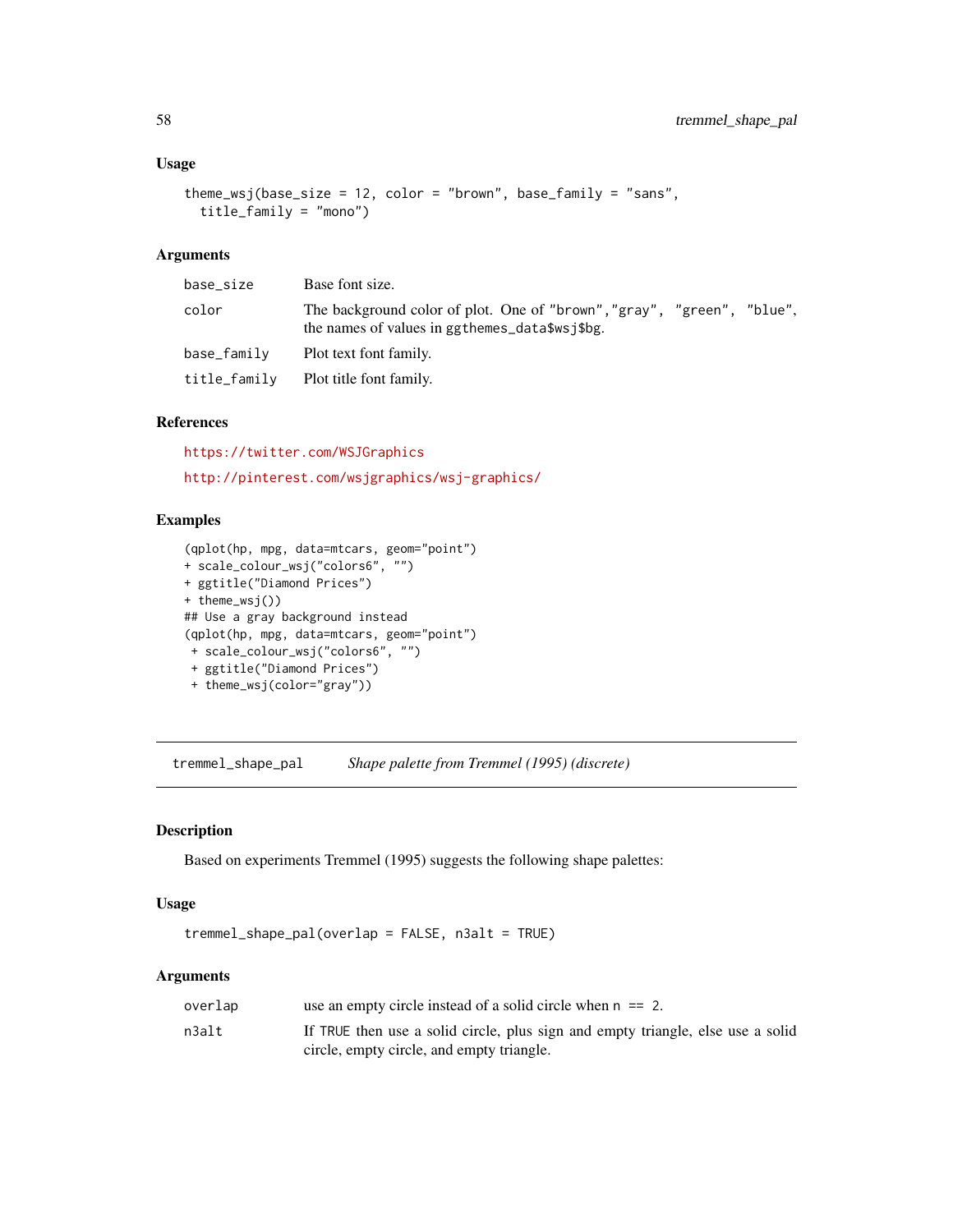<span id="page-58-0"></span>wsj\_pal 59

## Details

If two symbols, then use a solid circle and plus sign.

If three symbols, then use a solid circle, empty circle, and an empty triangle. However, that set of symbols does not satisfy the requirement that each symbol should differ from the other symbols in the same feature dimension. A set of three symbols that satisfies this is a cicle (curvature), plus sign (number of terminators), triangle (line orientation).

If more than three groups of data, then separate the groups into different plots.

#### References

Tremmel, Lothar, (1995) "The Visual Separability of Plotting Symbols in Scatterplots" Journal of Computational and Graphical Statistics, <http://www.jstor.org/stable/1390760>

#### See Also

Other shapes: [circlefill\\_shape\\_pal](#page-6-2); [cleveland\\_shape\\_pal](#page-6-1); [scale\\_shape\\_circlefill](#page-31-2); [scale\\_shape\\_cleveland](#page-32-1); [scale\\_shape\\_tremmel](#page-34-1)

<span id="page-58-1"></span>wsj\_pal *Wall Street Journal color palette (discrete)*

#### Description

The Wall Street Journal uses many different color palettes in its plots. This collects a few of them, but is by no means exhaustive. Collections of these plots can be found on the WSJ Graphics [Twitter](https://twitter.com/WSJGraphics) feed and [Pinterest.](http://pinterest.com/wsjgraphics/wsj-graphics/)

#### Usage

wsj\_pal(palette = "colors6")

#### Arguments

palette character The color palette to use. This must be a name in [ggthemes\\_data\\$wsj\\$palettes](#page-16-1).

#### Palettes

The following palettes are defined,

rgby Red/Green/Blue/Yellow theme. Examples: <http://twitpic.com/b2e3v2>.

- green\_red Green/red two-color scale for good/bad. Examples: <http://twitpic.com/b1avj6>, <http://twitpic.com/a4kxcl>.
- green\_black Black-green 4-color scale for "Very negative", "Somewhat negative", "somewhat positive", "very positive". Examples: <http://twitpic.com/awbua0>.
- dem\_rep Democrat/Republican/Undecided blue/red/gray scale. Examples: [http://twitpic.com/](http://twitpic.com/awbua0) [awbua0](http://twitpic.com/awbua0).

colors6 Red,blue,gold,green,orange, and black palette. Examples: <http://twitpic.com/9gfg5q>.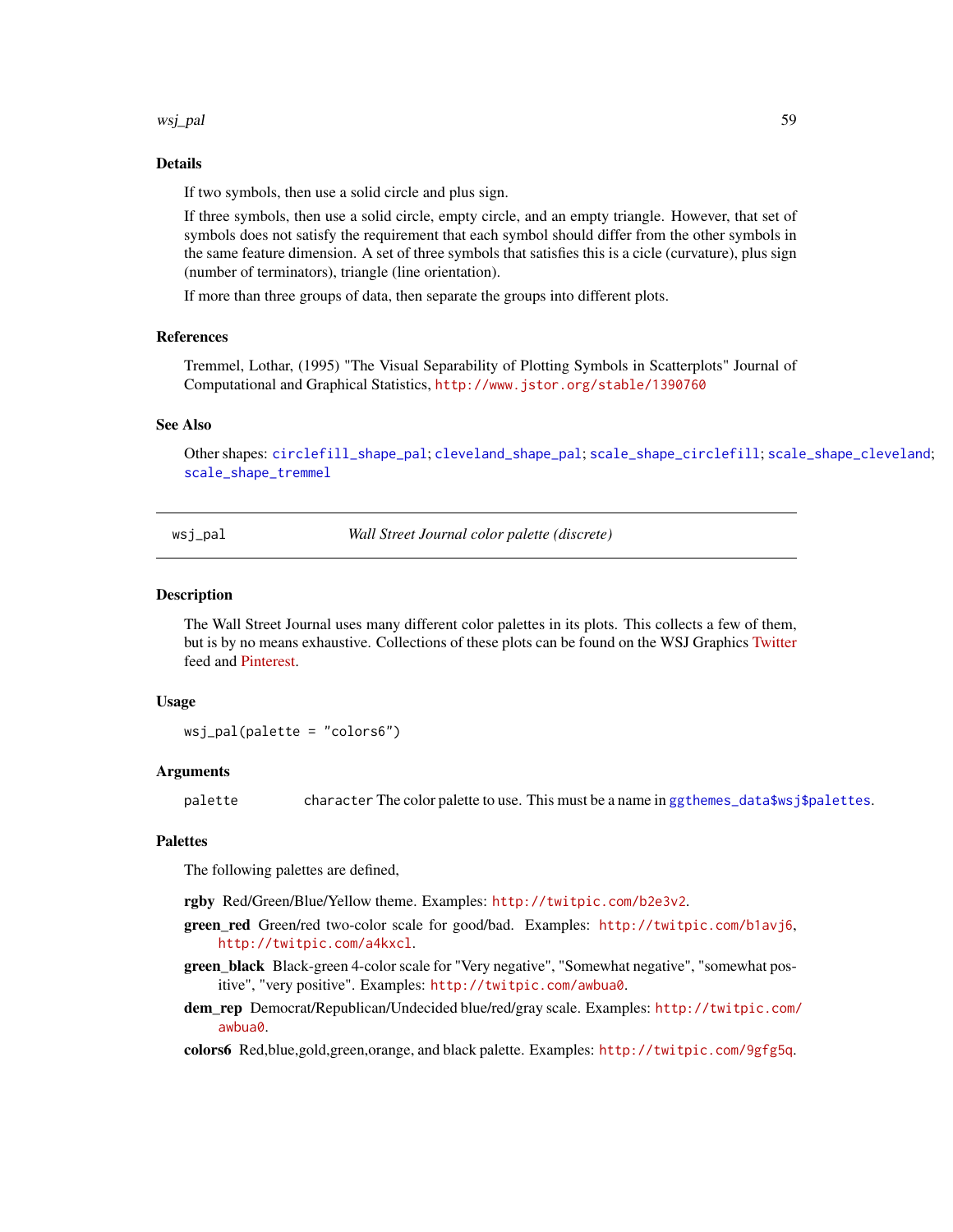## <span id="page-59-0"></span>See Also

Other colour wsj: [scale\\_color\\_wsj](#page-27-1), [scale\\_colour\\_wsj](#page-27-2), [scale\\_fill\\_wsj](#page-27-1)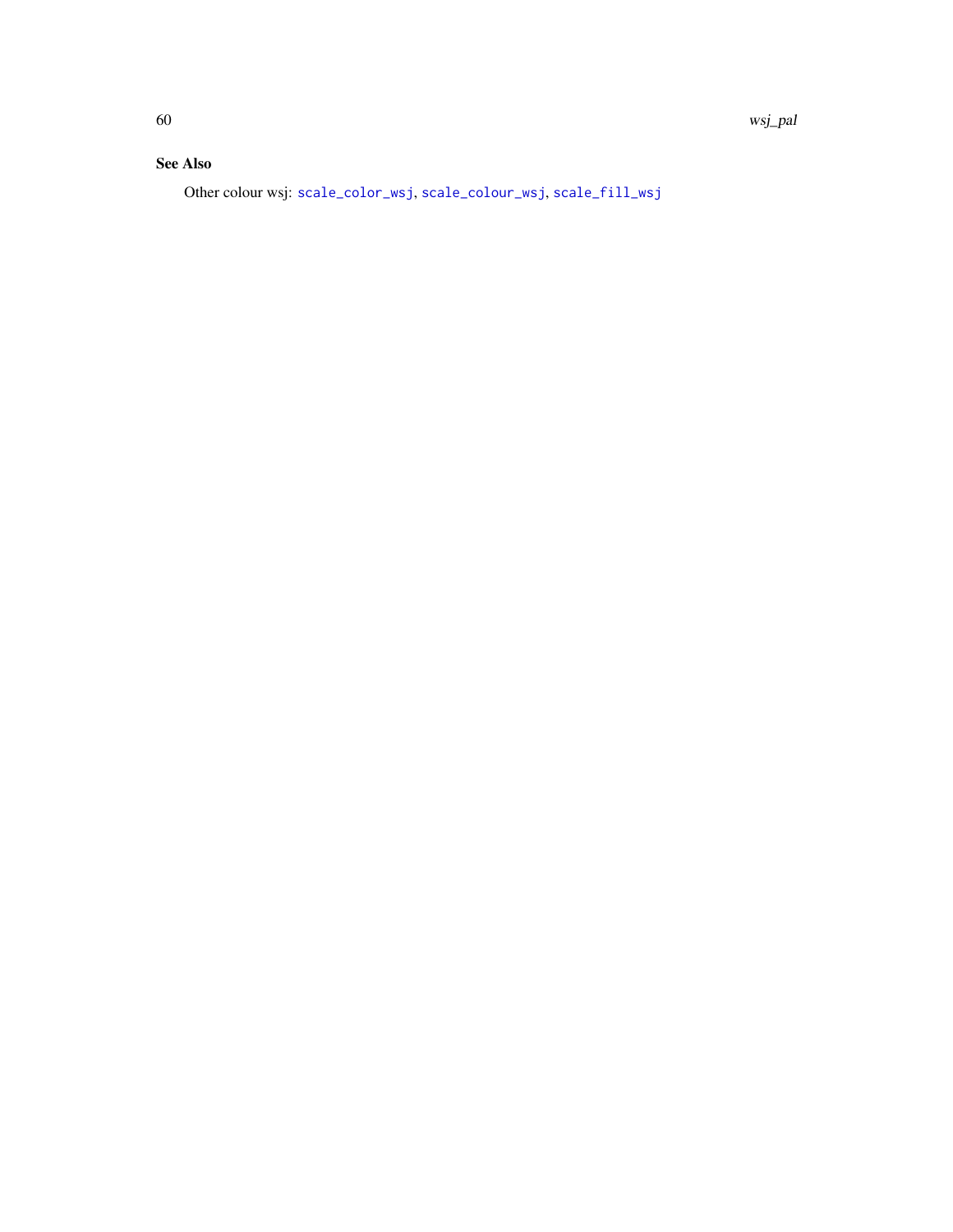# <span id="page-60-0"></span>**Index**

∗Topic datasets ggthemes\_data, [17](#page-16-0) aes, *[14,](#page-13-0) [15](#page-14-0)*, *[41](#page-40-0)* aes\_string, *[14,](#page-13-0) [15](#page-14-0)*, *[41](#page-40-0)* bank\_slopes, [3](#page-2-0) banking, *[5](#page-4-0)* calc\_pal, [6,](#page-5-0) *[29](#page-28-0)* calc\_shape\_pal, [6,](#page-5-0) *[32](#page-31-0)* circlefill\_shape\_pal, [7,](#page-6-0) *[8](#page-7-0)*, *[33](#page-32-0)*, *[35](#page-34-0)*, *[59](#page-58-0)* cleveland\_shape\_pal, *[7](#page-6-0)*, [7,](#page-6-0) *[33](#page-32-0)*, *[35](#page-34-0)*, *[59](#page-58-0)* colorblind\_pal, [8](#page-7-0) continuous\_scale, *[36](#page-35-0)* dichromat\_pal, *[9](#page-8-0)* discrete\_scale, *[9](#page-8-0)*, *[22–](#page-21-0)[35](#page-34-0)* economist\_pal, [9,](#page-8-0) *[22](#page-21-0)* excel\_pal, [10,](#page-9-0) *[30](#page-29-0)* extended\_range\_breaks, [10](#page-9-0) few\_pal, [12,](#page-11-0) *[23](#page-22-0)* fivethirtyeight\_pal, [12,](#page-11-0) *[24](#page-23-0)* format, *[38](#page-37-0)* gdocs\_pal, [13,](#page-12-0) *[30](#page-29-0)* geom\_boxplot, *[16](#page-15-0)* geom\_rangeframe, [13,](#page-12-0) *[16](#page-15-0)*, *[56](#page-55-0)* geom\_rug, *[56](#page-55-0)* geom\_tufteboxplot, *[14](#page-13-0)*, [15](#page-14-0) ggthemes, [16](#page-15-0) ggthemes-package *(*ggthemes*)*, [16](#page-15-0) ggthemes\_data, [17](#page-16-0) ggthemes\_data\$hc\$palettes, *[20](#page-19-0)*, *[26](#page-25-0)* ggthemes\_data\$wsj\$palettes, *[28](#page-27-0)*, *[59](#page-58-0)*

hc\_pal, [20,](#page-19-0) *[26](#page-25-0)*

layer, *[14,](#page-13-0) [15](#page-14-0)*, *[41](#page-40-0)*

nlm, *[4](#page-3-0)* palette\_pander, [21,](#page-20-0) *[22](#page-21-0)* par, *[37](#page-36-0)* scale\_color\_calc, *[6](#page-5-0)* scale\_color\_calc *(*scale\_fill\_calc*)*, [29](#page-28-0) scale\_color\_colorblind *(*colorblind\_pal*)*, [8](#page-7-0) scale\_color\_continuous\_tableau, *[24](#page-23-0)*, *[28](#page-27-0)*, *[42](#page-41-0)[–44](#page-43-0)* scale\_color\_continuous\_tableau *(*scale\_colour\_gradient\_tableau*)*, [25](#page-24-0) scale\_color\_economist, *[9](#page-8-0)* scale\_color\_economist *(*scale\_colour\_economist*)*, [22](#page-21-0) scale\_color\_excel, *[10](#page-9-0)* scale\_color\_excel *(*scale\_fill\_excel*)*, [29](#page-28-0) scale\_color\_few, *[12](#page-11-0)* scale\_color\_few *(*scale\_colour\_few*)*, [23](#page-22-0) scale\_color\_fivethirtyeight, *[13](#page-12-0)* scale\_color\_fivethirtyeight *(*scale\_colour\_fivethirtyeight*)*, [23](#page-22-0) scale\_color\_gdocs, *[13](#page-12-0)* scale\_color\_gdocs *(*scale\_fill\_gdocs*)*, [30](#page-29-0) scale\_color\_gradient2\_tableau, *[26](#page-25-0)*, *[28](#page-27-0)*, *[42](#page-41-0)[–44](#page-43-0)* scale\_color\_gradient2\_tableau *(*scale\_colour\_gradient2\_tableau*)*,  $24$ scale\_color\_gradient\_tableau, *[24](#page-23-0)*, *[28](#page-27-0)*, *[42](#page-41-0)[–44](#page-43-0)* scale\_color\_gradient\_tableau *(*scale\_colour\_gradient\_tableau*)*, [25](#page-24-0) scale\_color\_hc *(*scale\_colour\_hc*)*, [26](#page-25-0) scale\_color\_pander, *[21](#page-20-0)*, [21](#page-20-0) scale\_color\_solarized, *[39](#page-38-0)*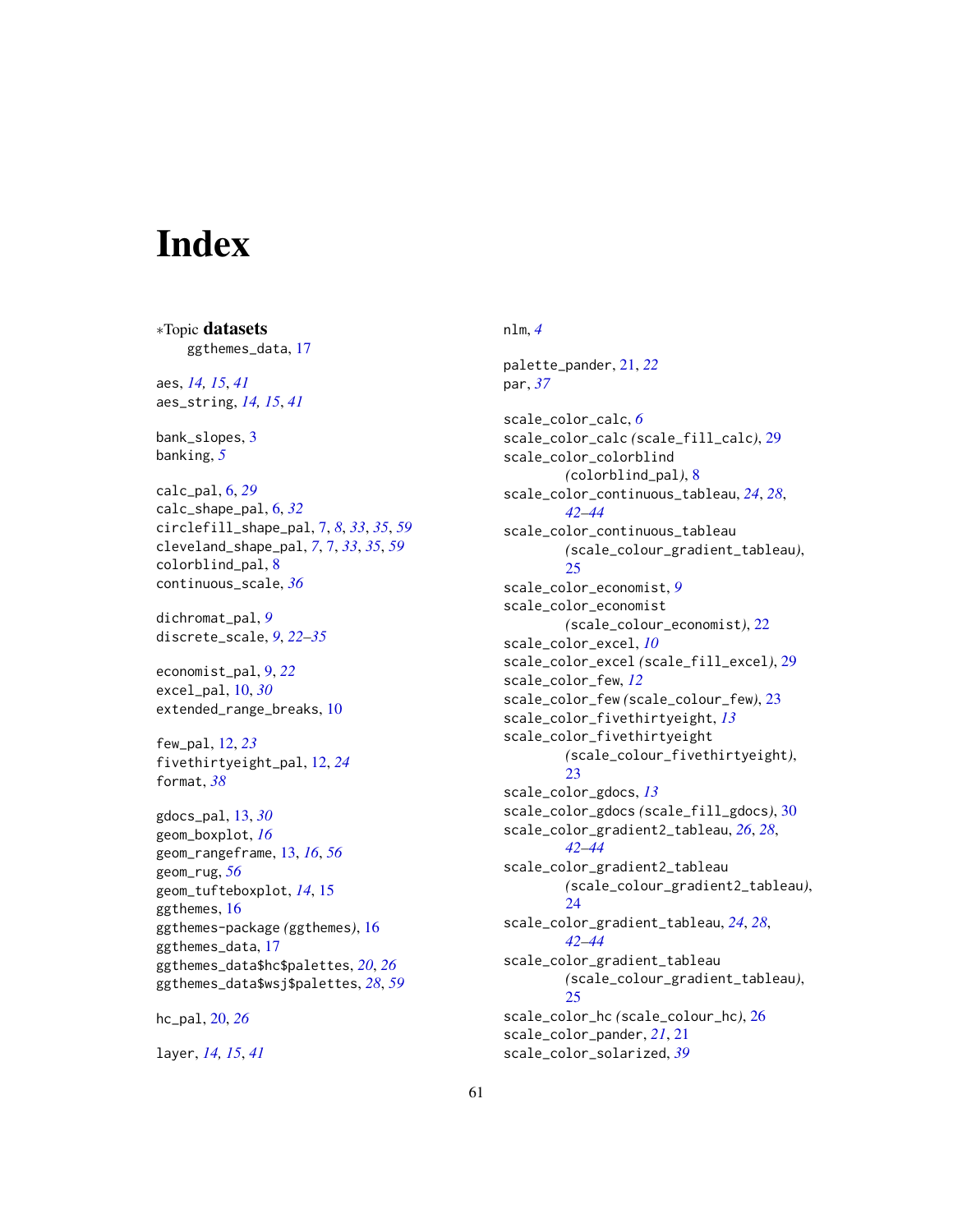scale\_color\_solarized *(*scale\_fill\_solarized*)*, [31](#page-30-0) scale\_color\_stata *(*scale\_colour\_stata*)*, [26](#page-25-0) scale\_color\_tableau, *[9](#page-8-0)*, *[24](#page-23-0)*, *[26](#page-25-0)*, *[42–](#page-41-0)[44](#page-43-0)* scale\_color\_tableau *(*scale\_colour\_tableau*)*, [27](#page-26-0) scale\_color\_wsj, *[60](#page-59-0)* scale\_color\_wsj *(*scale\_colour\_wsj*)*, [28](#page-27-0) scale\_colour\_calc, *[6](#page-5-0)* scale\_colour\_calc *(*scale\_fill\_calc*)*, [29](#page-28-0) scale\_colour\_colorblind *(*colorblind\_pal*)*, [8](#page-7-0) scale\_colour\_economist, *[9](#page-8-0)*, [22](#page-21-0) scale\_colour\_excel, *[10](#page-9-0)* scale\_colour\_excel *(*scale\_fill\_excel*)*, [29](#page-28-0) scale\_colour\_few, *[12](#page-11-0)*, [23](#page-22-0) scale\_colour\_fivethirtyeight, *[13](#page-12-0)*, [23](#page-22-0) scale\_colour\_gdocs, *[13](#page-12-0)* scale\_colour\_gdocs *(*scale\_fill\_gdocs*)*, [30](#page-29-0) scale\_colour\_gradient2\_tableau, [24,](#page-23-0) *[26](#page-25-0)*, *[28](#page-27-0)*, *[42](#page-41-0)[–44](#page-43-0)* scale\_colour\_gradient\_tableau, *[24](#page-23-0)*, [25,](#page-24-0) *[28](#page-27-0)*, *[42](#page-41-0)[–44](#page-43-0)* scale\_colour\_hc, [26](#page-25-0) scale\_colour\_pander, *[21](#page-20-0)* scale\_colour\_pander *(*scale\_color\_pander*)*, [21](#page-20-0) scale\_colour\_solarized, *[39](#page-38-0)* scale\_colour\_solarized *(*scale\_fill\_solarized*)*, [31](#page-30-0) scale\_colour\_stata, [26](#page-25-0) scale\_colour\_tableau, *[24](#page-23-0)*, *[26](#page-25-0)*, [27,](#page-26-0) *[42–](#page-41-0)[44](#page-43-0)* scale\_colour\_wsj, [28,](#page-27-0) *[60](#page-59-0)* scale\_fill\_calc, *[6](#page-5-0)*, [29](#page-28-0) scale\_fill\_colorblind *(*colorblind\_pal*)*, [8](#page-7-0) scale\_fill\_continuous\_tableau, *[24](#page-23-0)*, *[28](#page-27-0)*, *[42](#page-41-0)[–44](#page-43-0)* scale\_fill\_continuous\_tableau *(*scale\_colour\_gradient\_tableau*)*, [25](#page-24-0) scale\_fill\_economist, *[9](#page-8-0)* scale\_fill\_economist *(*scale\_colour\_economist*)*, [22](#page-21-0) scale\_fill\_excel, *[10](#page-9-0)*, [29](#page-28-0)

scale\_fill\_few, *[12](#page-11-0)* scale\_fill\_few *(*scale\_colour\_few*)*, [23](#page-22-0) scale\_fill\_fivethirtyeight, *[13](#page-12-0)* scale\_fill\_fivethirtyeight *(*scale\_colour\_fivethirtyeight*)*, [23](#page-22-0) scale\_fill\_gdocs, *[13](#page-12-0)*, [30](#page-29-0) scale\_fill\_gradient2\_tableau, *[26](#page-25-0)*, *[28](#page-27-0)*, *[42](#page-41-0)[–44](#page-43-0)* scale\_fill\_gradient2\_tableau *(*scale\_colour\_gradient2\_tableau*)*, [24](#page-23-0) scale\_fill\_gradient\_tableau, *[24](#page-23-0)*, *[28](#page-27-0)*, *[42](#page-41-0)[–44](#page-43-0)* scale\_fill\_gradient\_tableau *(*scale\_colour\_gradient\_tableau*)*, [25](#page-24-0) scale\_fill\_hc *(*scale\_colour\_hc*)*, [26](#page-25-0) scale\_fill\_pander, *[21](#page-20-0)* scale\_fill\_pander *(*scale\_color\_pander*)*, [21](#page-20-0) scale\_fill\_solarized, [31,](#page-30-0) *[39](#page-38-0)* scale\_fill\_stata *(*scale\_colour\_stata*)*, [26](#page-25-0) scale\_fill\_tableau, *[24](#page-23-0)*, *[26](#page-25-0)*, *[42](#page-41-0)[–44](#page-43-0)* scale\_fill\_tableau *(*scale\_colour\_tableau*)*, [27](#page-26-0) scale\_fill\_wsj, *[60](#page-59-0)* scale\_fill\_wsj *(*scale\_colour\_wsj*)*, [28](#page-27-0) scale\_linetype\_stata, [31,](#page-30-0) *[39](#page-38-0)* scale\_shape\_calc, *[6](#page-5-0)*, [32](#page-31-0) scale\_shape\_circlefill, *[7,](#page-6-0) [8](#page-7-0)*, [32,](#page-31-0) *[33](#page-32-0)*, *[35](#page-34-0)*, *[59](#page-58-0)* scale\_shape\_cleveland, *[7,](#page-6-0) [8](#page-7-0)*, *[33](#page-32-0)*, [33,](#page-32-0) *[35](#page-34-0)*, *[59](#page-58-0)* scale\_shape\_stata, [34,](#page-33-0) *[40](#page-39-0)* scale\_shape\_tableau, [34,](#page-33-0) *[45](#page-44-0)* scale\_shape\_tremmel, *[7,](#page-6-0) [8](#page-7-0)*, *[33](#page-32-0)*, [35,](#page-34-0) *[59](#page-58-0)* scale\_x\_continuous, *[11](#page-10-0)*, *[36](#page-35-0)* scale\_x\_tufte, *[11](#page-10-0)*, [36](#page-35-0) scale\_y\_tufte, *[11](#page-10-0)* scale\_y\_tufte *(*scale\_x\_tufte*)*, [36](#page-35-0) scales\_extended\_range\_breaks *(*extended\_range\_breaks*)*, [10](#page-9-0) show\_col, *[37](#page-36-0)* show\_linetypes, *[37](#page-36-0)*, [37](#page-36-0) show\_shapes, [37](#page-36-0) smart\_digits, [38](#page-37-0) smart\_digits\_format *(*smart\_digits*)*, [38](#page-37-0) solarized\_pal, *[31](#page-30-0)*, [39](#page-38-0)